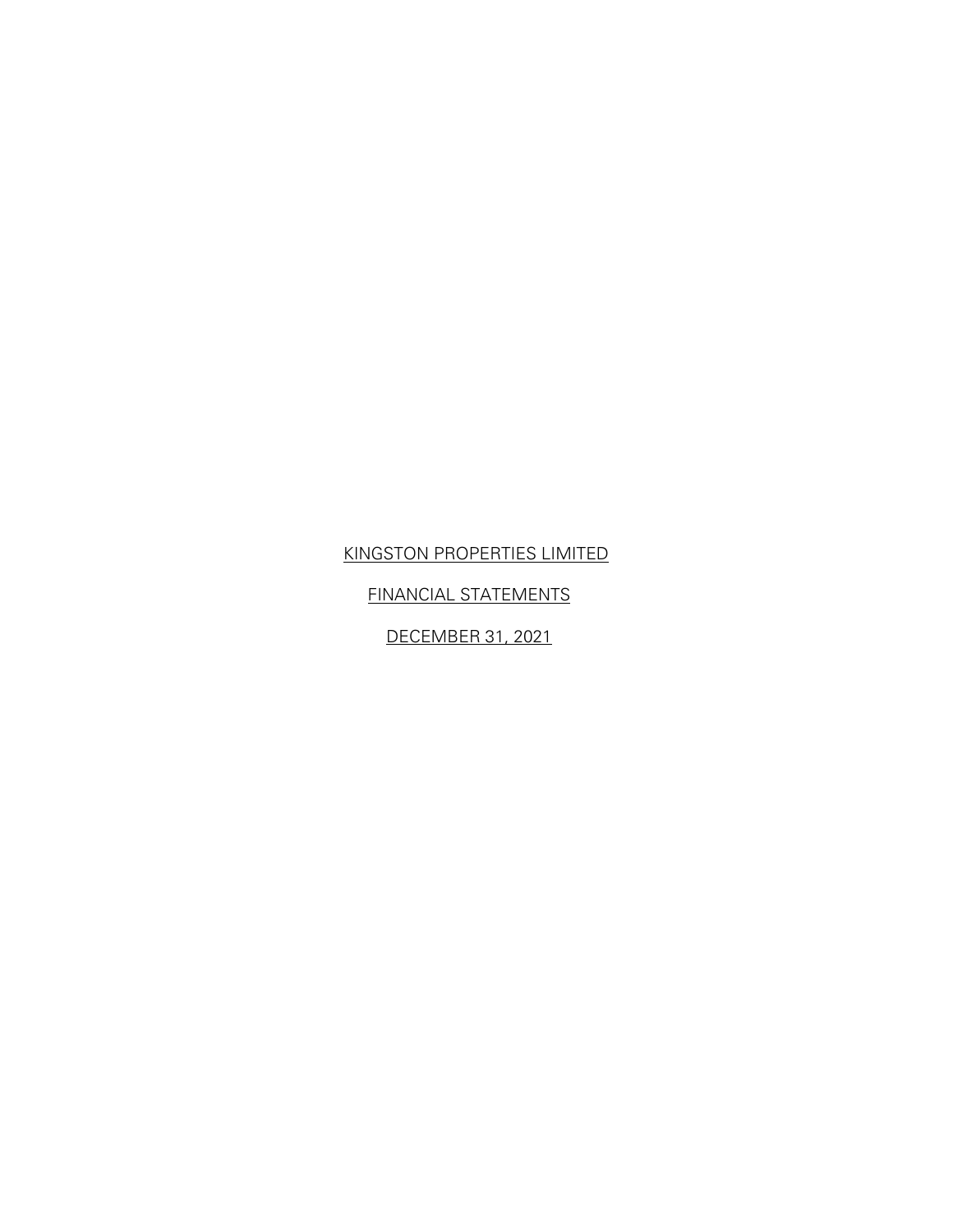

KPMG P.O. Box 436 6 Duke Street Kingston Jamaica, W.I. +1 (876) 922 6640 firmmail@kpmg.com.jm

INDEPENDENT AUDITORS' REPORT

To the Members of KINGSTON PROPERTIES LIMITED

## **Report on the Audit of the Financial Statements**

## *Opinion*

We have audited the separate financial statements of Kingston Properties Limited ("the Company") and the consolidated financial statements of the Company and its subsidiaries ("the Group"), set out on pages 8 to 52, which comprise the Group's and Company's statements of financial position as at December 31, 2021, the Group's and Company's statements of profit or loss and other comprehensive income, changes in equity and cash flows for the year then ended, and notes, comprising significant accounting policies and other explanatory information.

In our opinion, the accompanying financial statements give a true and fair view of the financial position of the Group and the Company as at December 31, 2021, and of the Group's and Company's financial performance and cash flows for the year then ended in accordance with International Financial Reporting Standards (IFRS) and the Jamaican Companies Act.

## *Basis for Opinion*

We conducted our audit in accordance with International Standards on Auditing (ISAs). Our responsibilities under those standards are further described in the *Auditors' Responsibilities for the Audit of the Financial Statements* section of our report. We are independent of the Company in accordance with the International Ethics Standards Board for Accountants International Code of Ethics for Professional Accountants, including International Independence Standards (IESBA Code), and we have fulfilled our other ethical responsibilities in accordance with the IESBA Code. We believe that the audit evidence we have obtained is sufficient and appropriate to provide a basis for our opinion.

KPMG, a Jamaican partnership and a member firm of the KPMG global organization of independent member firms affiliated with KPMG International Limited, a private English company limited by guarantee.

R. Tarun Handa Migel R. Chambers Rochelle N. Stephenson<br>Cynthia L. Lawrence Nyssa A. Johnson Sandra A. Edwards Cynthia L. Lawrence Nyssa A. Johnson Sandra A. Edwards Rajan Trehan W. Gihan C. de Mel Karen Ragoobirsingh Kajan Trenan Mark VI. Ginan C. de Me<br>Norman O. Rainford Wilbert A. Spence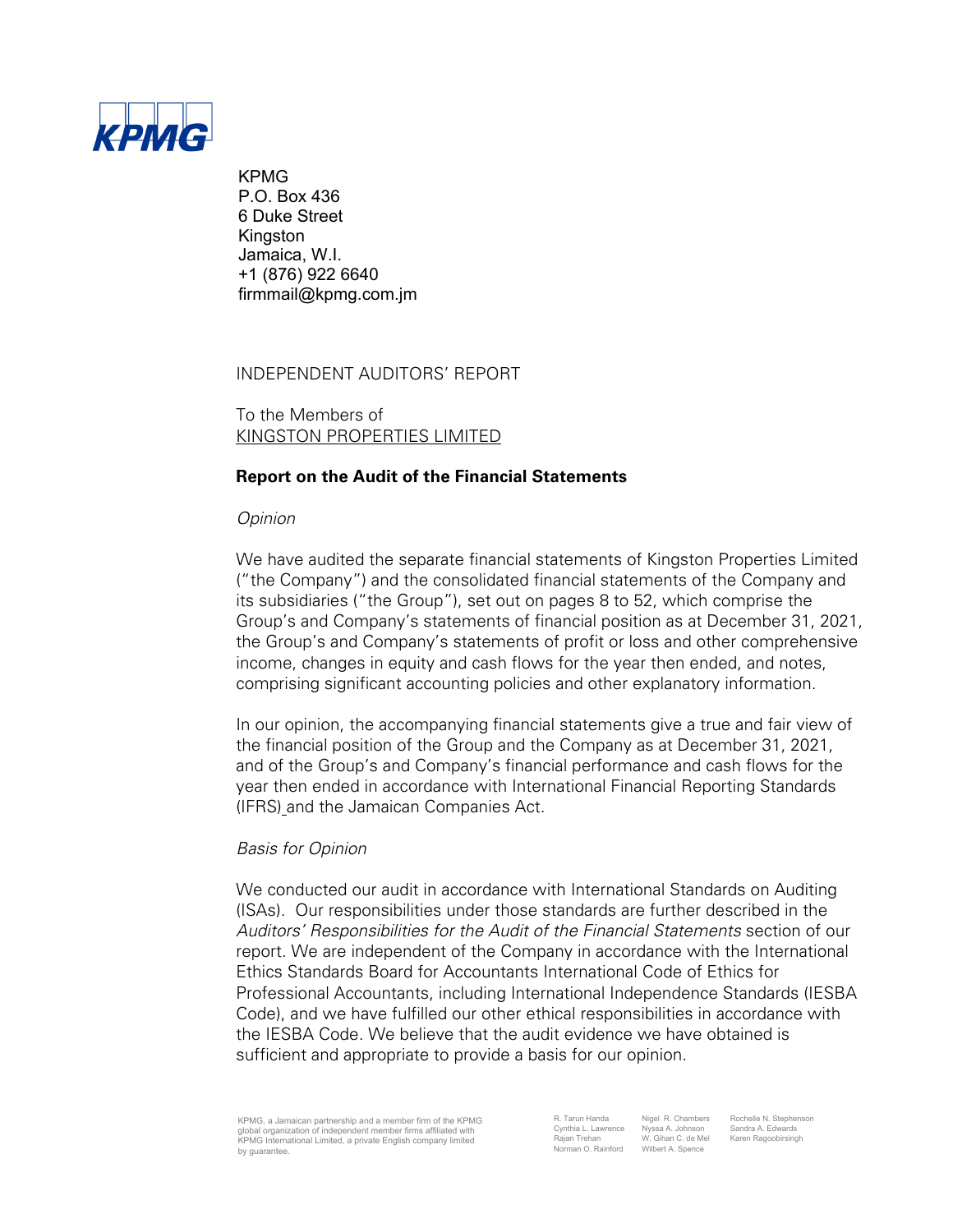

## INDEPENDENT AUDITORS' REPORT (CONTINUED)

To the Members of KINGSTON PROPERTIES LIMITED

## **Report on the Audit of the Financial Statements (Continued)**

## *Key Audit Matters*

Key audit matters are those matters that, in our professional judgement, were of most significance in our audit of the financial statements of the current year. These matters were addressed in the context of our audit of the financial statements as a whole, and in forming our opinion thereon, and we do not provide a separate opinion on these matters.

## *Key audit matters and how they were addressed in our audit*

*1. Valuation of investment property*

The valuation of the Group's investment property requires significant estimation, which is impacted by uncertainty of market factors, pricing assumptions and general business and economic conditions.

Our audit procedures in response to this matter included the following:

- We used our own valuation specialists to assess the reasonableness of the valuation methodologies employed by management, including management experts, where applicable, and the fair value conclusions for a sample of properties at the valuation date. We considered the provisions of IFRS 13 *Fair Value Measurement;* reviewed the sources of data and underlying assumptions utilised to value the properties; performed a search for similar transactions and listings to assess potential fair value changes that occurred within the period.
- We evaluated the independence and qualification of management's valuation experts, where applicable, to determine that the valuations were done with appropriate independence and free of management bias.
- We assessed the adequacy and appropriateness of the Group's investment property disclosures, including the valuation techniques and significant unobservable inputs in accordance with IFRS 13 *Fair Value Measurement.*

## *2. Fair value of investments*

The valuation of the Group's unquoted investments has been identified as an area of significant risk, given that the measurement of the unquoted investments includes significant assumptions and judgements about expected cashflows and the determination of the discount rate to be applied.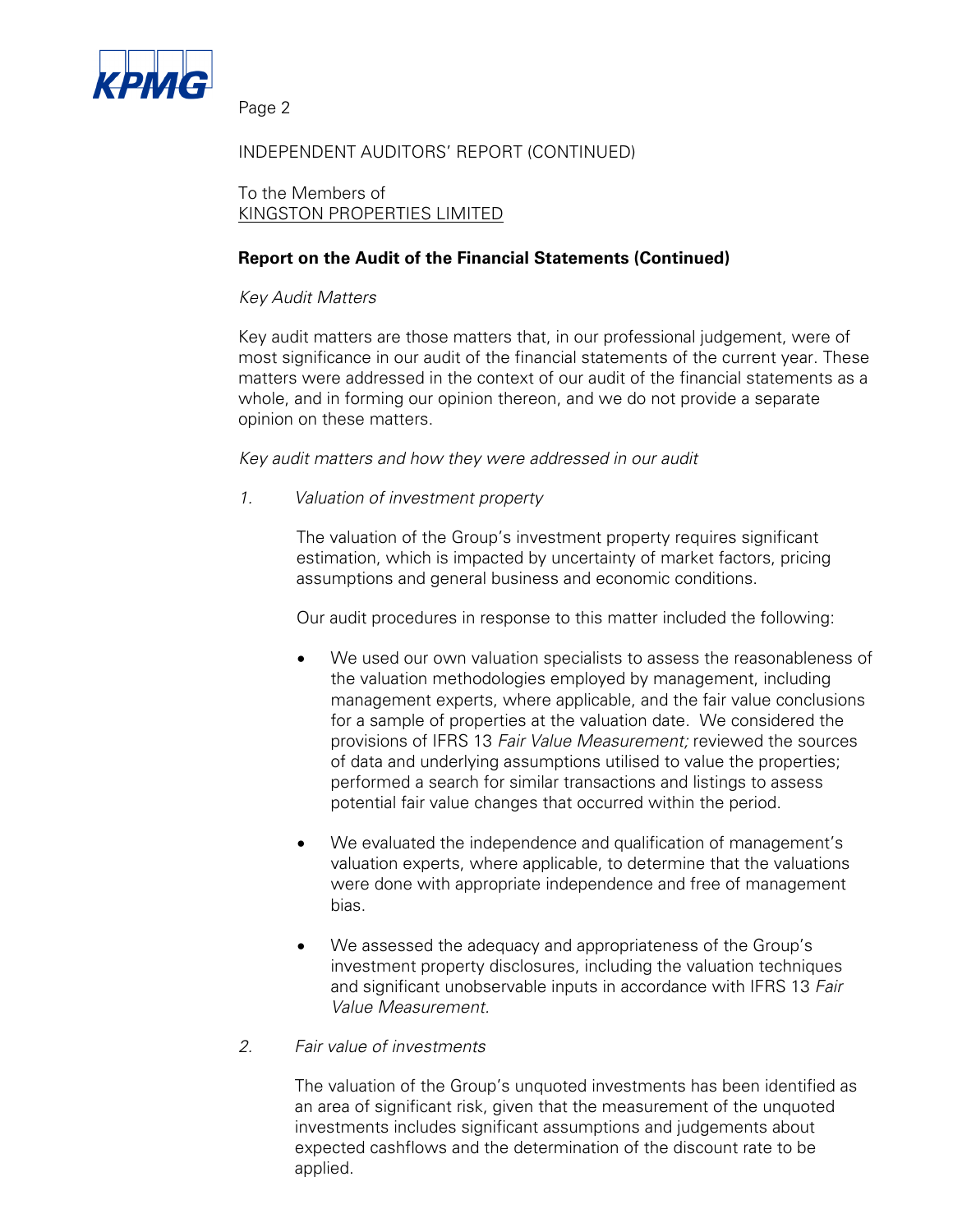

## INDEPENDENT AUDITORS' REPORT (CONTINUED)

To the Members of KINGSTON PROPERTIES LIMITED

## **Report on the Audit of the Financial Statements (Continued)**

*2. Fair value of investments (continued)* 

Management has determined the fair value of the unquoted investments using the income capitalisation approach, in the absence of a quoted price for the instrument on a trading market.

Our audit procedures in the area included the following:

- We engaged our internal valuation specialist to evaluate the application of the valuation methodology and the reasonableness of the assumptions used in determining the discount rate, by comparing the discount rate with published market and industry data and other relevant information.
- We assessed the reasonableness of the cash flow projection by:
	- (i) comparing the input data provided by management with independent data sources, supporting documents and information; and
	- (ii) challenging management's assumptions such as, the timing, amounts and future growth of the cash flows by obtaining an understanding of the relevant activities of the company and determining whether there may be variations to the contractual cash flows expected.
- We tested the mathematical accuracy of the cash flow projections and the adequacy and appropriateness of the Group's disclosures against the requirements of IFRS 13 *Fair Value Measurement* (see notes 12 and 26).

## *Other information*

Management is responsible for the other information. The other information comprises the information included in the annual report but does not include the financial statements and our auditors' report thereon. The annual report is expected to be made available to us after the date of this auditors' report.

Our opinion on the financial statements does not cover the other information and we will not express any form of assurance conclusion thereon.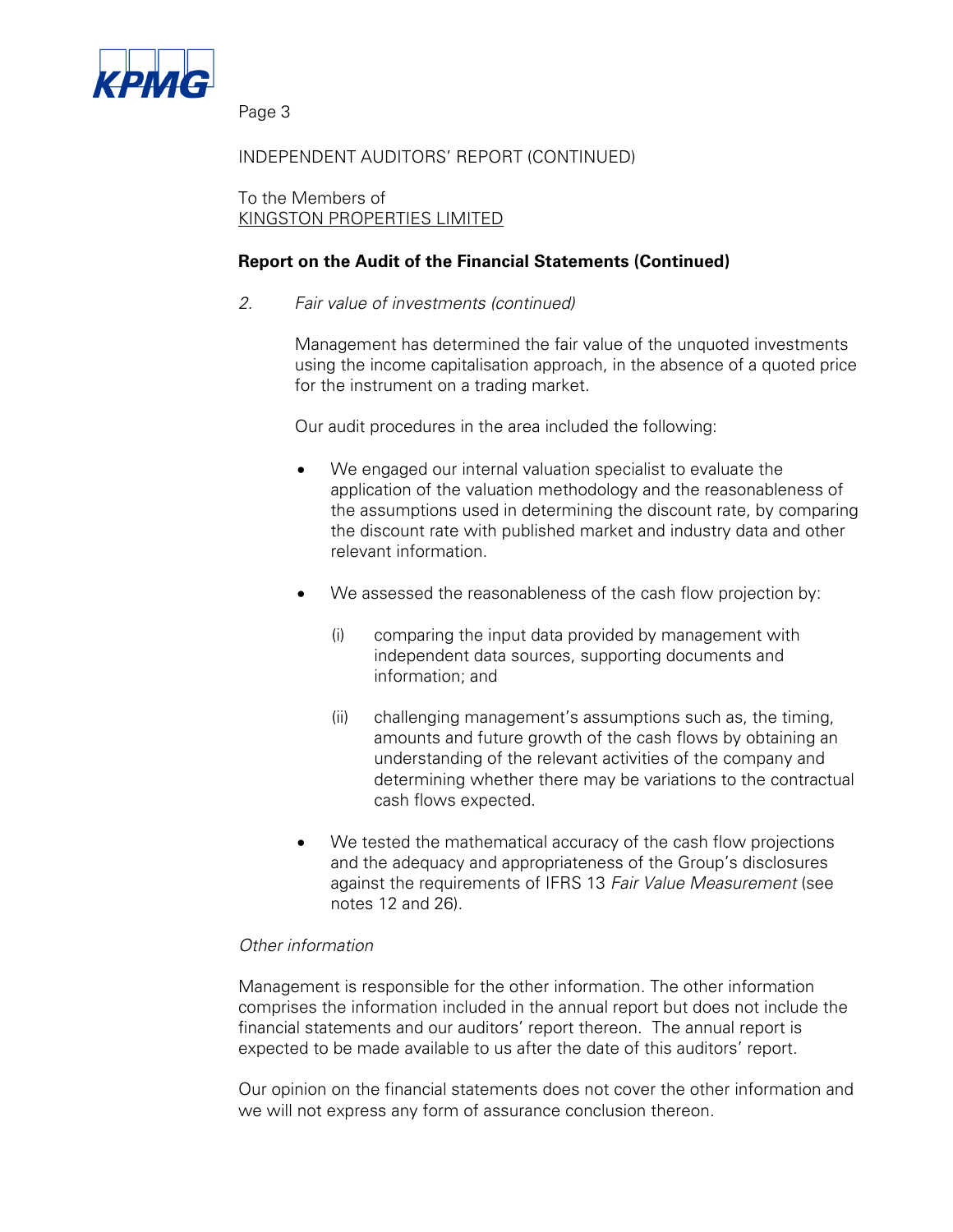

## INDEPENDENT AUDITORS' REPORT (CONTINUED)

To the Members of KINGSTON PROPERTIES LIMITED

## **Report on the Audit of the Financial Statements (Continued)**

## *Other information (continued)*

In connection with our audit of the financial statements, our responsibility is to read the other information identified above when it becomes available and, in doing so, consider whether the other information is materially inconsistent with the financial statements or our knowledge obtained in the audit, or otherwise appears to be materially misstated.

When we read the annual report, if we conclude that there is a material misstatement therein, we are required to communicate the matter to The Board of Directors.

## *Responsibility of Management and the Board of Directors for the Financial Statements*

Management is responsible for the preparation of financial statements that give a true and fair view in accordance with IFRS and the Jamaican Companies Act, and for such internal control as management determines is necessary to enable the preparation of financial statements that are free from material misstatement, whether due to fraud or error.

In preparing the financial statements, management is responsible for assessing the Company's ability to continue as a going concern, disclosing, as applicable, matters related to going concern and using the going concern basis of accounting unless management either intends to liquidate the Company or to cease operations, or has no realistic alternative but to do so. The Board of Directors is responsible for overseeing the Group's financial reporting process.

## *Auditors' Responsibilities for the Audit of the Financial Statements*

Our objectives are to obtain reasonable assurance about whether the financial statements as a whole are free from material misstatement, whether due to fraud or error, and to issue an auditors' report that includes our opinion.

Reasonable assurance is a high level of assurance, but is not a guarantee that an audit conducted in accordance with ISAs will always detect a material misstatement when it exists. Misstatements can arise from fraud or error and are considered material if, individually or in the aggregate, they could reasonably be expected to influence the economic decisions of users taken on the basis of these financial statements.

A further description of our responsibilities for the audit of the financial statements is included in the Appendix to this auditors' report. This description, which is located at pages 6-7, forms part of our auditors' report.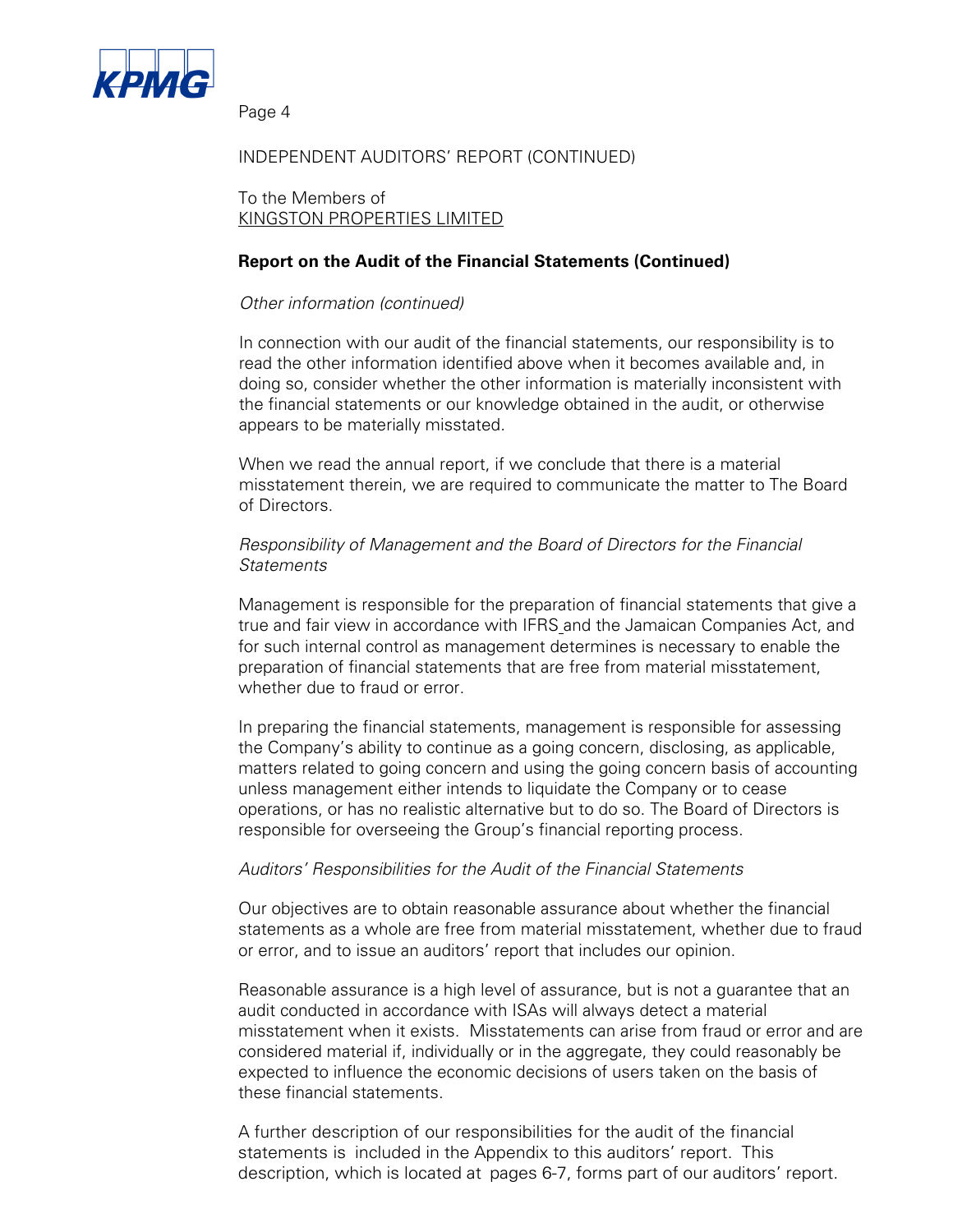

## INDEPENDENT AUDITORS' REPORT (CONTINUED)

To the Members of KINGSTON PROPERTIES LIMITED

## **Report on additional matters as required by the Jamaican Companies Act**

We have obtained all the information and explanations which, to the best of our knowledge and belief, were necessary for the purposes of our audit.

In our opinion, proper accounting records have been maintained, so far as appears from our examination of those records, and the financial statements, which are in agreement therewith, give the information required by the Jamaican Companies Act in the manner required.

The engagement partner on the audit resulting in this independent auditors' report is Karen Ragoobirsingh.

KPMG

Chartered Accountants Kingston, Jamaica

March 1, 2022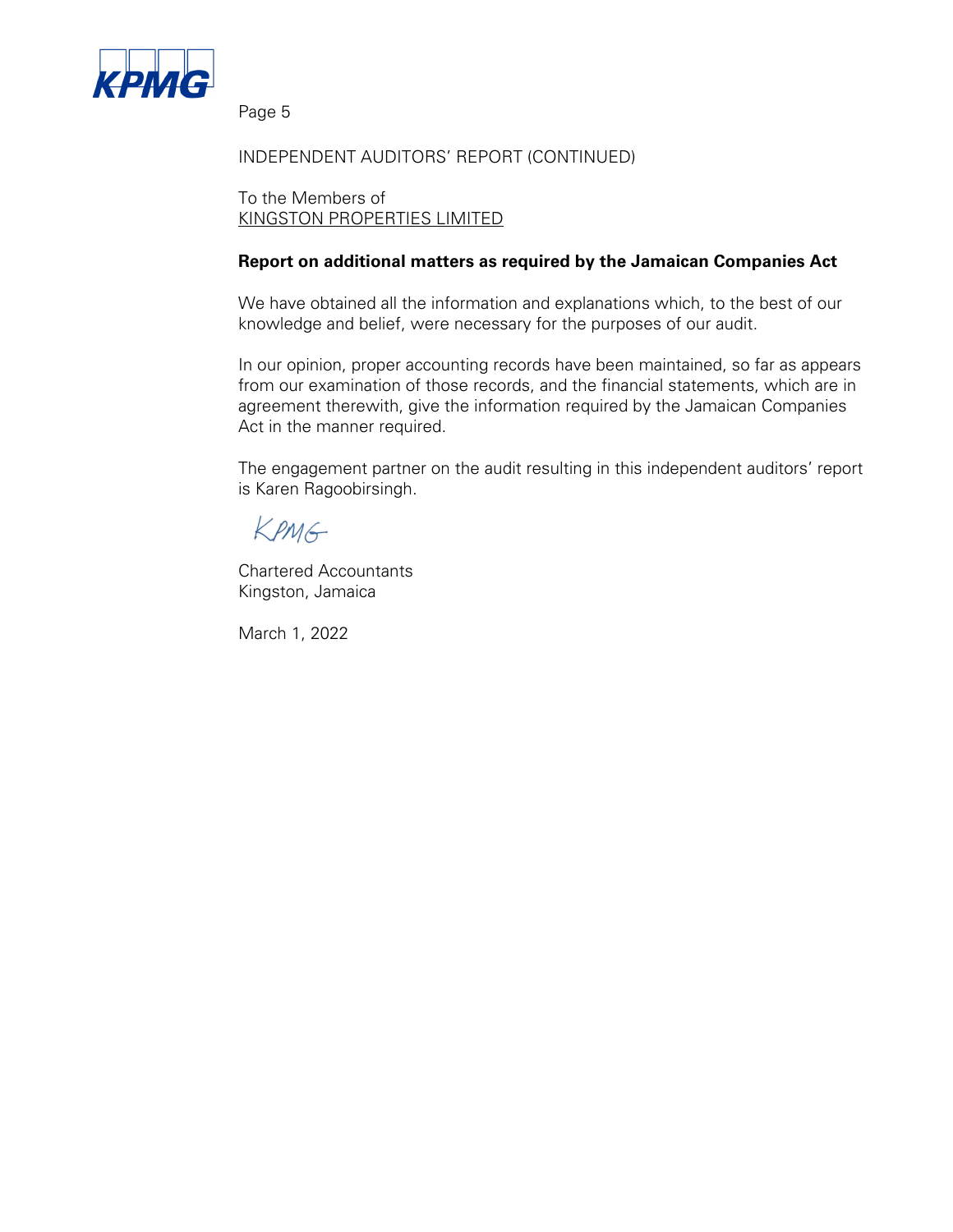

## INDEPENDENT AUDITORS' REPORT (CONTINUED)

To the Members of KINGSTON PROPERTIES LIMITED

## *Appendix to the Independent Auditors' Report*

As part of an audit in accordance with ISAs, we exercise professional judgement and maintain professional skepticism throughout the audit. We also:

- Identify and assess the risks of material misstatement of the financial statements, whether due to fraud or error, design and perform audit procedures responsive to those risks, and obtain audit evidence that is sufficient and appropriate to provide a basis for our opinion. The risk of not detecting a material misstatement resulting from fraud is higher than for one resulting from error, as fraud may involve collusion, forgery, intentional omissions, misrepresentations or the override of internal control.
- Obtain an understanding of internal control relevant to the audit in order to design audit procedures that are appropriate in the circumstances, but not for the purpose of expressing an opinion on the effectiveness of the Group's internal control.
- Evaluate the appropriateness of accounting policies used and the reasonableness of accounting estimates and related disclosures made by management.
- Conclude on the appropriateness of management's use of the going concern basis of accounting and, based on the audit evidence obtained, whether a material uncertainty exists related to events or conditions that may cast significant doubt on the Company's ability to continue as a going concern. If we conclude that a material uncertainty exists, we are required to draw attention in our auditors' report to the related disclosures in the financial statements or, if such disclosures are inadequate, to modify our opinion. Our conclusions are based on the audit evidence obtained up to the date of our auditors' report. However, future events or conditions may cause the Company to cease to continue as a going concern.
- Evaluate the overall presentation, structure and content of the financial statements, including the disclosures, and whether the financial statements represent the underlying transactions and events in a manner that achieves fair presentation.
- Obtain sufficient appropriate audit evidence regarding the financial information of the entities or business activities within the Group to express an opinion on the consolidated financial statements. We are responsible for the direction, supervision and performance of the group audit. We remain solely responsible for our audit opinion.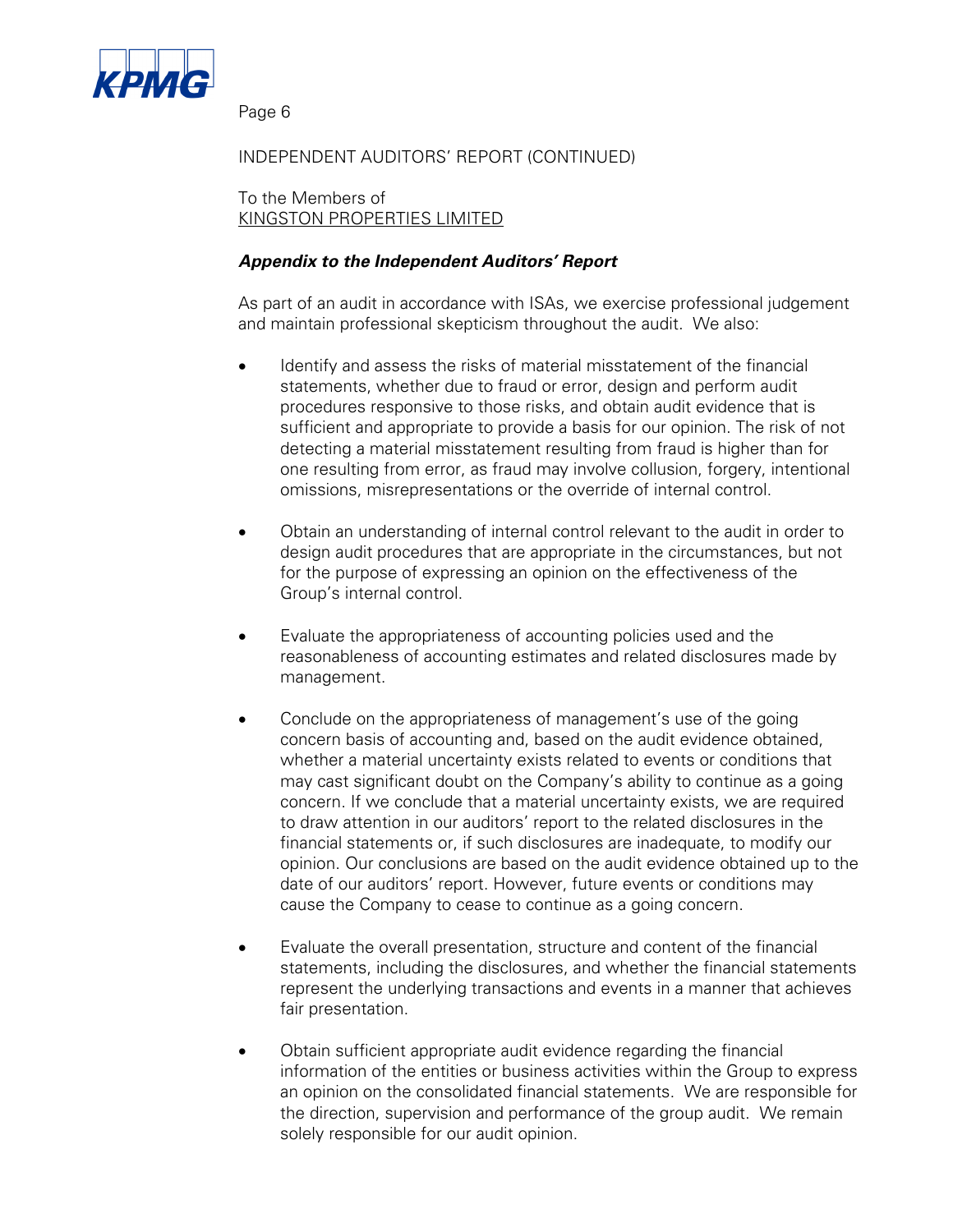

## INDEPENDENT AUDITORS' REPORT (CONTINUED)

To the Members of KINGSTON PROPERTIES LIMITED

## **Appendix to the Independent Auditors' Report (continued)**

We communicate with those charged with governance regarding, among other matters, the planned scope and timing of the audit and significant audit findings, including any significant deficiencies in internal control that we identify during our audit.

We also provide those charged with governance with a statement that we have complied with relevant ethical requirements regarding independence, and communicate with them all relationships and other matters that may reasonably be thought to bear on our independence, and where applicable, actions taken to eliminate threats or safeguards applied.

From the matters communicated with those charged with governance, we determine those matters that were of most significance in the audit of the financial statements of the current period and are therefore the key audit matters. We describe these matters in our auditors' report unless law or regulation precludes public disclosure about the matters or when, in extremely rare circumstances, we determine that a matter should not be communicated in our report because the adverse consequences of doing so would reasonably be expected to outweigh the public interest benefits of such communication.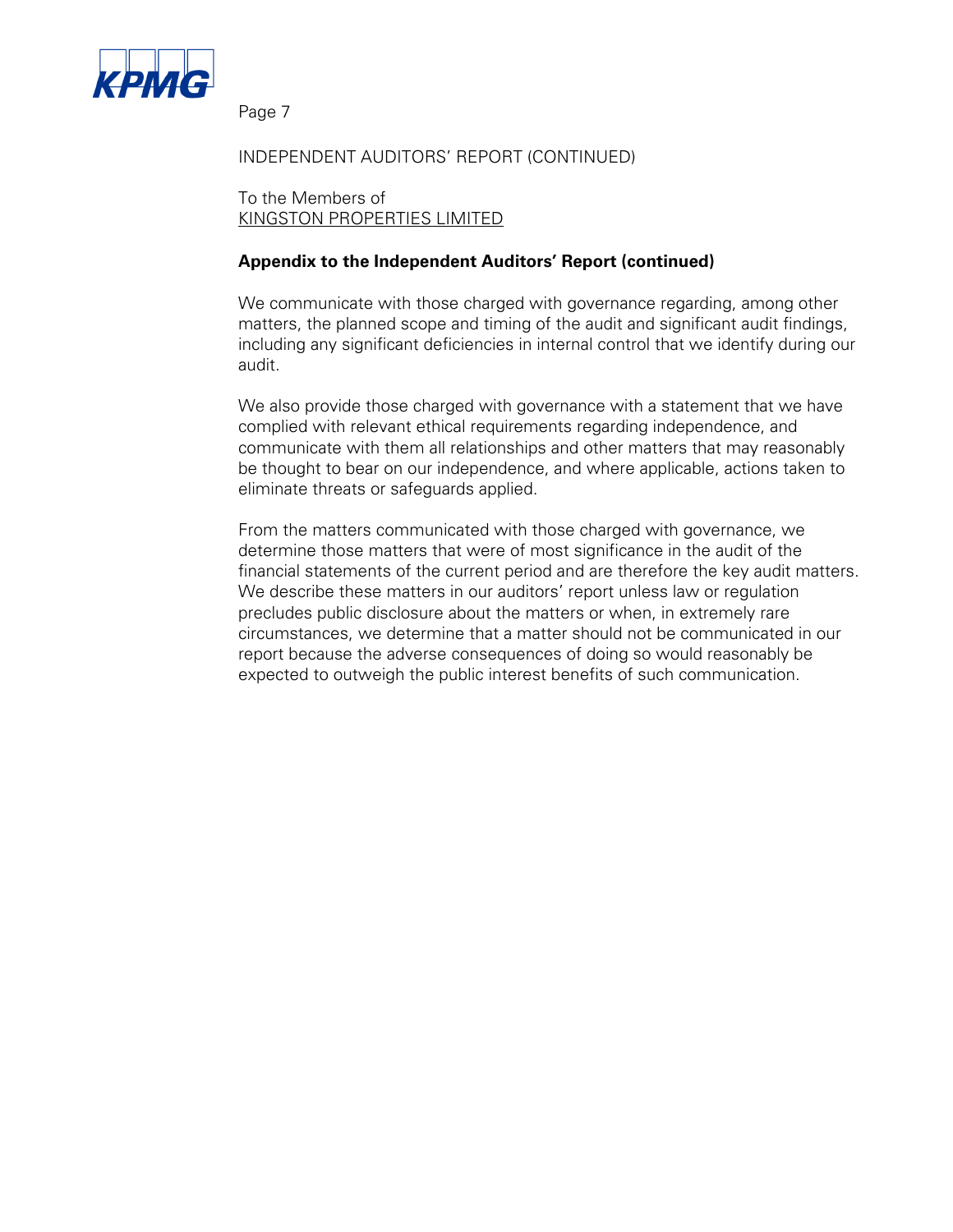Statements of Profit or Loss and Other Comprehensive Income Year ended December 31, 2021

(*Expressed in United States Dollars unless otherwise stated*)

|                                                 |                         |              | Group       | Company   |            |
|-------------------------------------------------|-------------------------|--------------|-------------|-----------|------------|
|                                                 | Notes                   | 2021         | 2020        | 2021      | 2020       |
| Revenue - rental income                         | $\overline{\mathbf{4}}$ | 2,981,417    | 2,130,727   | 1,010,602 | 651,372    |
| Operating expenses                              | 5                       | (1,283,008)  | (1,100,482) | 826,345   | (508, 151) |
| Results of operating activities before other    |                         |              |             |           |            |
| income                                          |                         | 1,698,409    | 1,030,245   | 184,257   | 143,221    |
| Other income/(expenses):                        |                         |              |             |           |            |
| Increase /(decrease) in fair value of           |                         |              |             |           |            |
| investment property                             | 11(b)(i)                | 838,001      | 307,539     | 111,695   | 415,923    |
| Increase in fair value of FVTPL investments     |                         | 534,553      | 85,219      |           |            |
| Gain /(loss) on disposal of investment property |                         | 246,386      | 78,392)     |           |            |
| Management fees                                 | 6                       | 76,117       | 69,673      | 76,117    | 69,673     |
| Dividend income                                 | 12                      | 75,622       |             |           |            |
| Loss on disposal of furniture and equipment     |                         | 2,971)       |             |           |            |
| Impairment (allowance)/reversal                 |                         |              |             |           |            |
| on financial assets                             | 16,17                   | 15,000)      | 2,991)      | 10,000    | 211,931    |
| Miscellaneous income                            |                         | 71,318       | 3,136       |           | <u>155</u> |
| Operating profit                                |                         | 3,522,435    | 1,414,429   | 138,679   | 840,903    |
| Finance income                                  | 7                       | 148,986      | 212,837     | 116,121   | 189,468    |
| Finance costs                                   | $\overline{7}$          | 574,543      | (1,029,919) | 214,737   | (619, 677) |
| Net finance costs                               | 7                       | 425,557      | 817,082)    | 98,616)   | (430, 209) |
| Profit before income tax                        |                         | 3,096,878    | 597,347     | 40,063    | 410,694    |
| Income tax (charge)/ credit                     | 8                       | 78,566)      | 15,378      |           | (15,522)   |
| Profit for the year, being total comprehensive  |                         |              |             |           |            |
| income for the year                             | 9                       | \$3,018,312  | 612,725     | 40,063    | 395,172    |
| Earnings per stock unit (USD)                   | 10                      | 0.0045       | 0.0009      |           |            |
| Earnings per stock unit (JMD)                   | 10                      | 0.7011<br>\$ | 0.1300      |           |            |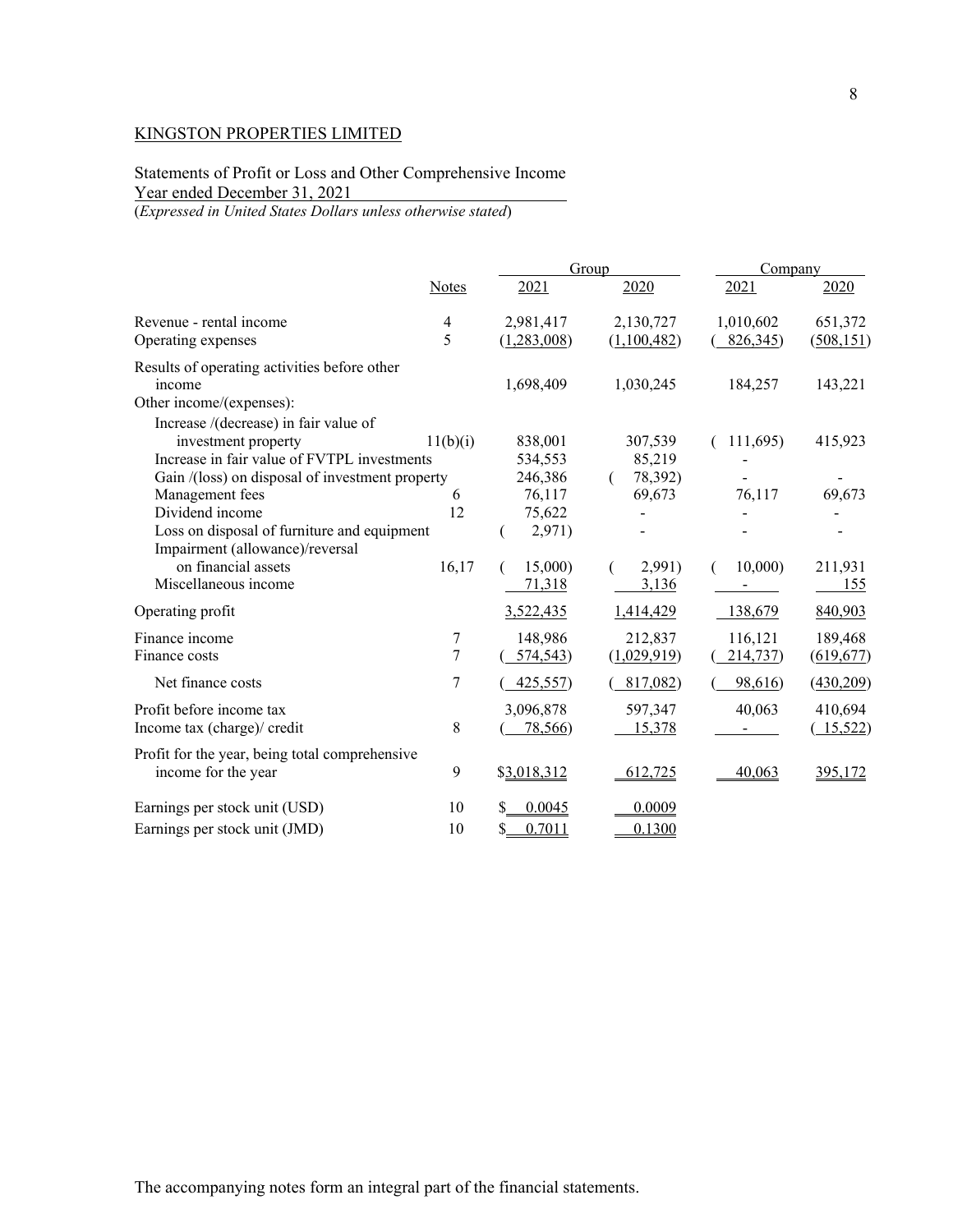## Statements of Financial Position

December 31, 2021

*(Expressed in United States Dollars unless otherwise stated)* 

|                                                                                                                  |              |                | Group                      | Company          |                            |
|------------------------------------------------------------------------------------------------------------------|--------------|----------------|----------------------------|------------------|----------------------------|
|                                                                                                                  | <b>Notes</b> | 2021           | 2020                       | 2021             | 2020                       |
| NON-CURRENT ASSETS                                                                                               |              |                |                            |                  |                            |
| Investment property<br>Investments at fair value through profit                                                  | 11           | 41,779,432     | 38,130,420                 | 16, 161, 594     | 13,640,472                 |
| or loss                                                                                                          | 12           | 3,451,163      | 1,085,219                  |                  |                            |
| Restricted cash                                                                                                  | 18           | 1,969          | 482,134                    | 1,969            | 2,134                      |
| Furniture and equipment<br>Investment in subsidiaries                                                            | 13<br>14     | 208,099        | 169,487                    | 172,852          | 136,999                    |
|                                                                                                                  |              | $\sim$         | <b>Participants</b>        | 20,201,760       | 14,585,395                 |
| Total non-current assets                                                                                         |              | 45,440,663     | 39,867,260                 | 36,538,175       | 28,365,000                 |
| <b>CURRENT ASSETS</b>                                                                                            |              |                |                            |                  |                            |
| Deposit on investment properties                                                                                 | 15           | 1,232,761      |                            |                  |                            |
| Owed by subsidiaries                                                                                             | 16           | $\blacksquare$ |                            | 2,803,986        |                            |
| Investment property held-for-sale                                                                                | 11(g)        | 497,250        | 240,000                    | $\blacksquare$   |                            |
| Receivables                                                                                                      | 17           | 581,436        | 595,223                    | 456,891          | 346,316                    |
| Income tax recoverable                                                                                           |              | 11,199         | 20,848                     | 3,605            | 3,605                      |
| Cash and cash equivalents                                                                                        | 18           | 2,707,039      | 4,871,737                  | 925,886          | 684,039                    |
| Total current assets                                                                                             |              | 5,029,685      | 5,727,808                  | 4,190,368        | 1,033,960                  |
| Total assets                                                                                                     |              | \$50,470,348   | 45,595,068                 | 40,728,543       | 29,398,960                 |
| <b>EQUITY</b>                                                                                                    |              |                |                            |                  |                            |
| Share capital                                                                                                    | 19           | 25,316,337     | 25,316,779                 | 25,316,337       | 25,316,779                 |
| Currency translation reserve                                                                                     | 19           | (1,488,861)    | (1,488,861)                | (4,153,262)      | (4,153,262)                |
| Retained earnings                                                                                                |              | 8,807,021      | 6,688,638                  | 2,463,113        | 3,322,979                  |
| Total equity                                                                                                     |              | 32,634,497     | 30,516,556                 | 23,626,188       | 24,486,496                 |
| <b>NON-CURRENT LIABILITIES</b>                                                                                   |              |                |                            |                  |                            |
| Deferred tax liability                                                                                           | 8            |                |                            |                  |                            |
| Loans payable                                                                                                    | 21           | 51,473         |                            |                  |                            |
|                                                                                                                  |              | 11,869,797     | 12,788,595                 | 3,792,979        | 4,202,695                  |
| Total non-current liabilities                                                                                    |              | 11,921,270     | 12,788,595                 | 3,792,979        | 4,202,695                  |
| <b>CURRENT LIABILITIES</b>                                                                                       |              |                |                            |                  |                            |
| Current portion of loans payable                                                                                 | 21           | 5,374,156      | 935,885                    | 4,850,410        | 373,332                    |
| Owed to subsidiaries                                                                                             | 16           |                | $\overline{\phantom{a}}$   | 8,132,050        | 218,139                    |
| Accounts payable and accrued charges                                                                             | 22           | 529,383        | 1,354,032                  | 326,916          | 118,298                    |
| Income tax payable                                                                                               |              | 11,042         |                            | $\sim$ 100 $\mu$ | $\tau$ . The set of $\tau$ |
| Total current liabilities                                                                                        |              | 5,914,581      | 2,289,917                  | 13,309,376       | 709,769                    |
| <b>Total liabilities</b>                                                                                         |              | 17,835,851     | 15,078,512                 | 17,102,355       | 4,912,464                  |
| Total equity and liabilities                                                                                     |              | \$50,470,348   | 45,595,068                 | 40,728,543       | 29,398,960                 |
| The financial statements on pages 8 to 52 were approved for issue by the Board of Directors on March 1, 2022 and |              |                |                            |                  |                            |
| signed on its behalf by:                                                                                         |              |                |                            |                  |                            |
|                                                                                                                  |              |                |                            |                  |                            |
|                                                                                                                  |              |                |                            |                  |                            |
|                                                                                                                  |              |                |                            |                  |                            |
| Garfield Sinclair                                                                                                |              |                | Nicole Foga                |                  |                            |
| Chairman                                                                                                         |              |                | Director/Company Secretary |                  |                            |
|                                                                                                                  |              |                |                            |                  |                            |

Garfield Sinclair<br>Chairman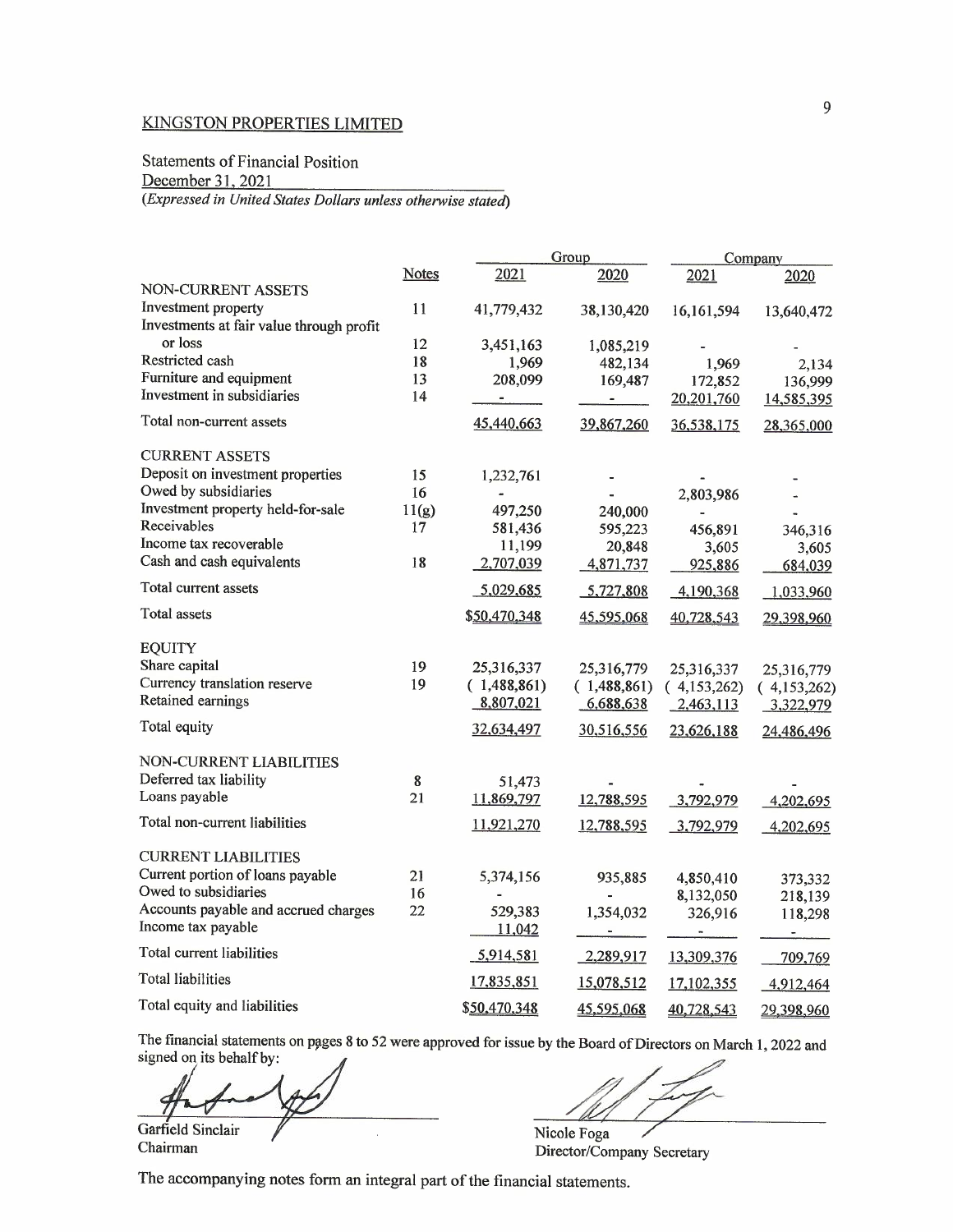# Group Statement of Changes in Equity

Year ended December 31, 2021

(*Expressed in United States Dollars unless otherwise stated*)

|                                                                   | Share<br>capital<br>(note 19) | Treasury<br>shares<br>(note 20) | Cumulative<br>translation<br>reserve<br>(note 19) | Retained<br>earnings | Total        |
|-------------------------------------------------------------------|-------------------------------|---------------------------------|---------------------------------------------------|----------------------|--------------|
| Balances at December 31, 2019<br>Profit for the year, being total | 25,319,010                    |                                 | (1,488,861)                                       | 6,475,764            | 30, 305, 913 |
| comprehensive income                                              |                               |                                 |                                                   | 612,725              | 612,725      |
| Transactions with owners of the Company:                          |                               |                                 |                                                   |                      |              |
| Stock units repurchased                                           |                               | (2,231)                         |                                                   |                      | 2,231)       |
| Stock units cancelled                                             | 2,231)                        | 2,231                           |                                                   |                      |              |
| Dividends declared (note 23)                                      |                               |                                 |                                                   | 399,851)             | 399,851)     |
| Total transactions with owners of the<br>Company                  | 2,231)                        |                                 |                                                   | 399,851)             | 402,082)     |
| Balances at December 31, 2020<br>Profit for the year, being total | 25,316,779                    |                                 | (1,488,861)                                       | 6,688,638            | 30,516,556   |
| comprehensive income                                              |                               |                                 |                                                   | 3,018,312            | 3,018,312    |
| Transactions with owners of the Company:                          |                               |                                 |                                                   |                      |              |
| Stock units repurchased                                           |                               | 442)                            |                                                   |                      | 442)         |
| Stock units cancelled                                             | 442)                          | 442                             |                                                   |                      |              |
| Dividends declared (note 23)                                      |                               |                                 |                                                   | 899,929)             | 899,929)     |
| Total transactions with owners of the<br>Company                  | 442)                          |                                 |                                                   | 899,929)             | 900,371)     |
| Balances at December 31, 2021                                     | \$25,316,337                  |                                 | (1,488,861)                                       | 8,807,021            | 32,634,497   |
|                                                                   |                               |                                 |                                                   |                      |              |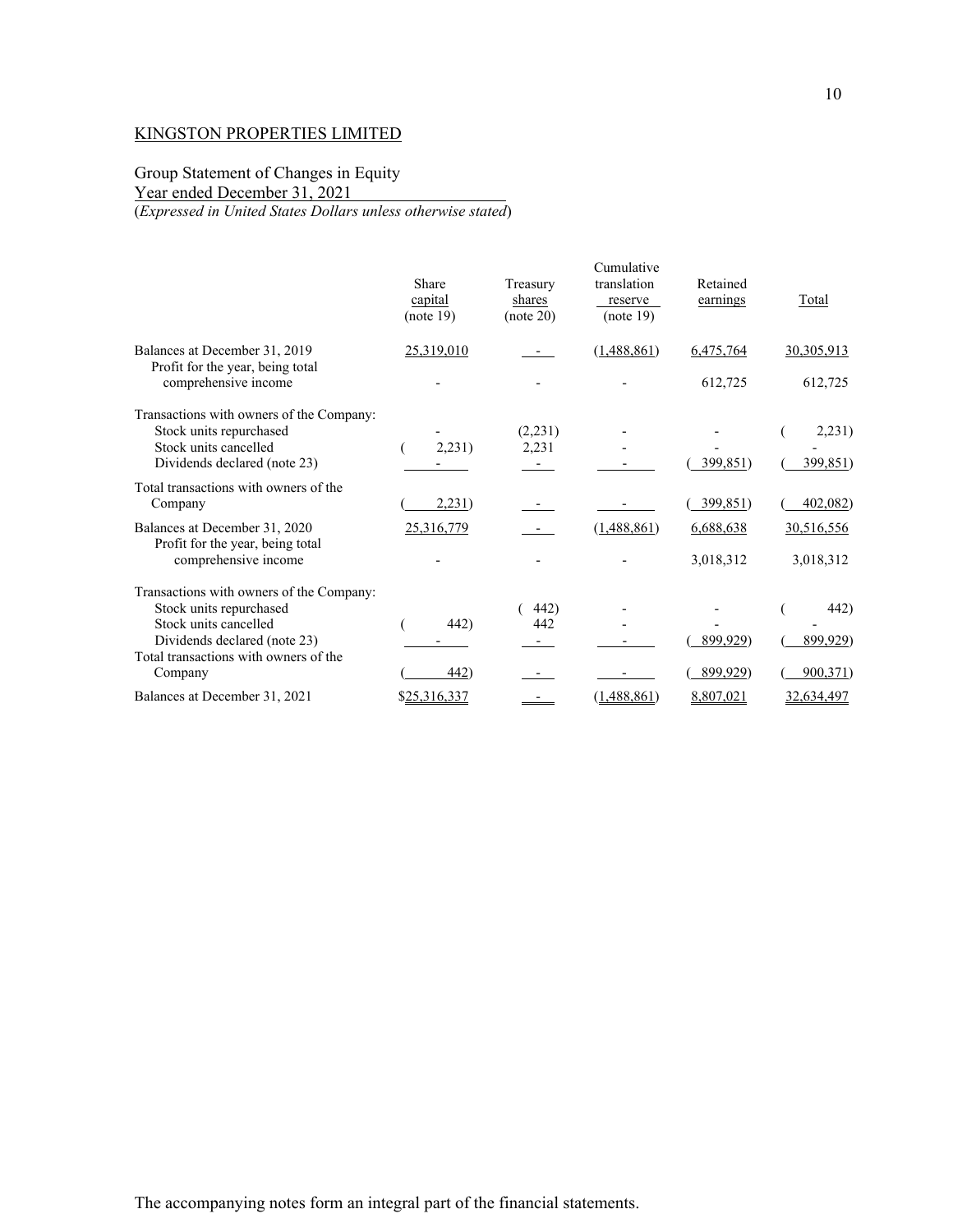Separate Statement of Changes in Equity

Year ended December 31, 2021

(*Expressed in United States Dollars unless otherwise stated*)

|                                                                                                                             | Share<br>capital<br>(note 19) | Treasury<br>shares<br>(note 20) | Retained<br>earnings | Cumulative<br>translation<br>reserve | Total              |
|-----------------------------------------------------------------------------------------------------------------------------|-------------------------------|---------------------------------|----------------------|--------------------------------------|--------------------|
| Balances at December 31, 2019                                                                                               | 25,319,010                    |                                 | 3,327,658            | (4,153,262)                          | 24,493,406         |
| Profit for the year, being total<br>comprehensive income<br>Transactions with owners of the Company:                        |                               |                                 | 395,172              |                                      | 395,172            |
| Stock units repurchased<br>Stock units cancelled<br>Dividends declared (note 23)                                            | 2,231)                        | (2,231)<br>2,231                | 399,851)             |                                      | 2,231)<br>399,851) |
| Total transactions with owners of the<br>Company                                                                            | 2,231)                        |                                 | 399,851)             |                                      | 402,082)           |
| Balances at December 31, 2020                                                                                               | 25,316,779                    |                                 | 3,322,979            | (4,153,262)                          | 24,486,496         |
| Profit for the year, being total<br>comprehensive income                                                                    |                               |                                 | 40,063               |                                      | 40,063             |
| Transactions with owners of the Company<br>Stock units repurchased<br>Stock units cancelled<br>Dividends declared (note 23) | 442)                          | 442)<br>442                     | 899,929)             |                                      | 442)<br>899,929)   |
| Total transactions with owners of the<br>Company                                                                            | 442)                          |                                 | 899,929)             |                                      | 900,371)           |
| Balances at December 31, 2021                                                                                               | \$25,316,337                  |                                 | 2,463,113            | (4.153.262)                          | 23,626,188         |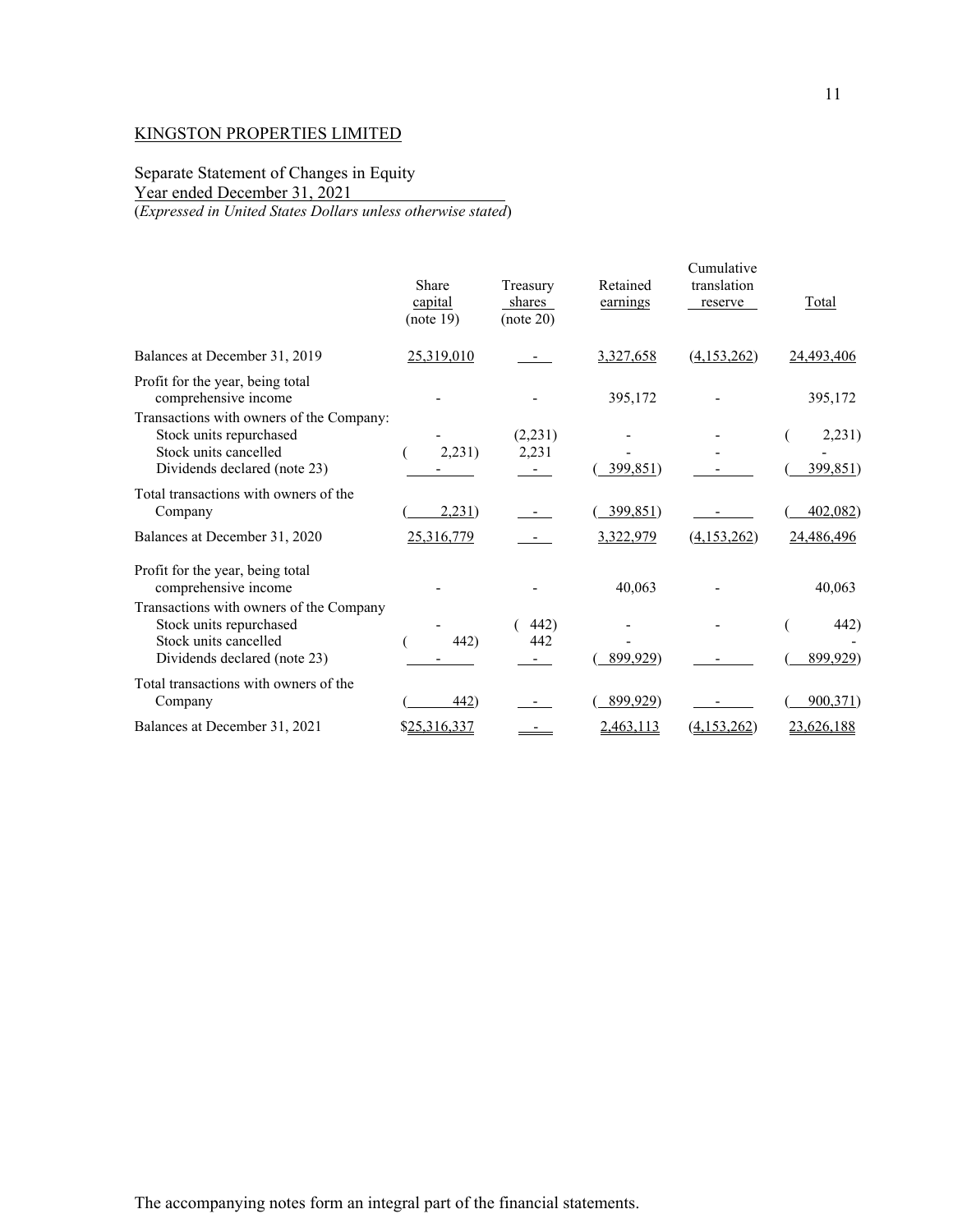# Statements of Cash Flows

Year ended December 31, 2021

(*Expressed in United States Dollars unless otherwise stated*)

|                                                      |              |             | Group               | Company        |                            |
|------------------------------------------------------|--------------|-------------|---------------------|----------------|----------------------------|
|                                                      | <b>Notes</b> | 2021        | 2020                | 2021           | 2020                       |
| Cash flows from operating activities                 |              |             |                     |                |                            |
| Profit for the year                                  |              | 3,018,312   | 612,725             | 40,063         | 395,172                    |
| Adjustments for:                                     |              |             |                     |                |                            |
| Income tax charge/(credit)                           | 8            | 78,566      | 15,378)             |                | 15,522                     |
| Depreciation                                         | 13           | 20,078      | 13,119              | 15,171         | 9,337                      |
| Interest income                                      | 7            | 60,850)     | 212,837)<br>€       | 11,285         | 189,468)<br>(              |
| Interest expense                                     | 7            | 497,853     | 458,444             | 165,641        | 105,676                    |
| Increase in fair value of investment properties      | 11(b)(i)     | 838,001)    | 307,539)            | 111,695        | 415,923)                   |
| Increase in fair value of investments                |              |             |                     |                |                            |
| at FVTPL                                             |              | 534,553)    | 85,219)             |                |                            |
| (Gain)/loss on disposal of investment property       |              | 246,386)    | 78,392              |                |                            |
| Loss on disposal of furniture and equipment          |              | 2,971       |                     |                |                            |
| Impairment loss/(reversal)                           |              |             |                     |                |                            |
| on financial assets                                  | 16,17        | 15,000      | 2,991               | 10,000         | 211,931)                   |
|                                                      |              | 1,952,990   | 544,698             | 331,285        | 291,615)                   |
| Changes in:                                          |              |             |                     |                |                            |
| Receivables                                          |              | 4,111)      | 44,350              | (120,574)      | 209,593)                   |
| Accounts payable and accrued charges                 |              | 185,556     | 39,481              | 196,841        | 9,043)                     |
| Income tax paid                                      |              | 6,402)      | 51,209)             | $\blacksquare$ | 17,399)                    |
| Owed by subsidiaries                                 |              |             |                     | (2,803,986)    | 244,940                    |
| Owed to subsidiaries                                 |              |             |                     | 7,913,911      | 23,310                     |
|                                                      |              |             |                     |                |                            |
| Net cash provided/(used) by operating                |              |             |                     |                |                            |
| activities                                           |              | 2,128,033   | 577,320             | 5,517,477      | 306,020                    |
| Cash flows from investing activities                 |              |             |                     |                |                            |
| Additional invested capital in subsidiary            |              |             |                     | (5,616,366)    | (8,101,065)                |
| Interest received                                    |              | 63,748      | 213,167             | 11,285         | 193,970                    |
| Additions to property and equipment                  | 13           | 61,661)     | 130,185)<br>€       | 51,024)        | 102,735)                   |
| FVTPL investments                                    |              | (2,831,391) |                     |                |                            |
| Additions to investment property                     | 11(b)(i)     | (4,253,348) | (15,613,817)        | (2,632,817)    | (4,820,472)                |
| Proceeds of disposal of furniture and                |              |             |                     |                |                            |
| equipment                                            |              |             | 1,501               |                |                            |
| Deposit on investment properties                     |              | (1,232,761) |                     |                |                            |
| Proceeds of disposal of investment property          |              | 1,431,473   | 1,412,187           |                |                            |
| Net cash used in investing activities                |              | (6,883,940) | (14, 117, 147)      | (8, 288, 922)  | (12,830,302)               |
| Cash flows from financing activities                 |              |             |                     |                |                            |
| Interest paid                                        |              | (519,835)   | 438,608)<br>(       | (165, 641)     | 105,834)<br>$\overline{a}$ |
| Dividends paid                                       |              |             | (888,152) (405,389) |                | $(888,152)$ $(405,389)$    |
| Loans received                                       |              | 4,470,410   | 5,928,233           | 4,470,410      |                            |
| Loans repaid                                         |              | (950, 937)  | (1,479,771)         | (403,048)      | 59,587)<br>(               |
| Restricted cash                                      |              | 480,165     | 359,838)            | 165            | 162                        |
| Treasury shares                                      |              | 442)        | 2,231)              | 442)           | 2,231)                     |
|                                                      |              |             |                     |                |                            |
| Net cash provided/(used) by financing                |              |             |                     |                |                            |
| activities                                           |              | 2,591,209   | 3,242,396           | 3,013,292      | 572,879)                   |
| Net (decrease)/increase in cash and cash equivalents |              | (2,164,698) | (10, 297, 431)      | 241,847        | (13,709,201)               |
| Cash and cash equivalents at beginning of year       |              | 4,871,737   | 15,169,168          | 684,039        | 14,393,240                 |
|                                                      |              |             |                     |                |                            |
| Cash and cash equivalents at end of year             | 18           | \$2,707,039 | 4,871,737           | 925,886        | 684,039                    |

The accompanying notes form an integral part of the financial statements.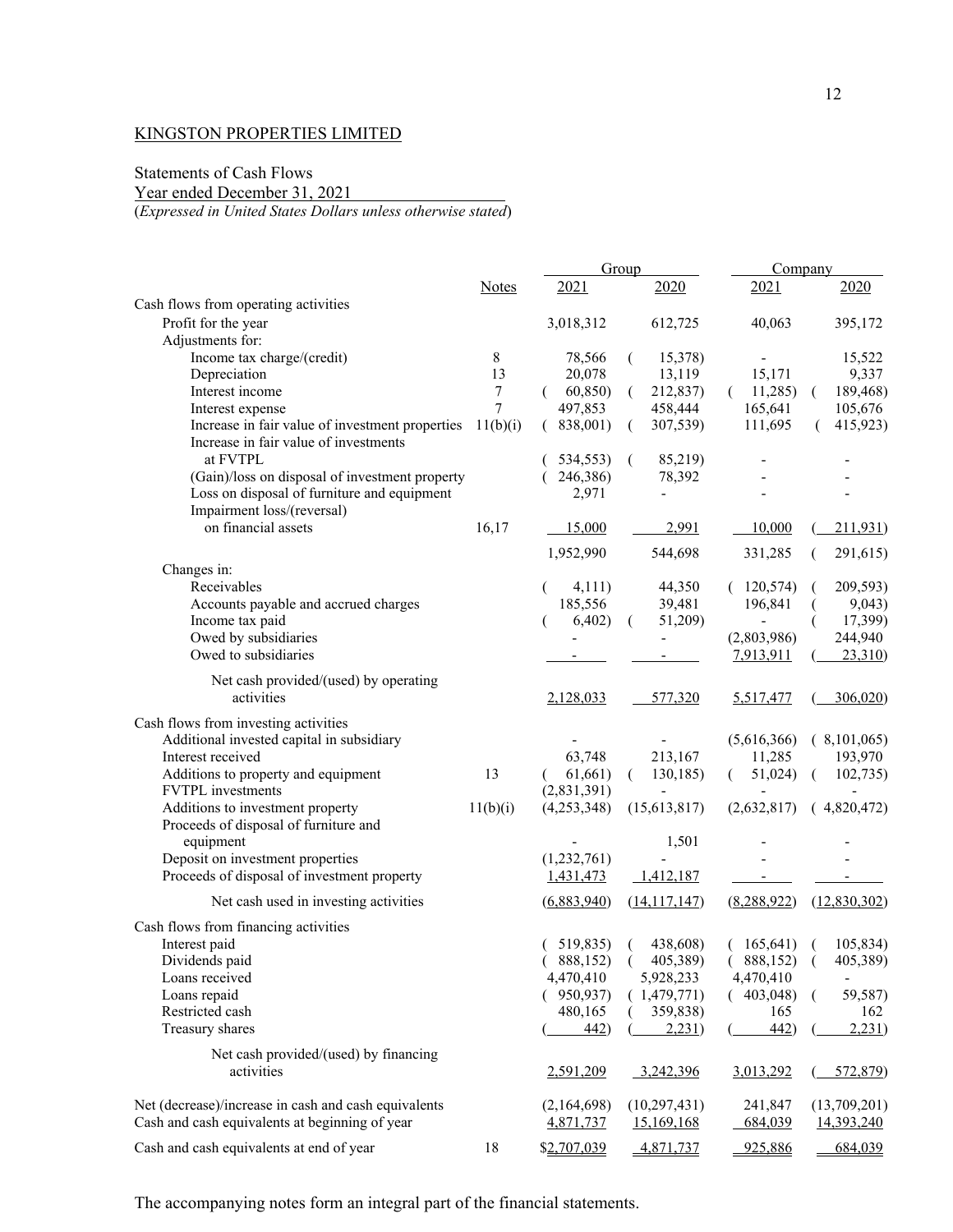Notes to the Financial Statements December 31, 2021 (*Expressed in United States Dollars unless otherwise stated*)

## 1. Identification and principal activities

Kingston Properties Limited ("the Company") is incorporated in Jamaica under the Companies Act. The Company is domiciled in Jamaica, with its registered office at 7 Stanton Terrace, Kingston 6, and the principal place of business at Building B, First Floor, 36-38 Red Hills Road, Kingston 10. The Company is listed on the Jamaica Stock Exchange.

The Company has five wholly owned subsidiaries:

- (i) Kingston Properties (St. Lucia) Limited, incorporated in St. Lucia under the International Business Companies Act; and its wholly-owned subsidiary Kingston Properties Miami LLC, incorporated in Florida under the Florida Limited Liability Company Act
- (ii) KP (Reit) Jamaica Limited, incorporated in Jamaica under the Companies Act.
- (iii) KP Dumfries Limited, incorporated in Jamaica on February 16, 2021 under the Companies Act.
- (iv) On December 29, 2021 KPREIT (St Lucia) Limited was incorporated in St Lucia but did not commence operation until January 2022.

The Company and its subsidiaries are collectively referred to as "the Group". In these financial statements 'parent' refers to the Company and 'intermediate parent' refers to Kingston Properties (St. Lucia) Limited.

The principal activity of the Group is to make accessible to investors, the income earned from the ownership of real estate properties in Jamaica and selected international markets.

## 2. Statement of compliance and basis of preparation

(a) Statement of compliance

The financial statements have been prepared in accordance with International Financial Reporting Standards ("IFRS") and the relevant provisions of the Jamaican Companies Act ("the Act").

## **New and amended standards and interpretations that became effective during the year:**

Certain new and amended standards came into effect during the current financial year, none of which resulted in any changes to the amounts recognised in the financial statements.

## **New and amended standards and interpretations that are not yet effective:**

At the date of authorisation of these financial statements, certain new and amended standards and interpretations have been issued which were not effective for the current year and which the Group has not early adopted. The Group has assessed them with respect to its operations and has determined that the following are relevant:

 Amendments to IAS 37 *Provision*, C*ontingent Liabilities and Contingent Assets* is effective for annual periods beginning on or after January 1, 2022 and clarifies those costs that comprise the costs of fulfilling the contract.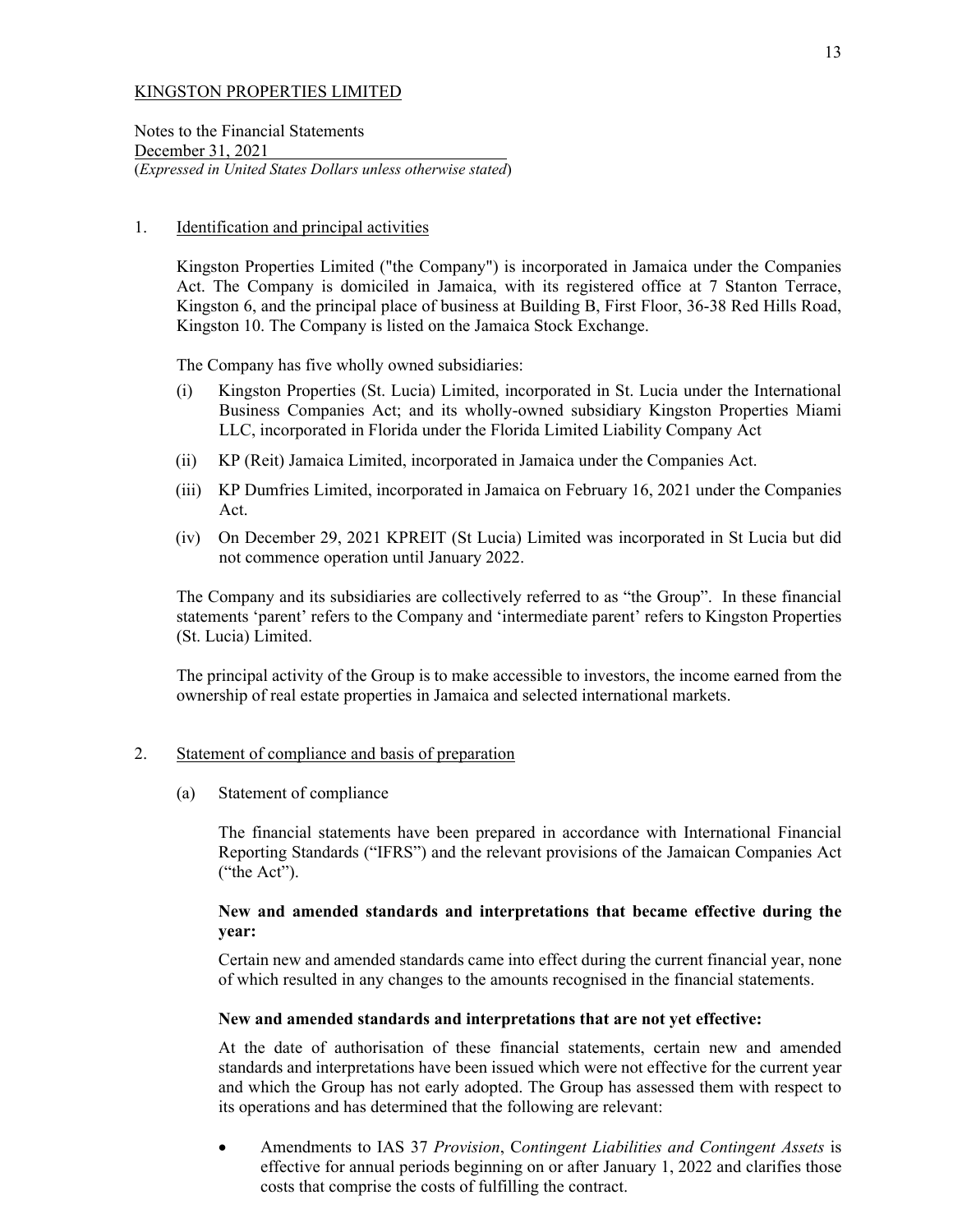Notes to the Financial Statements (Continued) December 31, 2021 (*Expressed in United States Dollars unless otherwise stated*)

## 2. Statement of compliance and basis of preparation (continued)

(a) Statement of compliance (continued)

## **New and amended standards and interpretations that are not yet effective (continued):**

 Amendments to IAS 37 *Provision, Contingent Liabilities and Contingent Assets*  (continued)

The amendments clarify that the 'costs of fulfilling a contract' comprise both the incremental costs – e.g. direct labour and materials; and an allocation of other direct costs – e.g. an allocation of the depreciation charge for an item of property, plant and equipment used in fulfilling the contract. This clarification will require entities that apply the 'incremental cost' approach to recognise bigger and potentially more provisions. At the date of initial application, the cumulative effect of applying the amendments is recognised as an opening balance adjustment to retained earnings or other component of equity, as appropriate. The comparatives are not restated.

The Group does not expect the amendment to have a significant impact on its financial statements.

- Annual Improvements to IFRS Standards 2018-2020 cycle contain amendments to IFRS 1 *First-time Adoption of International Financial Reporting Standards*, IFRS 9 *Financial Instruments,* IFRS 16 *Leases*, IAS 41 *Agriculture*, and are effective for annual periods beginning on or after January 1, 2022.
	- (i) IFRS 9 *Financial Instruments* amendment clarifies that for the purpose of performing the '10 per cent test' for derecognition of financial liabilities – in determining those fees paid net of fees received, a borrower includes only fees paid or received between the borrower and the lender, including fees paid or received by either the borrower or lender on the other's behalf.
	- (ii) IFRS 16 *Leases* amendments removes the illustration of payments from the lessor relating to leasehold improvements.
	- (iii) The amendments to IAS 41 *Agriculture* remove the requirement to exclude cash flows for taxation when measuring fair value, thereby aligning the fair value measurement requirements in IAS 41 with those in IFRS 13 *Fair Value Measurement*.

The Group does not expect the amendments to have a significant impact on its financial statements.

 Amendments to IAS 1 *Presentation of Financial Statements*, will apply retrospectively for annual reporting periods beginning on or after 1 January 2023. The amendments promote consistency in application and clarify the requirements on determining if a liability is current or non-current.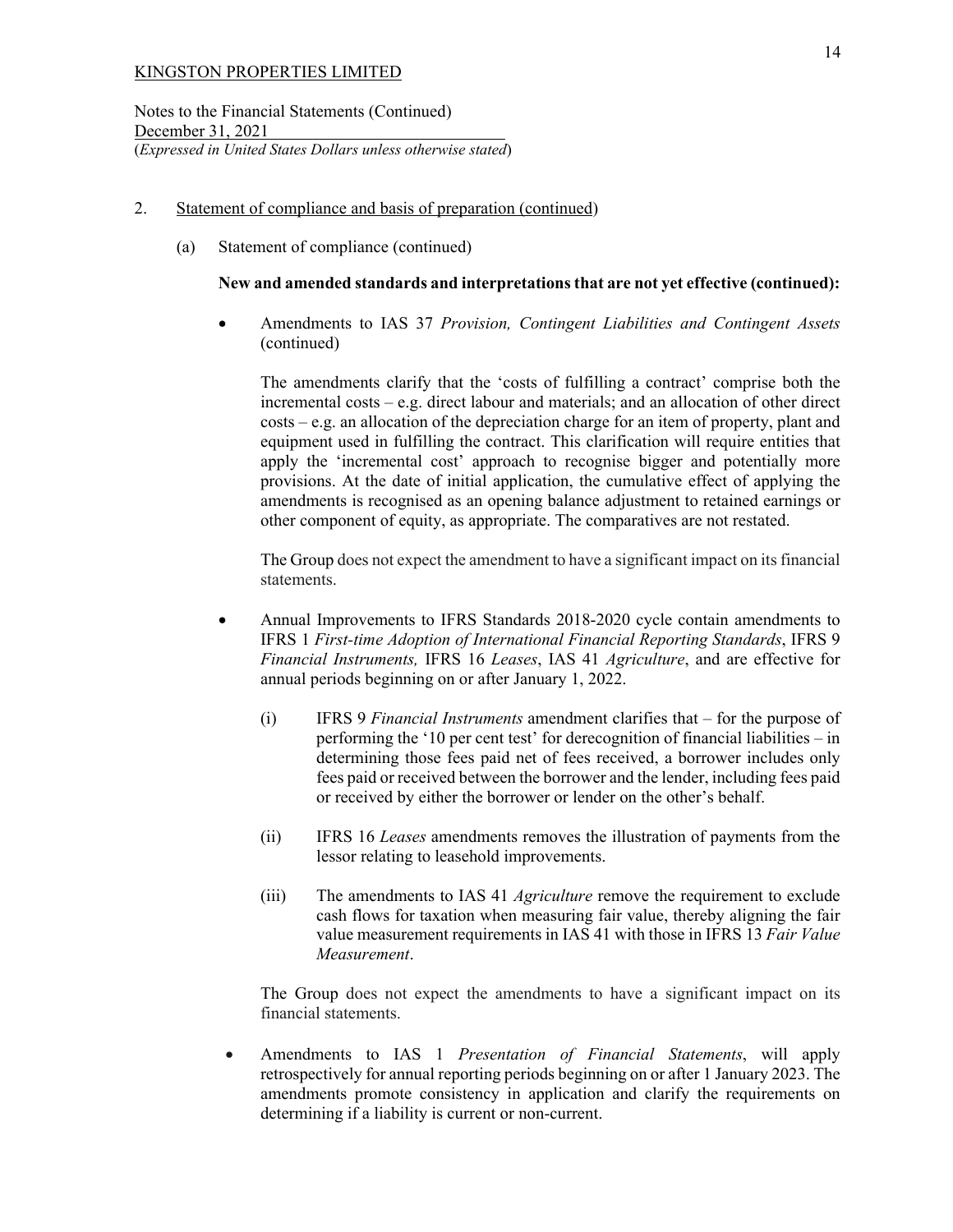Notes to the Financial Statements (Continued) December 31, 2021 (*Expressed in United States Dollars unless otherwise stated*)

## 2. Statement of compliance and basis of preparation (continued)

(a) Statement of compliance (continued)

## **New and amended standards and interpretations that are not yet effective (continued):**

Amendments to IAS 1 *Presentation of Financial Statements* (continued)

Under existing IAS 1 requirements, companies classify a liability as current when they do not have an unconditional right to defer settlement of the liability for at least twelve months after the end of the reporting period. As part of its amendments, the requirement for a right to be unconditional has been removed and instead, now requires that a right to defer settlement must have substance and exist at the end of the reporting period. A company classifies a liability as non-current if it has a right to defer settlement for at least twelve months after the reporting period. It has now been clarified that a right to defer exists only if the company complies with conditions specified in the loan agreement at the end of the reporting period, even if the lender does not test compliance until a later date.

With the amendments, convertible instruments may become current. In light of this, the amendments clarify how a company classifies a liability that includes a counterparty conversion option, which could be recognised as either equity or a liability separately from the liability component under IAS 32. Generally, if a liability has any conversion options that involve a transfer of the company's own equity instruments, these would affect its classification as current or non-current. It has now been clarified that a company can ignore only those conversion options that are recognised as equity when classifying liabilities as current or non-current.

The Group does not expect the amendment to have a significant impact on its financial statements.

 Amendments to IAS 1 *Presentation of Financial Statements* are effective for annual periods beginning on or after January 1, 2023 and may be applied earlier. The amendments help companies provide useful accounting policy disclosures.

The key amendments to IAS 1 include:

- requiring companies to disclose their *material* accounting policies rather than their *significant* accounting policies;
- clarifying that accounting policies related to immaterial transactions, other events or conditions are themselves immaterial and as such need not be disclosed; and
- clarifying that not all accounting policies that relate to material transactions, other events or conditions are themselves material to a company's financial statements.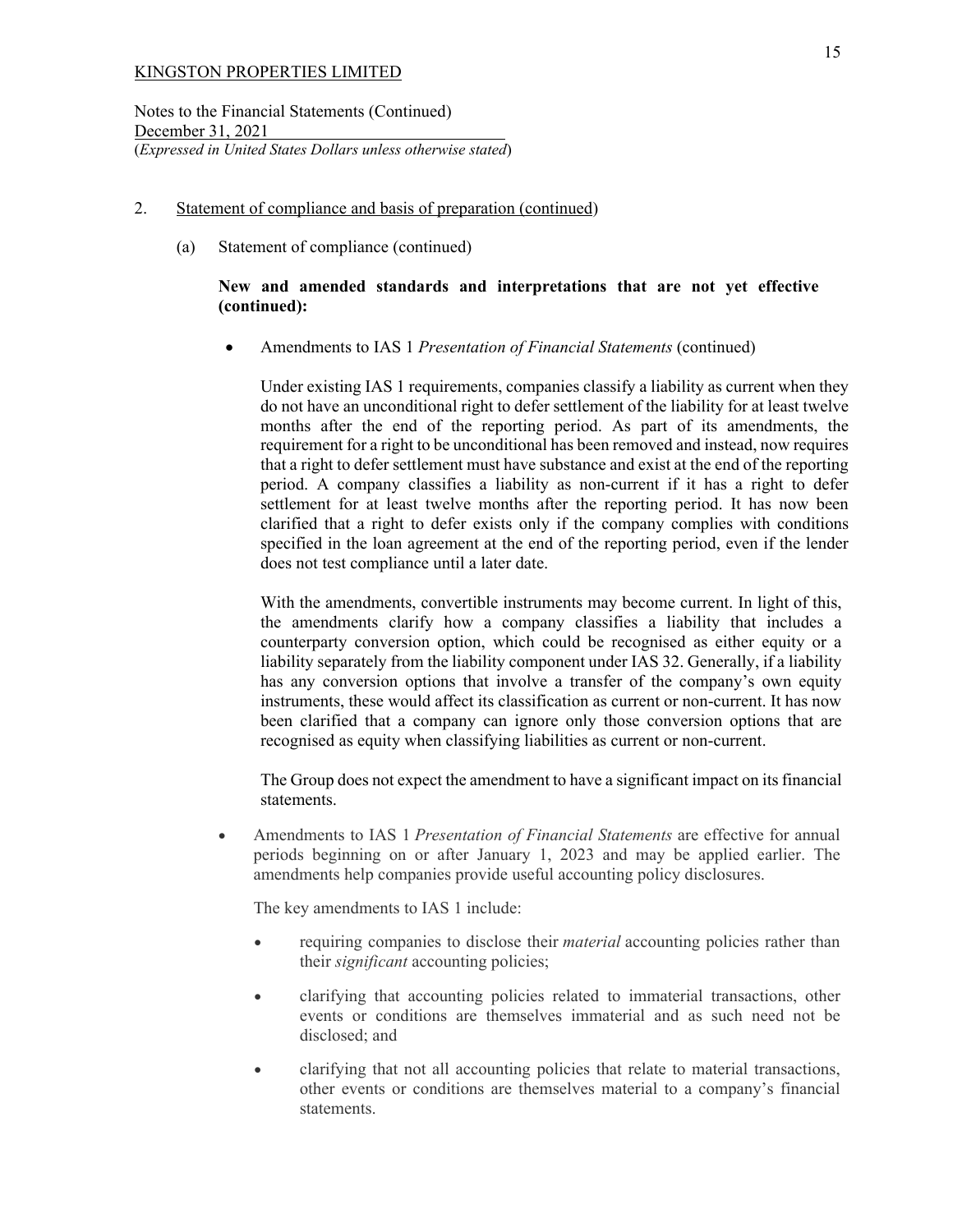Notes to the Financial Statements (Continued) December 31, 2021 (*Expressed in United States Dollars unless otherwise stated*)

- 2. Statement of compliance and basis of preparation (continued)
	- (a) Statement of compliance (continued)

## **New and amended standards and interpretations that are not yet effective (continued):**

Amendments to IAS 1 *Presentation of Financial Statements (continued)*

The amendments are consistent with the refined definition of material:

*"Accounting policy information is material if, when considered together with other information included in an entity's financial statements, it can reasonably be expected to influence decisions that the primary users of general purpose financial statements make on the basis of those financial statements".* 

The Group is assessing the impact that the amendment will have on its financial statements.

 Amendments to IAS 8 *Accounting Policies, Changes in Accounting Estimates and Errors* are effective for periods beginning on or after 1 January 2023, with early adoption permitted .The amendments introduce a new definition for accounting estimates: clarifying that they are monetary amounts in the financial statements that are subject to measurement uncertainty.

The amendments also clarify the relationship between accounting policies and accounting estimates by specifying that a company develops an accounting estimate to achieve the objective set out by an accounting policy.

Developing an accounting estimate includes both:

- $\bullet$  selecting a measurement technique (estimation or valuation technique) e.g. an estimation technique used to measure a loss allowance for expected credit losses when applying IFRS 9 *Financial Instruments*; and
- choosing the inputs to be used when applying the chosen measurement technique – e.g. the expected cash outflows for determining a provision for warranty obligations when applying IAS 37 *Provisions, Contingent Liabilities and Contingent Assets*.

The effects of changes in such inputs or measurement techniques are changes in accounting estimates

The Group is assessing the impact that the amendment will have on its financial state.

(b) Basis of measurement

The financial statements are prepared on the historical cost basis, except for investment property and investments in real estate funds which are measured at fair value.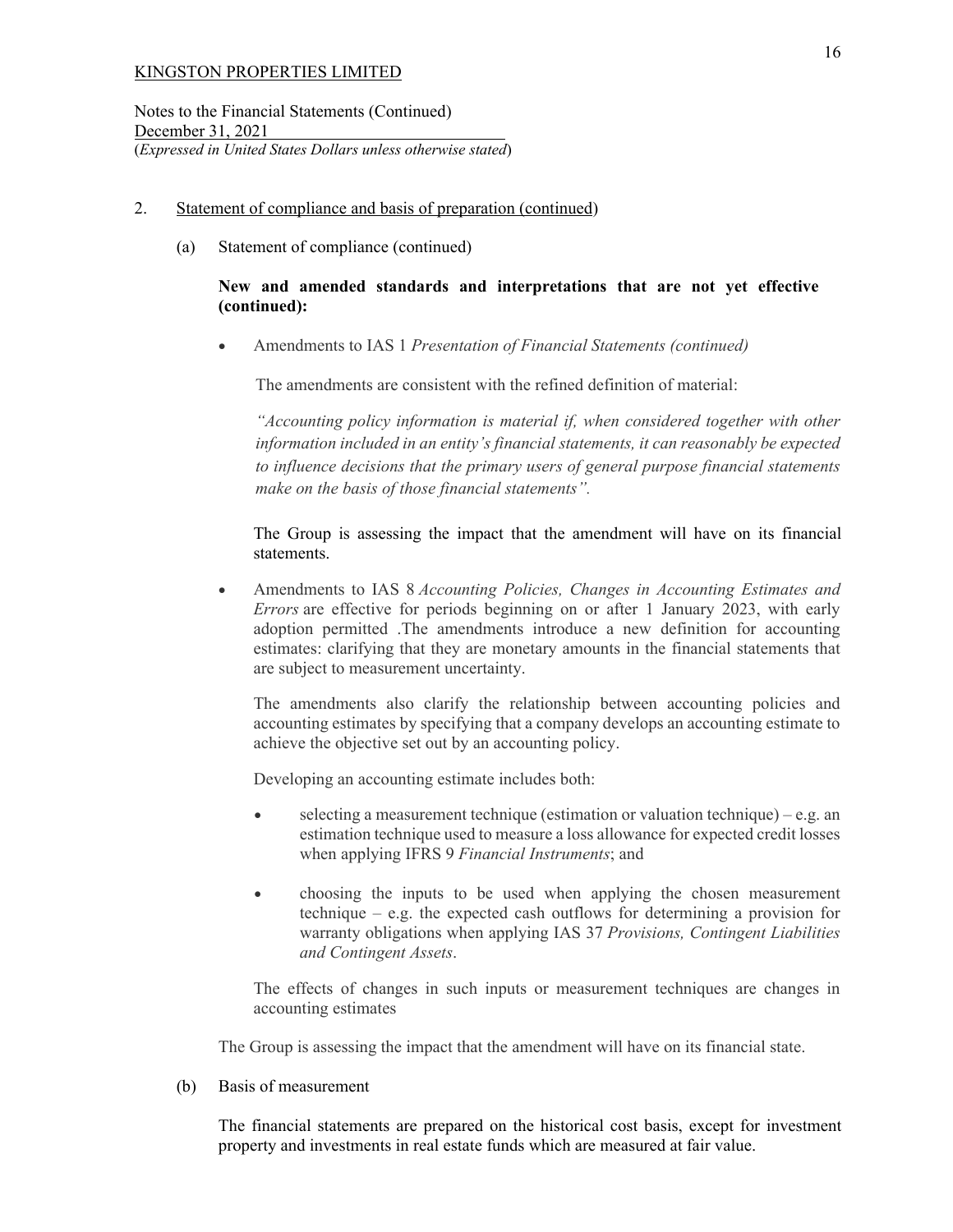Notes to the Financial Statements (Continued) December 31, 2021 (*Expressed in United States Dollars unless otherwise stated*)

## 2. Statement of compliance and basis of preparation (continued)

(c) Functional and presentation currency

The financial statements are presented in United States dollars (\$), the Group's functional currency, unless otherwise indicated.

(d) Use of judgements and estimates

The preparation of the financial statements in conformity with IFRS requires management to make estimates and judgements that affect the selection of accounting policies and the reported amounts of, and disclosures relating to, assets, liabilities, contingent assets and contingent liabilities at the reporting date and the income, expenses, gains and losses for the period then ended. Actual amounts could differ from those estimates. The estimates and the assumptions underlying them, are reviewed on an ongoing basis. Revisions to accounting estimates are recognised in the period of the revision and future periods if the revision affects both current and future periods. The critical judgements made in applying accounting policies and the key areas of estimation uncertainty that have the most significant effect on the amounts recognised in the financial statements, and or that have a significant risk of material adjustment in the next financial period, are as follows:

(i) Judgements:

For the purpose of these financial statements, judgement refers to the informed identification and analysis of reasonable alternatives, considering all relevant facts and circumstances, and the well-reasoned, objective and unbiased choice of the alternative that is most consistent with the agreed principles set out in IFRS.

The key relevant judgements are as follows:

(1) Classification of financial assets

The assessment of the business model within which the assets are held and assessment of whether the contractual terms of the financial asset are solely payments of principal and interest (SPPI) on the principal amount outstanding requires management to make certain judgements on its business operations.

(2) Impairment of financial assets

Establishing the criteria for determining whether credit risk on the financial asset has increased significantly since initial recognition, determining the methodology for incorporating forward-looking information into the measurement of expected credit losses (ECL) and the selection and approval of models used to measure ECL requires significant judgement.

(3) Accounting for Investments at fair value through profit or loss (FVTPL)

Kingston Properties Miami LLC (KPM) acquired a 36% interest in an unquoted investment during the year. However, the Company did not apply the equity method of accounting and recorded this as a FVTPL investment since KPM does not have significant influence over the operation of this entity [see note 12(b)].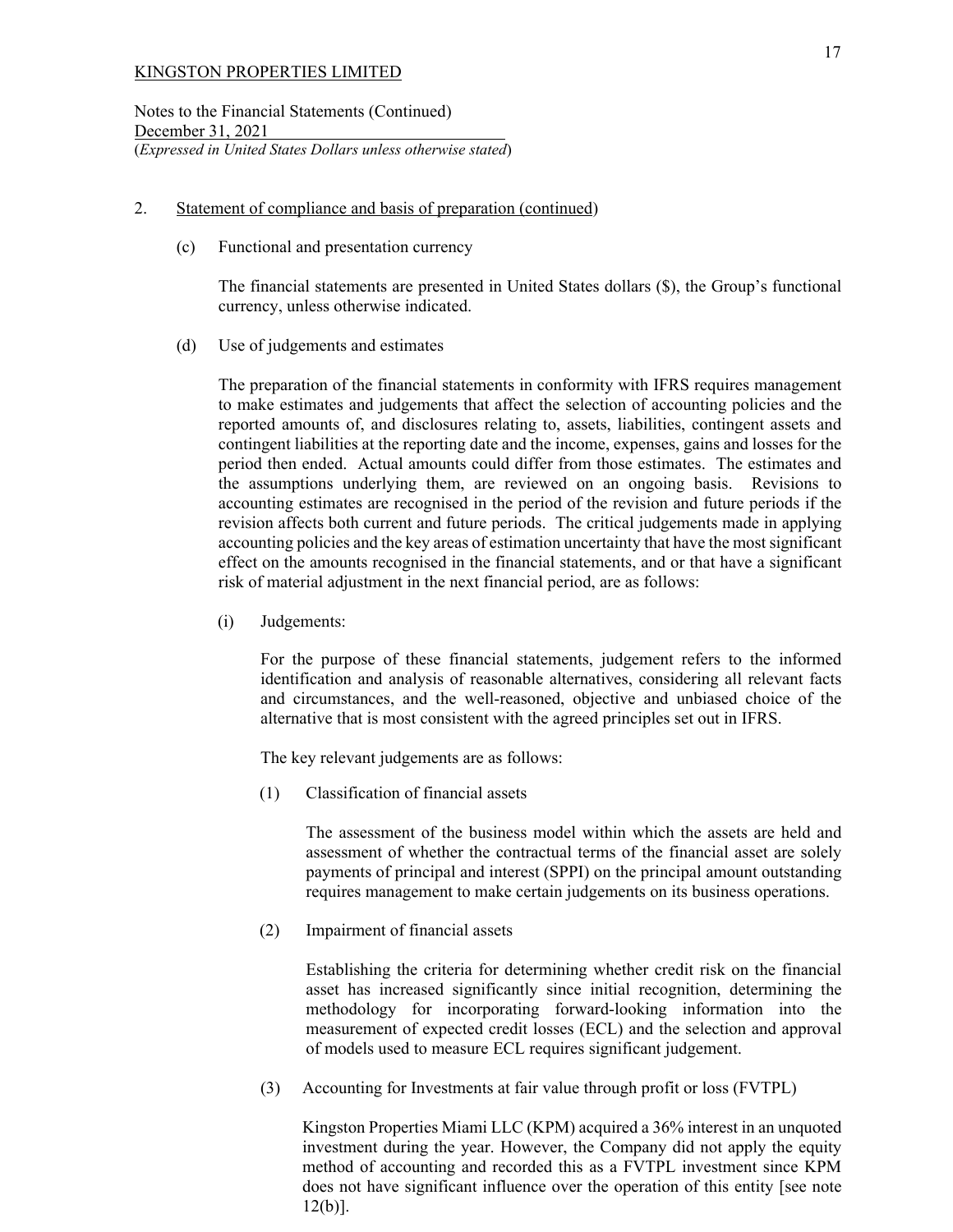## 2. Statement of compliance and basis of preparation (continued)

- (d) Use of judgements and estimates (continued):
	- (ii) Key assumptions concerning the future and other sources of estimation uncertainty:
		- (1) Valuation of investment property

Investment property is measured at fair value. Given the infrequency of trades in comparable properties in some cases, and therefore the absence of a number of observable recent market prices, fair value is less objective and requires significant estimation, which is impacted by the uncertainty of market factors, pricing assumptions and general business and economic conditions [see note  $11(c)$ ].

(2) Impairment of financial assets

In determining amounts recorded for impairment of financial assets in the financial statements, management makes assumptions in determining the inputs to be used in the ECL measurement model, including incorporation of forward-looking information. Management also estimates the likely amount of cash flows recoverable on the financial assets in determining loss given default.

(3) Taxation

Recognition of current and deferred tax involves judgement and estimates, given that the Group is subject to special tax rules in respect of its investment property operations, particularly in the United States of America.

This includes the application of the Internal Revenue Service (IRS) 1031 Exchange Capital Gains Real Estate Tax Deferment rules, under which the Group is allowed to sell investment property and reinvest the proceeds in ownership of like-kind property, and thereby defer the capital gains taxes.

(4) Valuation of investments at fair value through profit or loss (FVTPL)

Management uses its judgement in selecting the appropriate valuation techniques to determine fair value of financial instruments. The estimates of fair value arrived at may be significantly different from the actual price of the instrument in an actual arm's length transaction (see note 12).

## 3. Significant accounting policies

The Group has consistently applied the accounting policies set out below to all periods presented in these financial statements.

(a) Consolidation

The consolidated financial statements combine the financial position, results of operations and cash flows of the Company and its subsidiaries (note 1), after eliminating intra-group amounts.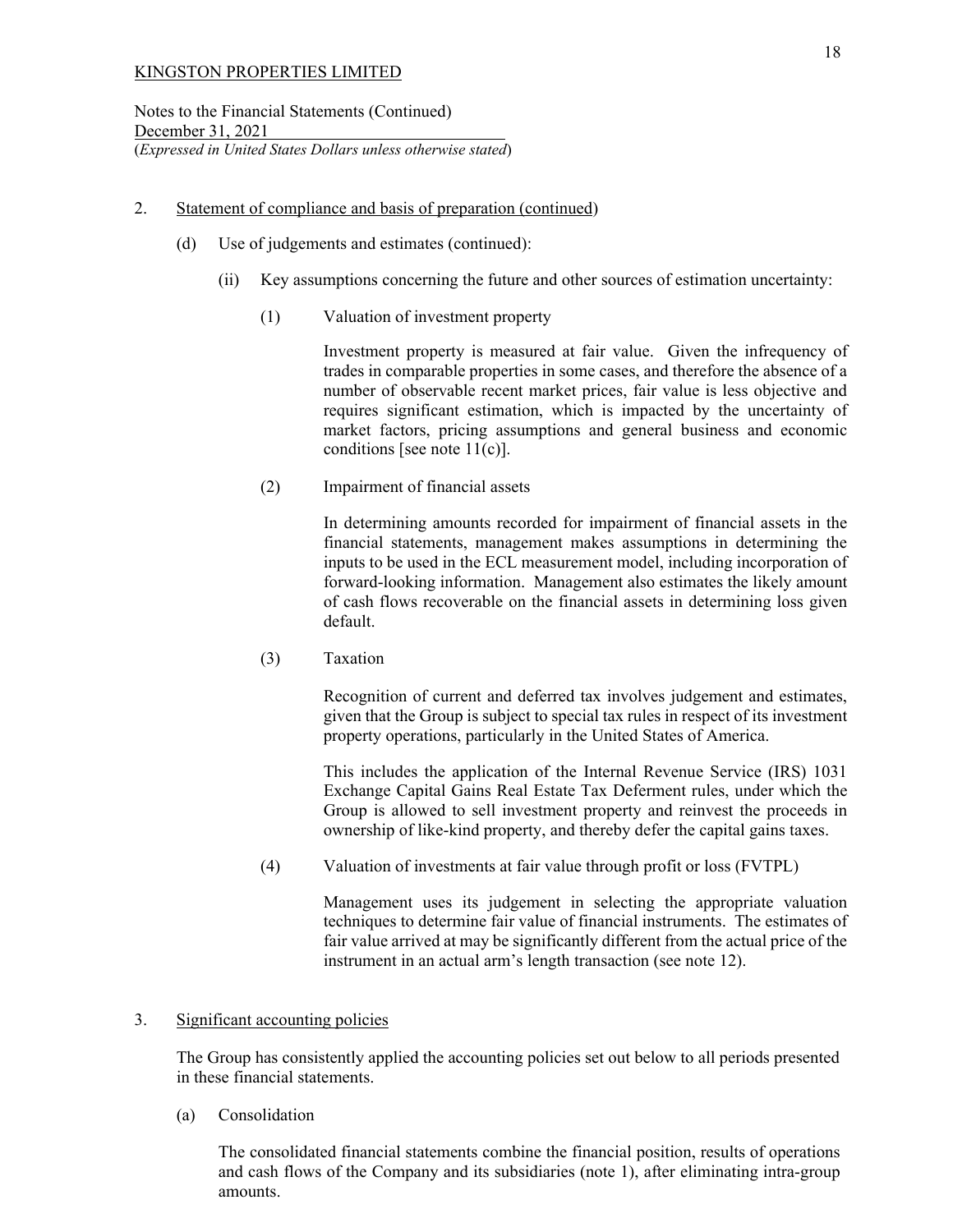Notes to the Financial Statements (Continued) December 31, 2021 (*Expressed in United States Dollars unless otherwise stated*)

## 3. Significant accounting policies (continued)

- (a) Consolidation (continued)
	- (i) Subsidiaries

Subsidiaries are entities controlled by the Company. Control exists when the Company is exposed to, or has rights to, variable returns from its involvement with the entity and has the ability to affect those returns through its power over the investee. The financial statements of subsidiaries are included in the consolidated financial statements from the date that control commences until the date that control ceases.

(ii) Transactions eliminated on consolidation

Intra-group balances and any unrealised gains and losses or income and expenses arising from intra-group transactions are eliminated in preparing the consolidated financial statements. Unrealised losses are eliminated in the same way as unrealised gains, but only to the extent that there is no evidence of impairment.

(b) Investment in subsidiaries

Investments in subsidiaries (note 1) are accounted for at cost less, impairment losses, if any, in the separate financial statements.

(c) Cash and cash equivalents

Cash and cash equivalents are measured at amortised cost. For the purposes of the statement of cash flows, cash and cash equivalents comprise cash on hand, deposits held at call with banks and other short-term highly liquid investments with original maturities of three months or less.

(d) Accounts payable and accrued charges

Accounts payable and accrued charges are measured at amortised cost.

(e) Receivables

Receivables are measured at amortised cost less impairment losses, if any.

(f) Related parties

A related party is a person or entity that is related to the Group.

- (i) A person or a close member of that person's family is related to the Group if that person.
	- (1) has control or joint control over the Group;
	- (2) has significant influence over the Group; or
	- (3) is a member of the key management personnel of the Group.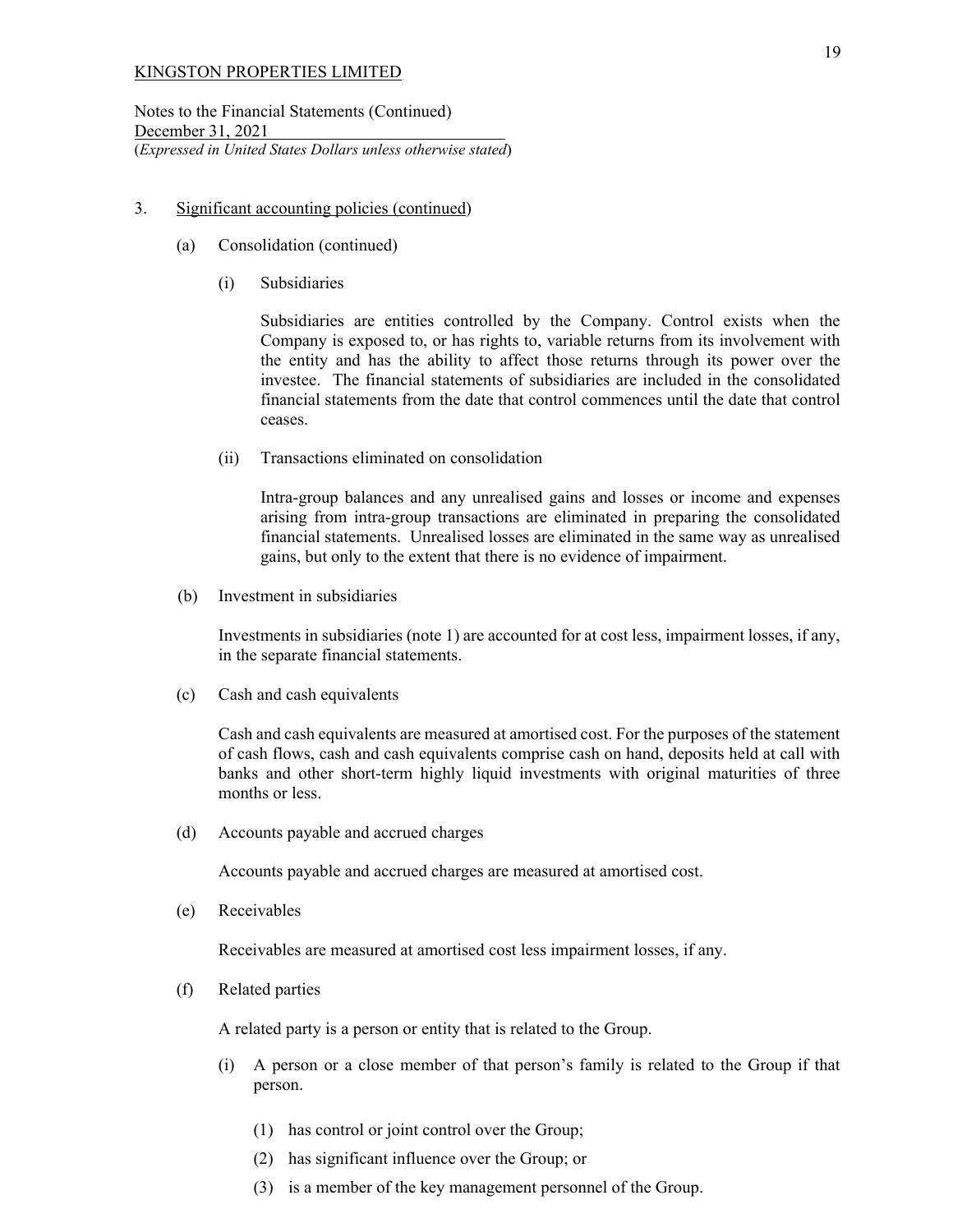Notes to the Financial Statements (Continued) December 31, 2021 (*Expressed in United States Dollars unless otherwise stated*)

## 3. Significant accounting policies (continued)

- (f) Related parties (continued)
	- (ii) An entity is related to the Group if any of the following conditions applies:
		- (1) The entity and the Group are members of the same group (which means that each parent, subsidiary and fellow subsidiary is related to the others).
		- (2) One entity is an associate or joint venture of the other entity (or an associate or joint venture of a member of a group of which the other entity is a member).
		- (3) Both entities are joint ventures of the same third party.
		- (4) One entity is a joint venture of a third entity and the other entity is an associate of the third entity.
		- (5) The entity is a post-employment benefit plan for the benefit of employees of either the Group or an entity related to the Group.
		- (6) The entity is controlled, or jointly controlled by a person identified in (i).
		- (7) A person identified in (i)(1) has significant influence over the entity or is a member of the key management personnel of the entity (or of a parent of the entity).
		- (8) The entity, or any member of a group of which it is a part provides key management services to the Group.

A related party transaction is a transfer of resources, services or obligations between related parties, regardless of whether a price is charged.

- (g) Foreign currencies
	- (i) Transactions in foreign currencies are translated to the functional currencies at the exchange rates ruling at the dates of the transactions. Monetary assets and liabilities denominated in foreign currencies at the reporting date are translated to the functional currency at the foreign exchange rates ruling at that date.

The foreign currency gain or loss on monetary items is the difference between amortised cost in the functional currency at the beginning of the period, adjusted for effective interest and payments during the period, and the amortised cost in foreign currency translated at the exchange rate at the end of the period.

(ii) Exchange differences arising on settlement of monetary items or on reporting the Group's monetary items at rates different from those at which they were initially recorded during the period or reported in previous financial statements, are recognised as income or expense in the period in which they arise. Non-monetary assets and liabilities that are denominated in foreign currencies and are measured at historical cost are translated at the foreign exchange rate ruling at the date of the transaction.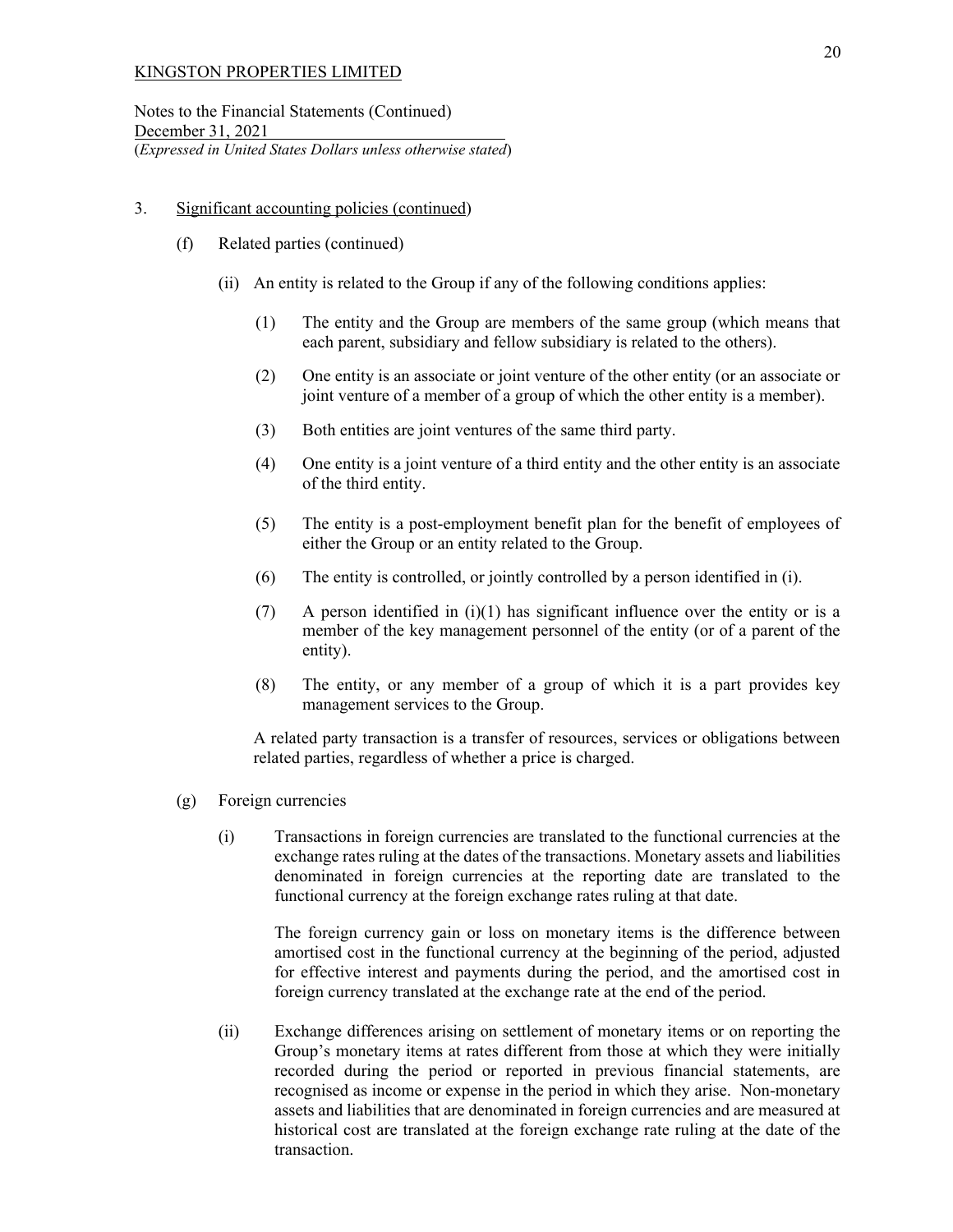Notes to the Financial Statements (Continued) December 31, 2021 (*Expressed in United States Dollars unless otherwise stated*)

#### 3. Significant accounting policies (continued)

- (g) Foreign currencies (continued)
	- (ii) (Continued)

Non-monetary assets and liabilities that are denominated in foreign currencies and are carried at fair value are translated to the functional currency at the foreign exchange rates ruling at the dates that the fair values were determined. Foreign currency differences arising on translation are recognised in profit or loss, except for differences arising on the translation of investment in equity securities designated as at FVOCI (except on impairment, in which case foreign currency differences that have been recognised in OCI are reclassified to profit or loss).

Exchange differences arising on a monetary item that, in substance, forms a part of the Company's net investment in a foreign entity is included in equity in these financial statements until the disposal of the net investment, at which time they are recognised as income or expense.

(h) Impairment of financial assets

The Group recognises a loss allowance for expected credit losses (ECL) on financial assets that are measured at amortised cost. At each reporting date, the loss allowance for the financial asset is measured at an amount equal to the lifetime expected credit losses if the credit risk on the financial asset has increased significantly since initial recognition. If at the reporting date, the financial asset has not increased significantly since initial recognition, the loss allowance is measured for the financial asset at an amount equal to twelve month expected credit losses. A significant increase in credit risk is assumed to have occurred if there has been deterioration in the counterparty's performance and ability to pay.

The Group uses judgement when considering the following factors that affect the determination of impairment:

## *Macroeconomic factors, forward looking information and multiple scenarios*

The Group applies an unbiased and probability weighted estimate of credit losses by evaluating a range of possible outcomes that incorporates forecasts of future economic conditions. Macroeconomic factors and forward looking information are incorporated into the measurement of ECL as well as the determination of whether there has been a significant increase in credit risk since origination. Measurement of ECL at each reporting period reflect reasonable and supportable information at the reporting date about past events, current conditions and forecasts of future economic conditions.

For trade receivables, the Group applies the simplified approach to providing for expected credit losses, which allows the use of a lifetime expected loss provision matrix.

The lifetime ECL are determined by taking into consideration historical rates of default for each segment of aged receivables as well as the estimated impact of forward-looking information.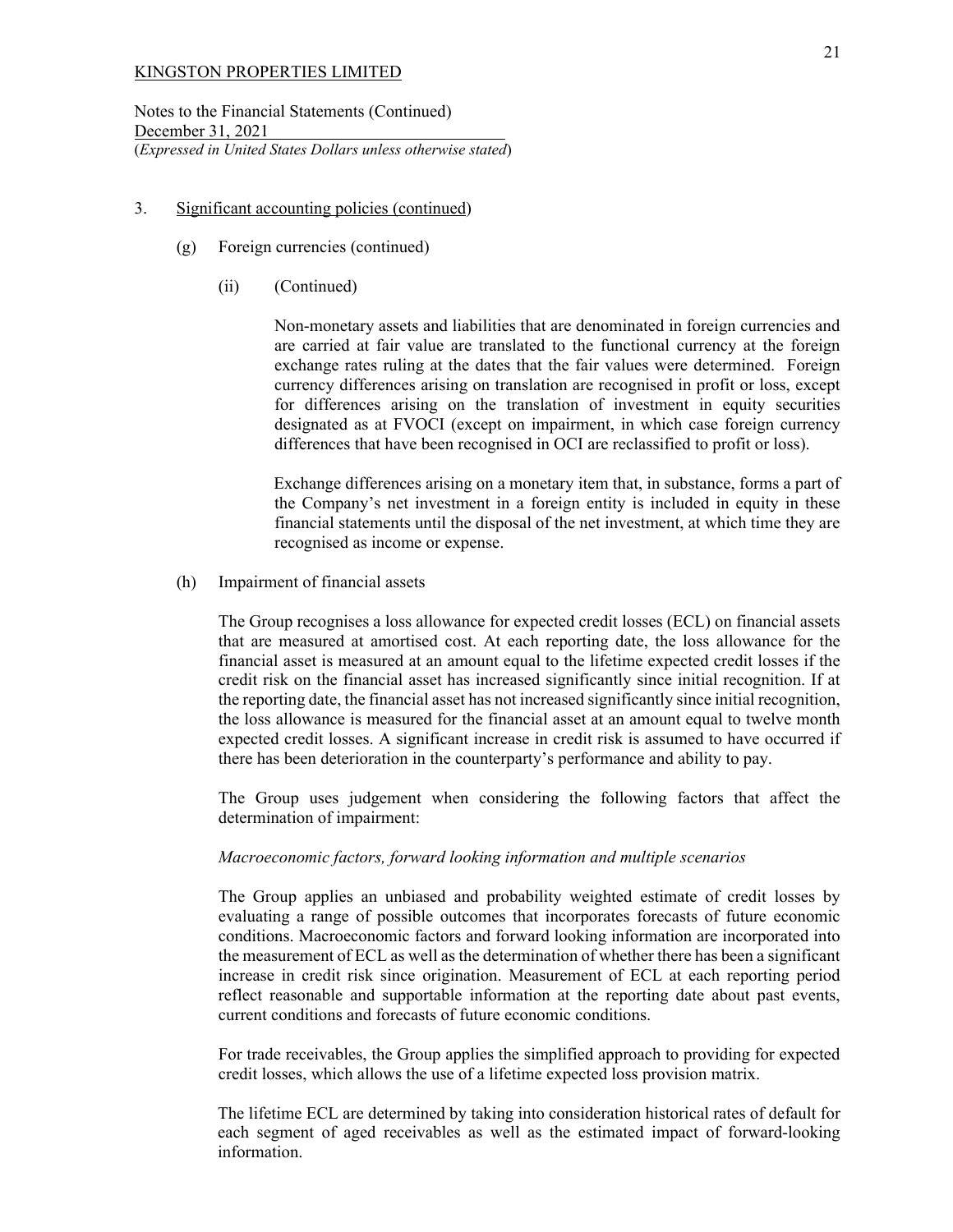Notes to the Financial Statements (Continued) December 31, 2021 (*Expressed in United States Dollars unless otherwise stated*)

## 3. Significant accounting policies (continued)

## (i) Financial instruments

 A financial instrument is any contract that gives rise to a financial asset of one entity and a financial liability or equity instrument of another entity. In these financial statements, financial assets comprise receivables, cash and cash equivalents, investment at FVTPL instruments, restricted cash and owed by subsidiaries. Financial liabilities comprise accounts payable, loan payable and owed to subsidiaries.

## *Financial assets*

## *Recognition and initial measurement*

Trade receivables are initially recognised when they are originated. All other financial assets and financial liabilities are initially recognised when the Group becomes a party to the contractual provisions of the instrument.

A financial asset (unless it is a trade receivable without a significant financing component) or financial liability is initially measured at fair value plus, for an item not at FVTPL, transaction costs that are directly attributable to its acquisition or issue. A trade receivable without a significant financing component is initially measured at the transaction price.

## *Classification and subsequent measurement*

The financial assets that meet both of the following conditions and are not designated as at fair value through profit or loss: a) are held within a business model whose objective is to hold assets to collect contractual cash flows, and b) whose contractual terms give rise on specified dates to cash flows that are solely payments of principal and interest on the principal amount outstanding, are classified as "Held to collect" and measured at amortised cost.

Amortised cost represents the net present value ("NPV") of the consideration receivable or payable as of the transaction date. This classification of financial assets comprises the following captions:

- **Cash and cash equivalents**
- **Receivables**
- Related party receivables

Due to their short-term nature, the Group initially recognises these assets at the original invoiced or transaction amount less expected credit losses.

## *Subsequent measurement*

The subsequent measurement of financial assets depends on their classification as described in their individual policy notes.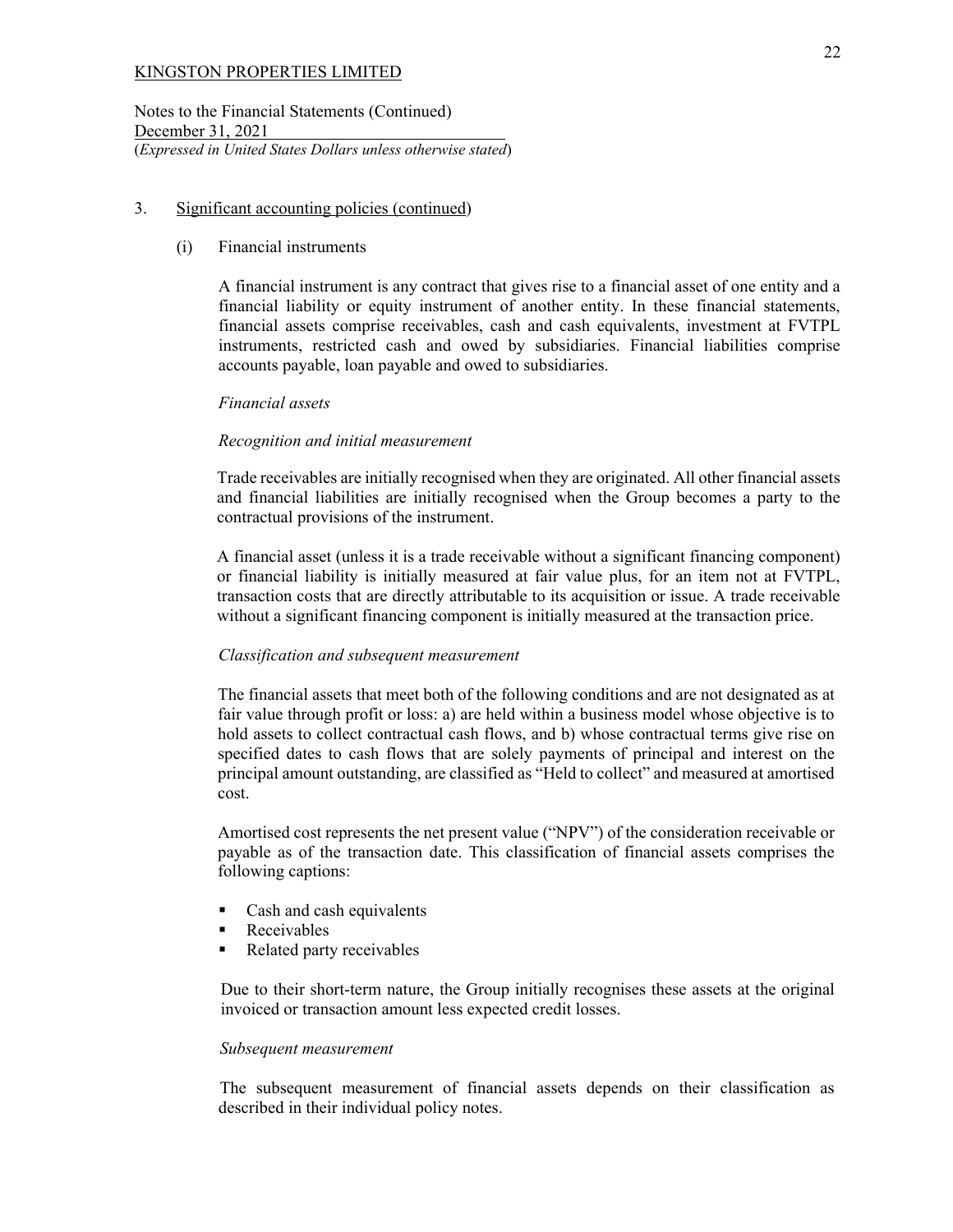Notes to the Financial Statements (Continued) December 31, 2021 (*Expressed in United States Dollars unless otherwise stated*)

#### 3. Significant accounting policies (continued)

(i) Financial instruments (continued):

*Financial assets (continued)*

*Classification and subsequent measurement (continued)* 

*Impairment of financial assets* 

For trade receivables, the Group applies the simplified approach to providing for expected credit losses, which allows the use of a lifetime expected loss provision. The lifetime ECLs are determined by taking into consideration historical rates of default for each segment of aged receivables as well as the estimated impact of forward-looking information.

The Group recognises a loss allowance for expected credit losses on other financial assets that are measured at amortised cost. At each reporting date, the loss allowance for the financial asset is measured at an amount equal to the lifetime expected credit losses if the credit risk on the financial asset has increased significantly since initial recognition. If at the reporting date, the financial asset has not increased significantly since initial recognition, the loss allowance is measured for the financial asset at an amount equal to twelve month expected credit losses [see note 3(h)].

#### *Derecognition*

A financial asset is primarily derecognised when the rights to receive cash flows from the asset have expired, or the Group has transferred its rights to receive cash flows from the asset or has assumed an obligation to pay the received cash flows in full without material delay to a third party under a 'pass-through' arrangement; and either (a) the Group has transferred substantially all the risks and rewards of the asset, or (b) the Group has neither transferred nor retained substantially all the risks and rewards of the asset, but has transferred control of the asset.

#### *Financial liabilities*

#### *Initial recognition and measurement*

All financial liabilities are recognised initially at fair value and in the case of loans and borrowings, plus directly attributable transaction costs. The Group's financial liabilities include accounts payable, loans payable and owed to subsidiaries, which are recognised initially at fair value.

#### *Subsequent measurement*

The subsequent measurement of financial liabilities depends on their classification as described in their individual policy notes.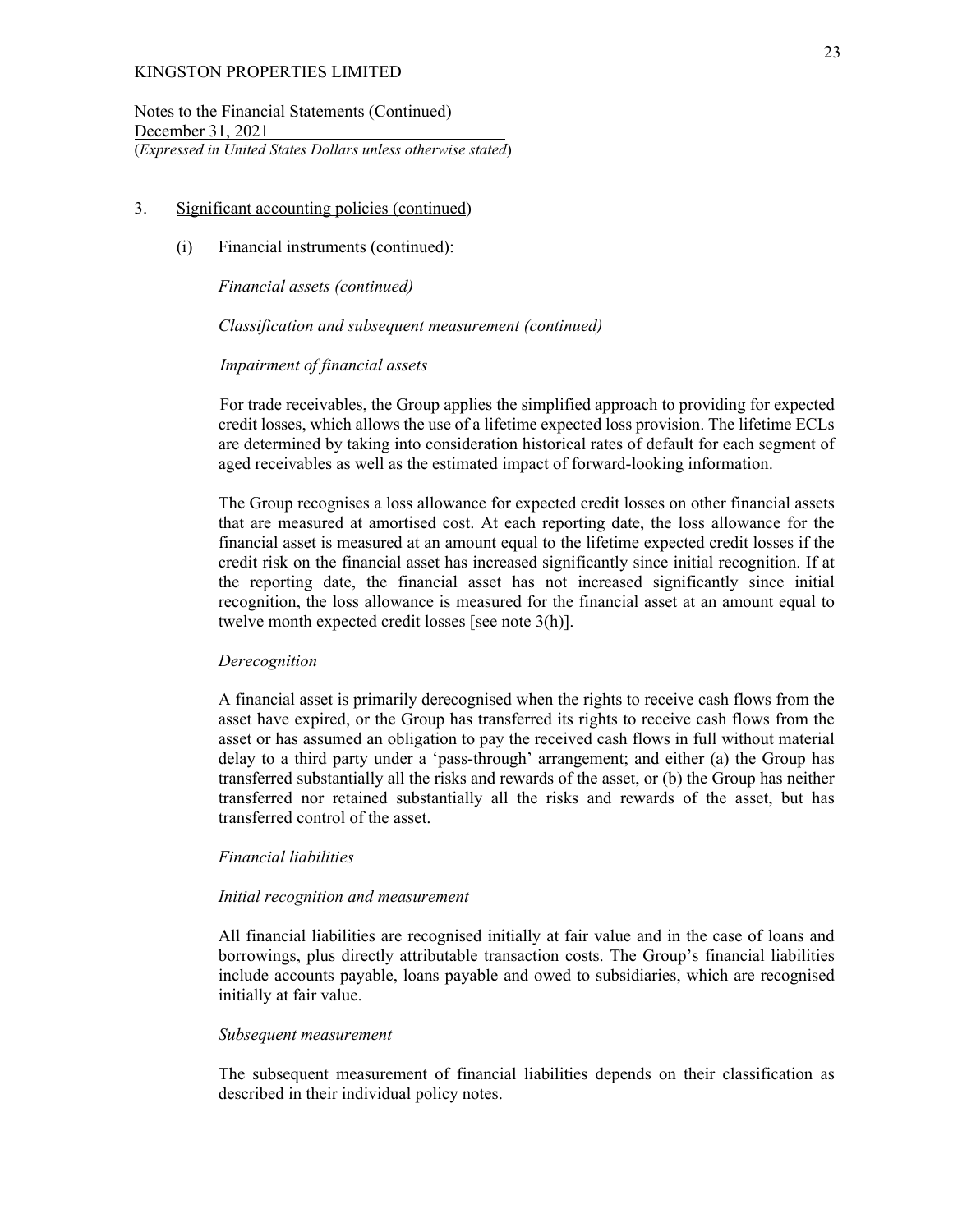Notes to the Financial Statements (Continued) December 31, 2021 (*Expressed in United States Dollars unless otherwise stated*)

## 3. Significant accounting policies (continued)

(i) Financial instruments (continued):

## *Financial liabilities (continued)*

## *Derecognition*

A financial liability is derecognised when the obligation under the liability is discharged, cancelled or expires.

When an existing financial liability is replaced by another from the same lender on substantially different terms, or the terms of an existing liability are substantially modified, such an exchange or modification is treated as a derecognition of the original liability and the recognition of a new liability, with the difference in the respective carrying amounts recognised in the consolidated statement of comprehensive income.

## *Offsetting of financial instruments*

Financial assets and financial liabilities are offset and the net amount is reported in the consolidated statement of financial position if there is a currently enforceable legal right to offset the recognised amounts and there is intention to settle on a net basis, to realise the assets and settle the liabilities simultaneously.

## (j) Capital

(i) Classification

Ordinary shares are classified as equity when there is no obligation to transfer cash or other assets.

(ii) Share issue costs

Incremental costs directly attributable to the issue of new shares are shown in equity as a deduction, net of tax, from the proceeds of issue.

(iii) Repurchase and reissue of ordinary shares (treasury shares)

When the Company repurchases its own stock, the amount of the consideration paid, which includes directly attributable costs, net of any tax effects, is shown as a deduction from equity. The repurchased shares are classified as treasury shares and are presented in the treasury share reserve.

(iv) Dividends

Dividends are recorded in the financial statements in the period in which they are declared and become irrevocably payable.

(k) Income tax

Income tax on the profit or loss for the year comprises current and deferred tax. Income tax is recognised in profit or loss, except to the extent that it relates to items recognised in other comprehensive income, in which case it is also recognised in other comprehensive income.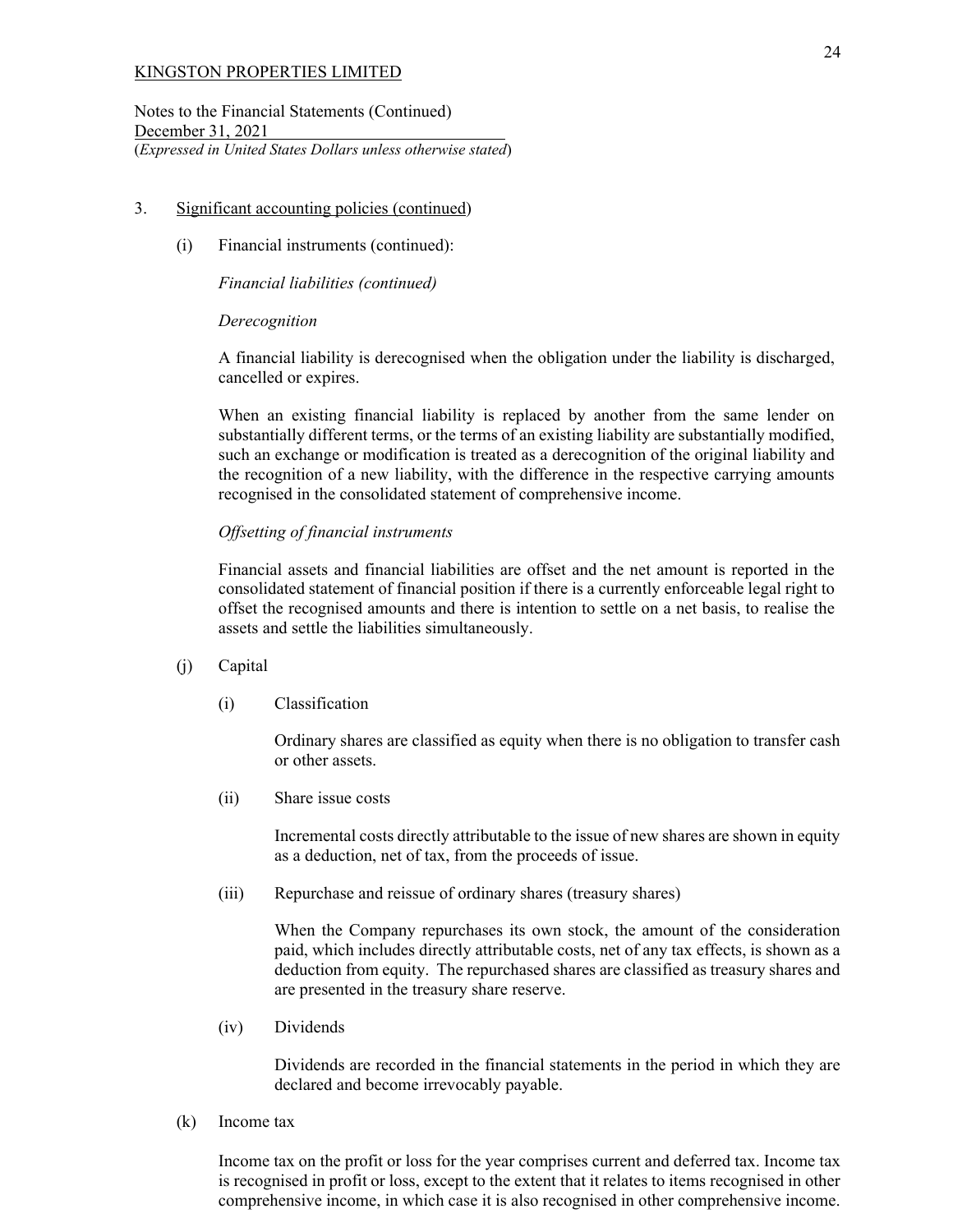Notes to the Financial Statements (Continued) December 31, 2021 (*Expressed in United States Dollars unless otherwise stated*)

## 3. Significant accounting policies (continued)

## (k) Income tax (continued)

Current income tax is the expected tax payable on the taxable income for the year, using tax rates enacted at the reporting date, and any adjustment to tax payable in respect of previous years.

Deferred income tax is recognised in respect of temporary differences between the carrying amounts of assets and liabilities for financial reporting purposes and the amounts used for income tax purposes. Deferred tax is measured at the tax rates that are expected to be applied to temporary differences when they reverse, based on laws that have been enacted at the reporting date. The measurement of deferred tax reflects the tax consequences that would follow from the manner in which the Group expects, at the reporting date, to recover or settle the carrying amount of its assets or liabilities. For this purpose the carrying amount of investment property measured at fair value is presumed to be recovered through sale.

A deferred tax asset is recognised only to the extent that management can demonstrate that it is probable that future taxable profits will be available against which the asset can be utilised. Deferred tax assets are reduced to the extent that it is no longer probable that the related tax benefit will be realised. Current and deferred tax assets and liabilities are offset in the statement of financial position if they apply to the same tax authority.

Recognition of current and deferred tax involves judgement and estimates given that the Company's subsidiary, Kingston Properties Miami LLC, is subject to special tax rules in respect of its investment property operations in the United States.

The subsidiary participates in the Internal Revenue Service (IRS) 1031 Exchange Capital Gains Real Estate Tax Deferment on the disposal of investment property, which requires that the subsidiary:

- (i) Identify a replacement property within 45 days.
- (ii) Exchange the property the earliest of:
	- (a) 180 days after it sells the relinquished property
	- (b) The due date of the income tax return that would include the property sale.
- (iii) Not receive cash from the sale prior to the exchange. It may use a qualified intermediary to hold such cash prior to the exchange.
- (l) Furniture and equipment
	- (i) Items of office equipment and furniture are measured at cost less accumulated depreciation and impairment losses.

 Cost includes expenditure that is directly attributable to the acquisition of an asset. The cost of replacing part of an item is recognised in the carrying amount of the item if it is probable that the future economic benefits embodied within the part will flow to the Group and its cost can be measured reliably.

 The costs of day-to-day servicing of office equipment, software and furniture are recognised in profit or loss as incurred.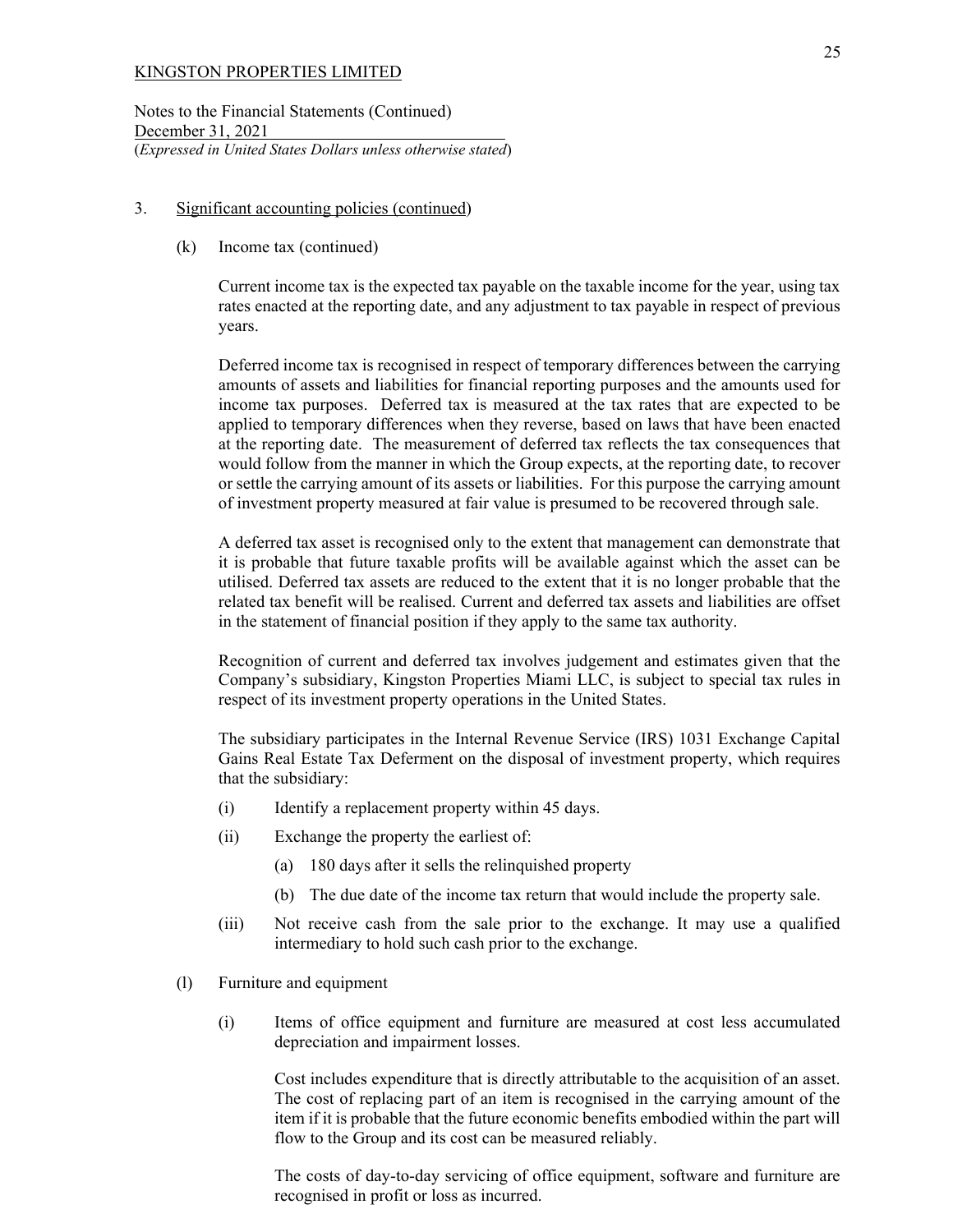Notes to the Financial Statements (Continued) December 31, 2021 (*Expressed in United States Dollars unless otherwise stated*)

## 3. Significant accounting policies (continued)

- (l) Furniture and equipment (continued)
	- (ii) Depreciation is recognised in profit or loss on the straight-line basis over the estimated useful life of the asset. The depreciation rates for furniture and equipment are as follows:

| Computer and accessories | 20% |
|--------------------------|-----|
| Furniture and fixtures   | 10% |

(m) Investment property

Investment property comprises commercial complexes of offices and warehouses, residential condominiums and a commercial manufacturing building held for long-term rental yields and capital gain.

Investment property is initially recognised at cost, including transaction costs. The carrying amount includes the cost of replacing part of an existing investment property at the time that cost is incurred if the recognition criteria are met and excludes the costs of day-to-day servicing of investment property. Subsequent to initial recognition, investment property is measured at fair value.

Fair value is determined every two years by an independent registered valuer, and in each intervening year by management. Fair value is based on current prices in an active market for similar properties in similar location and condition. Any gain or loss arising from a change in fair value is recognised in profit or loss.

(n) Borrowings

Borrowings are recognised initially at fair value net of transaction costs incurred. Borrowings are subsequently measured at amortised cost and any difference between net proceeds and the redemption value is recognised in profit or loss over the period of the borrowings using the effective interest method.

## (o) Revenue recognition

Rental and maintenance income are recognised as the related services are consumed.

A contract with a customer that results in a recognised financial instrument in the Group's financial statements may be partially in the scope of IFRS 9 and partially in the scope of IFRS 15. If this is the case, then the Group first applies IFRS 9 to separate and measure the part of the contract that is in the scope of IFRS 9 and then applies IFRS 15 to the residual.

Performance obligations and revenue recognition policies:

The nature and timing of the satisfaction of performance obligations in contracts with customers, including significant payment terms, and the related revenue recognition policies are as follows: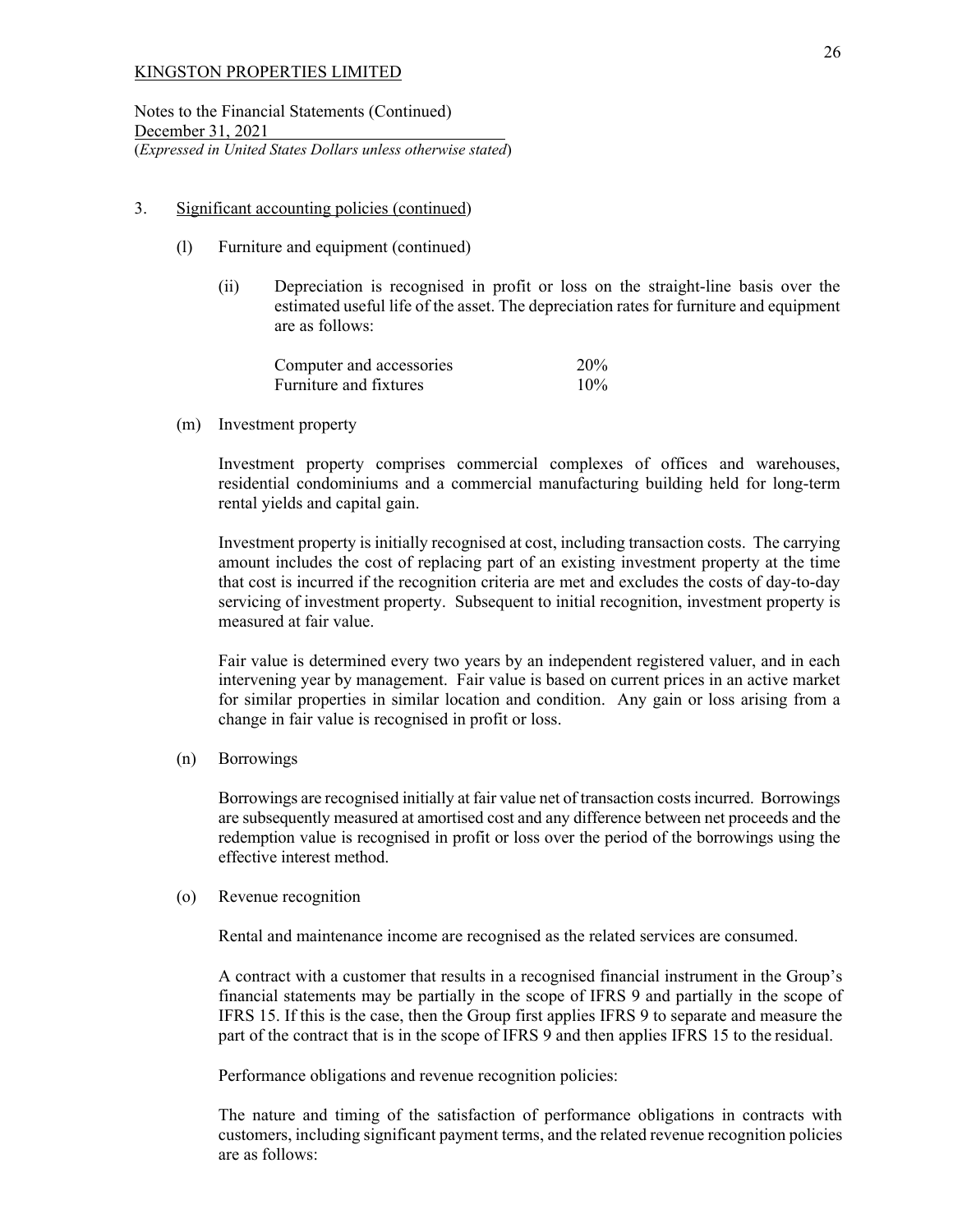Notes to the Financial Statements (Continued) December 31, 2021 (*Expressed in United States Dollars unless otherwise stated*)

## 3. Significant accounting policies (continued)

## (o) Revenue recognition (continued)

| Types of services | Nature and timing of satisfaction of<br>performance obligations, including significant<br>payment terms                                                                                                                    | Revenue recognition<br>under IFRS 15.                                              |
|-------------------|----------------------------------------------------------------------------------------------------------------------------------------------------------------------------------------------------------------------------|------------------------------------------------------------------------------------|
| Rental income     | The Group rents property. Rentals are charged<br>on a monthly basis and are based on fixed<br>rates agreed.                                                                                                                | Revenue from rental<br>is recognised over<br>time as the services<br>are provided. |
| Management fees   | The Group provides maintenance service for Recognised<br>its commercial office spaces. Fees are time as the service is<br>calculated based on a fixed percentage of the provided.<br>rental income and is charged monthly. | over                                                                               |

#### (p) Segment reporting

An operating segment is a component of the Group that engages in business activities from which it may earn revenues and incur expenses, including revenues and expense that relate to transactions with any of the Group's other components. All operating segments for which discrete information is available are reviewed regularly by the Group's Board of Directors to make decisions about resource allocation and to assess performance.

Segment results that are reported to the Board include items directly attributable to a segment as well as those that can be allocated on a reasonable basis.

Segment capital expenditure is the total cost incurred during the year to acquire property, plant and equipment.

(q) Securities purchased under agreements to resell

Securities purchased under agreements to resell are transactions in which the Group makes funds available to institutions by entering into short-term secured agreements with those institutions. They are accounted for as short-term collateralised lending. The difference between purchase and resale considerations is recognised as interest income on the effective interest basis over the term of the agreement.

(r) Assets held-for-sale

Non-current assets are classified as held for sale if it is highly probable that they will be recovered primarily through sale, rather than through continuing use.

Such assets are generally measured at the lower of their carrying amount and fair value less costs to sell. Impairment losses on initial classification as held for sale and subsequent gains and losses on remeasurement are recognised in profit or loss.

(s) Employee benefits

 Obligations for contributions to defined contribution plans are expensed as the related service is provided. Prepaid contributions are recognised as an asset to the extent that a cash refund or reduction in future payment is available.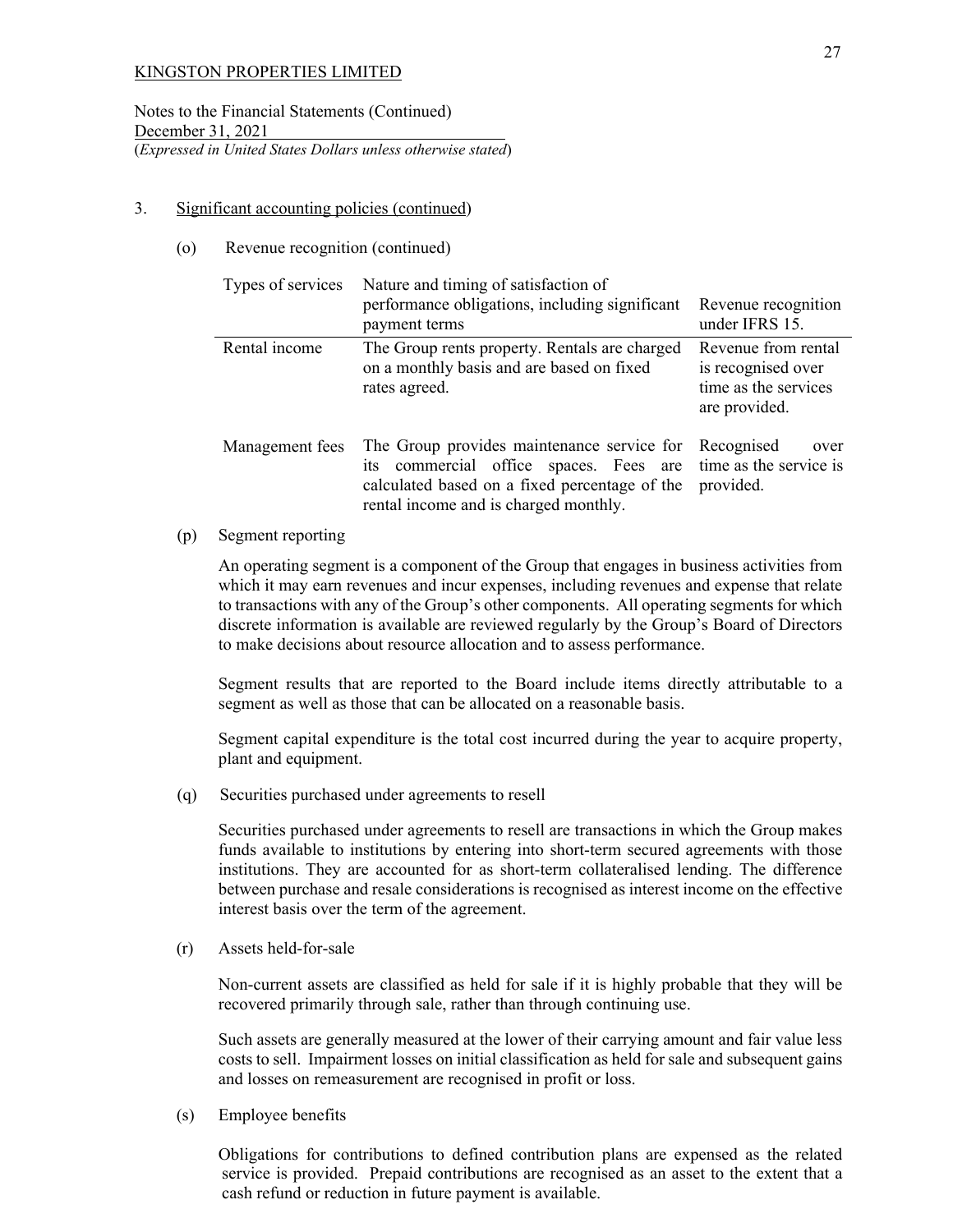Notes to the Financial Statements (Continued) December 31, 2021 (*Expressed in United States Dollars unless otherwise stated*)

## 4. Rental income

Rental income represents gross revenues from investment properties owned by the Group in Jamaica, Cayman Islands and United States.

## 5. Expense by nature

|                                       | Group       |         | Company |         |
|---------------------------------------|-------------|---------|---------|---------|
|                                       | 2021        | 2020    | 2021    | 2020    |
| Accounting fees                       | 5,764       | 4,400   |         |         |
| Audit fees (note 9)                   | 52,621      | 60,521  | 29,013  | 33,688  |
| Bank charges                          | 4,369       | 3,779   | 1,319   | 741     |
| <b>Brokers</b> fees                   | 78,972      | 66,705  | 75,252  |         |
| County and state taxes                |             | 93      |         |         |
| Depreciation (note 13)                | 20,078      | 13,119  | 15,171  | 9,337   |
| Directors' fees [note $16(b)$ ]       | 63,750      | 47,450  | 31,875  | 23,725  |
| Homeowners' association fees          | 93,171      | 177,702 |         |         |
| Insurance                             | 124,476     | 86,179  | 82,185  | 42,889  |
| Professional fees                     | 60,559      | 34,358  | 22,392  | 19,547  |
| Property taxes                        | 52,594      | 108,302 | 8,199   | 6,074   |
| Regulatory fees and charges           | 22,672      | 17,833  | 22,672  | 17,833  |
| Management fees                       | 20,707      | 19,276  |         |         |
| Repairs and maintenance               | 44,387      | 28,352  | 7,895   |         |
| Salaries and related costs            | 525,464     | 332,846 | 453,043 | 299,062 |
| Contribution and defined contribution |             |         |         |         |
| plan                                  | 7,061       | 4,995   | 7,061   | 4,995   |
| Utilities                             | 4,867       | 5,069   | 3,905   | 1,399   |
| Other operating expenses              | 101,496     | 89,503  | 66,363  | 48,861  |
| $\mathbf{r}$                          | \$1,283,008 | 100,482 | 826,345 | 508,151 |
|                                       |             |         |         |         |

#### 6. Management fees

This represents fees charged by the Company against the Common Area Maintenance Accounts of the investment properties located in Jamaica only. These properties located in Jamaica are managed directly by the Company.

## 7. Net finance costs

|                         |             | Group       | Company    |            |
|-------------------------|-------------|-------------|------------|------------|
|                         | 2021        | 2020        | 2021       | 2020       |
| Finance income:         |             |             |            |            |
| Interest income         | 60,850      | 212,837     | 11,285     | 189,468    |
| Foreign exchange gains  | 88,136      |             | 104,836    |            |
|                         | 148,986     | 212,837     | 116,121    | 189,468    |
| Finance costs:          |             |             |            |            |
| Foreign exchange losses |             | 522,753)    |            | (507, 837) |
| Interest expense        | (497, 853)  | 458,444)    | (165, 641) | (105, 676) |
| Commitment fees         | 76,690)     | 48,722)     | 49,096)    | 6,164)     |
| Total finance costs     | (574, 543)  | (1,029,919) | (214, 737) | (619, 677) |
| Net finance costs       | \$(425,557) | 817,082)    | 98,616     | (430, 209) |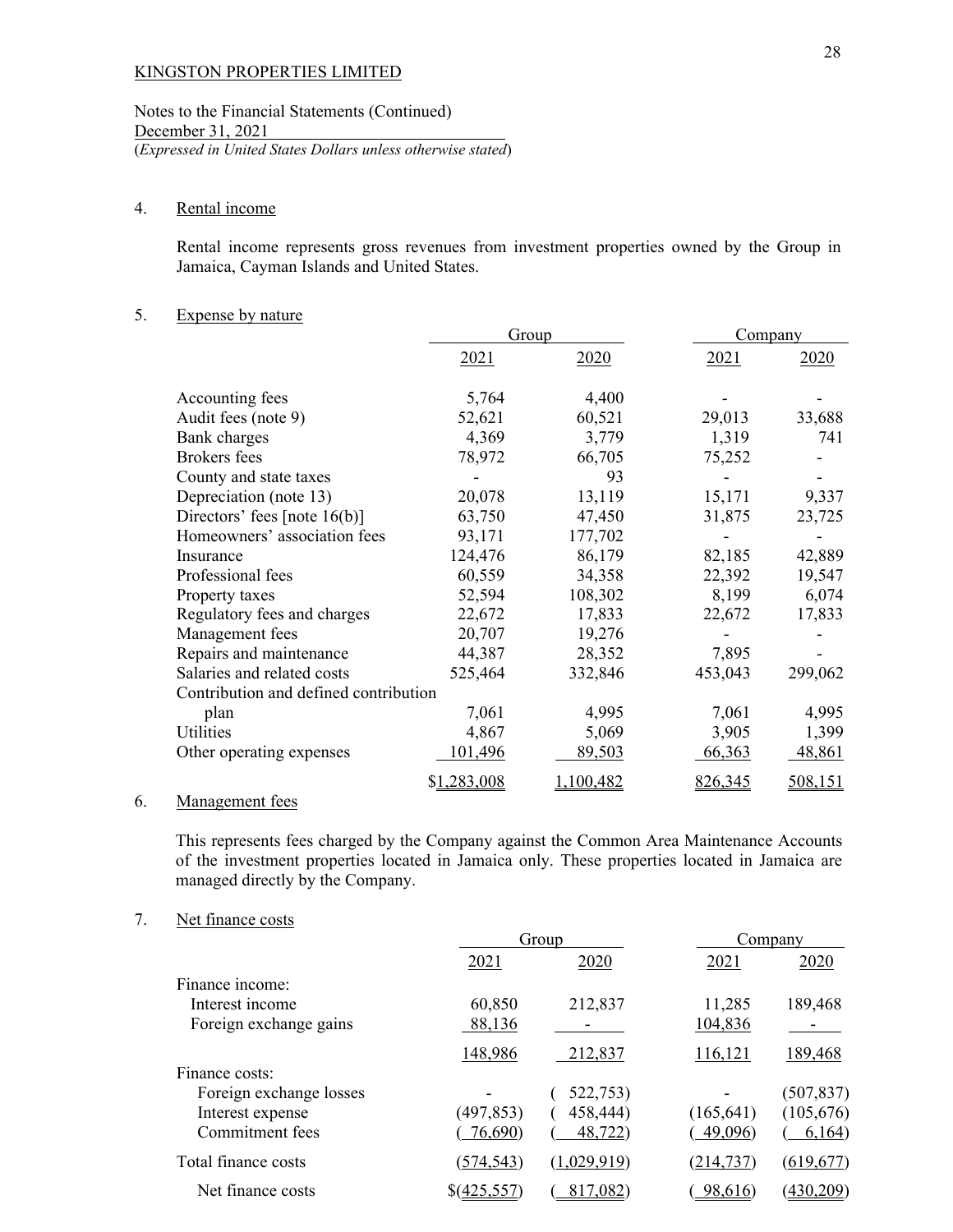## Notes to the Financial Statements (Continued) December 31, 2021 (*Expressed in United States Dollars unless otherwise stated*)

#### 8. Income tax charge/(credit)

#### (a) Taxation comprises:

|                             | Group                                                    |          |        | Company       |  |
|-----------------------------|----------------------------------------------------------|----------|--------|---------------|--|
|                             | 2021                                                     | 2020     | 2021   | 2020          |  |
| Current income tax expense: |                                                          |          |        |               |  |
| Income tax at 25%           | 22,213                                                   |          |        |               |  |
| Income tax at $1\%$         | 4,880                                                    | 5,076    |        |               |  |
| Under-provision of          |                                                          |          |        |               |  |
| income tax                  |                                                          | 15,522   |        | <u>15,522</u> |  |
|                             |                                                          |          |        | 15,522        |  |
|                             |                                                          |          |        |               |  |
| Origination and reversal    |                                                          |          |        |               |  |
|                             |                                                          |          |        |               |  |
| [See (d) below]             | 51,473                                                   | (35,976) |        |               |  |
| Total income tax            |                                                          |          |        |               |  |
| charge/(credit)             | \$78,566                                                 | 15.378   |        | 15.522        |  |
|                             | Deferred income tax expense:<br>of temporary differences | 27,093   | 20,598 |               |  |

#### (b) Reconciliation of actual tax expense:

The tax rate for the Company and Jamaica subsidiaries 25% (2020: 25%) of profit before income tax, adjusted for tax purposes, while the tax rate for the St. Lucia subsidiary is 1% of profits, and that for the Florida subsidiary is 21% (2020: 21%).

The actual tax charge for the year is as follows:

|                                                                                                    | Group       |                      | Company   |                   |
|----------------------------------------------------------------------------------------------------|-------------|----------------------|-----------|-------------------|
|                                                                                                    | 2021        | 2020                 | 2021      | 2020              |
| Profit before income tax                                                                           | \$3,096,878 | 597,347              | 40,063    | 410,694           |
| Computed "expected" tax expense<br>at Jamaican tax rate of 25%<br>Effect of different tax rates in | 774,220     | 149,338              | 10,016    | 102,674           |
| foreign jurisdictions                                                                              | 299,284)    | (118,660)            |           |                   |
| Fair value gains disallowed                                                                        | 282,352)    | (84,766)             | 27,924    | (103,981)         |
| Depreciation and capital allowances (<br>Prior year under accrual                                  | 131,072)    | (149, 654)<br>15,522 | (96, 845) | 71,618)<br>15,522 |
| Disallowed expenses/(income), net                                                                  | 272,620)    | 102,412              | (15,700)  | 36,335            |
| Utilised tax losses                                                                                | 55,608      | 70,430               | 71,129    | 36,590            |
| Actual tax charge/(credit)                                                                         | 78,566      | 15,378               |           | 15,522            |
| Effective rate of tax                                                                              | 2.54%       | $2.57\%)$            | $0\%$     | 3.78%             |

(c) Although tax losses may be carried forward indefinitely in Jamaica, the amount that can be utilised in any one year is restricted to 50% of chargeable income for that year.

 Income tax losses, available for set-off against future taxable profits, amounted to approximately \$671,562 for the Company and \$1,219,948 for the Group (2020: \$387,099 for the Company and \$1,025,427 for the Group).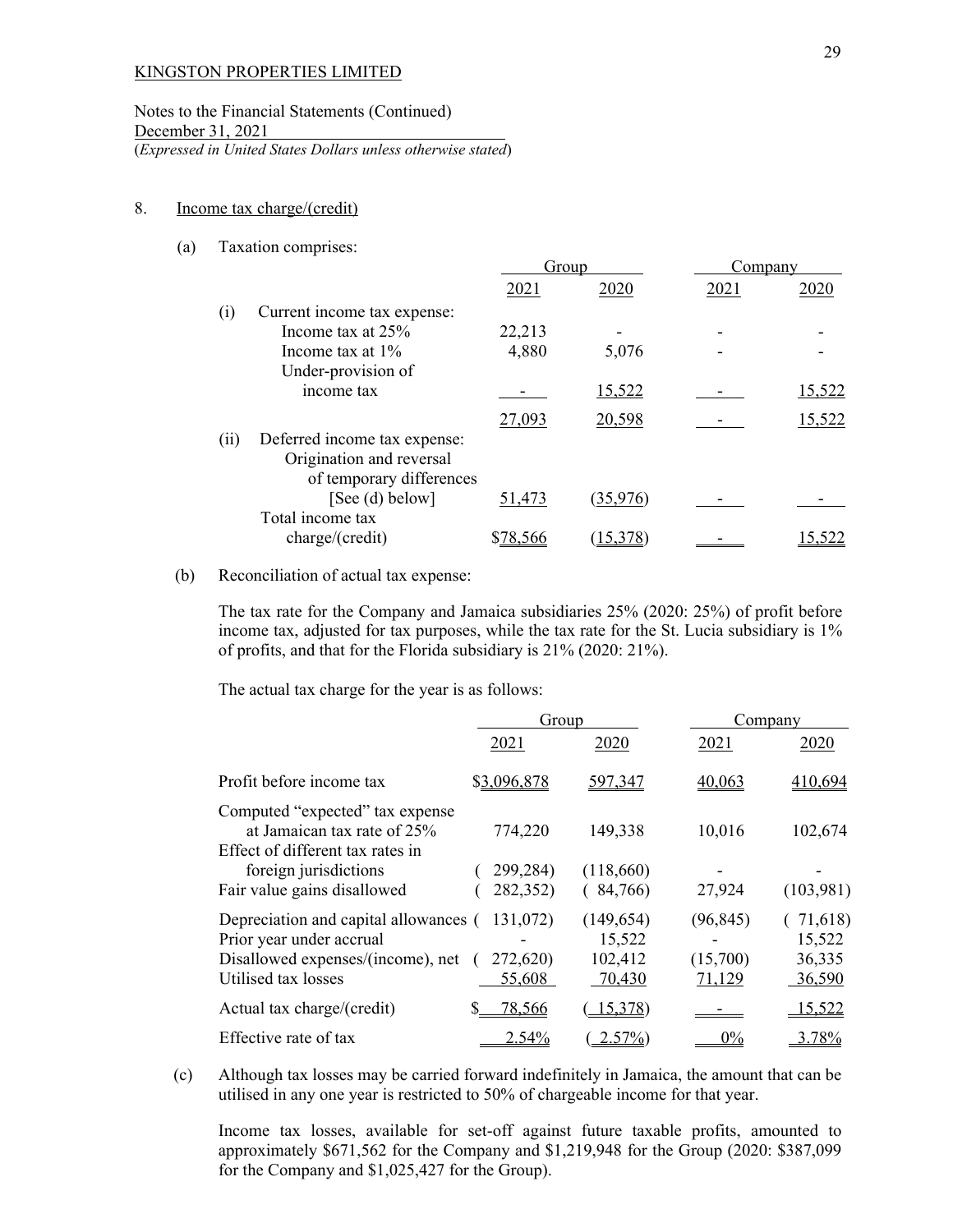Notes to the Financial Statements (Continued) December 31, 2021 (*Expressed in United States Dollars unless otherwise stated*)

## 8. Income tax (credit)/charge (continued)

(c) Although tax losses may be carried forward indefinitely in Jamaica, the amount that can be utilised in any one year is restricted to 50% of chargeable income for that year (continued).

The balances and movements on deferred tax are as follows:

|             |                        |                          | Group                  |                         |                        |
|-------------|------------------------|--------------------------|------------------------|-------------------------|------------------------|
|             | Balance at<br>December | Recognised<br>in profit  | Balance at<br>December | Recognised<br>in profit | Balance at<br>December |
|             | 31, 2019               | <u>or loss</u>           | 31, 2020               | <u>or loss</u>          | 31, 2021               |
| Investment  |                        |                          |                        |                         |                        |
| property    | \$35,976               | (35, 976)                |                        | 28,700)                 | 28,700)                |
| Investments |                        | $\overline{\phantom{a}}$ |                        | 130,152                 | 130,152                |
| Tax losses  |                        |                          |                        | (49,979)                | 49,979)                |
|             | \$35,976               | (35,976)                 |                        | 51,473                  | <u>51,473</u>          |

## 9. Profit for the year

The following are among the items charged in arriving at the profit for the year:

|                                                             |         | Group   |         | Company |  |
|-------------------------------------------------------------|---------|---------|---------|---------|--|
|                                                             | 2021    | 2020    | 2021    | 2020    |  |
|                                                             | \$      | S       | \$      | \$      |  |
| Auditors' remuneration (note 5)<br>Key management personnel | 52,621  | 60,521  | 29,013  | 33,688  |  |
| Compensation<br>Directors' remuneration:                    | 295,010 | 227,617 | 295,010 | 227,617 |  |
| fees (note $5$ )                                            | 63.750  | 47,450  | 31.875  | 23,725  |  |

Key management personnel comprise the Board of Directors, Chief Executive Officer, Chief Financial Officer and the Senior Manager of Operations.

### 10. Earnings per stock unit

The earnings per stock unit is computed by dividing the profit for the year of \$3,018,312 (2020: \$612,725), attributable to the Company's stockholders, by a weighted average number of stock units issue during the year, determined as follows:

|                                                                         | 2021                  | 2020                  |
|-------------------------------------------------------------------------|-----------------------|-----------------------|
| Ordinary stock units at January 1<br>Effect of repurchasing stock units | 677,662,399<br>7,751) | 677,713,643<br>48,855 |
|                                                                         | 677,654,648           | 677, 664, 788         |
| Weighted average number of ordinary stock<br>units held during the year | 677,654,648           | 677,664,788           |
| Earnings per stock unit (USD)                                           | 0.0045                | 0.0009                |
| Earnings per stock unit (JMD)                                           | 0.7011                | 0.1300                |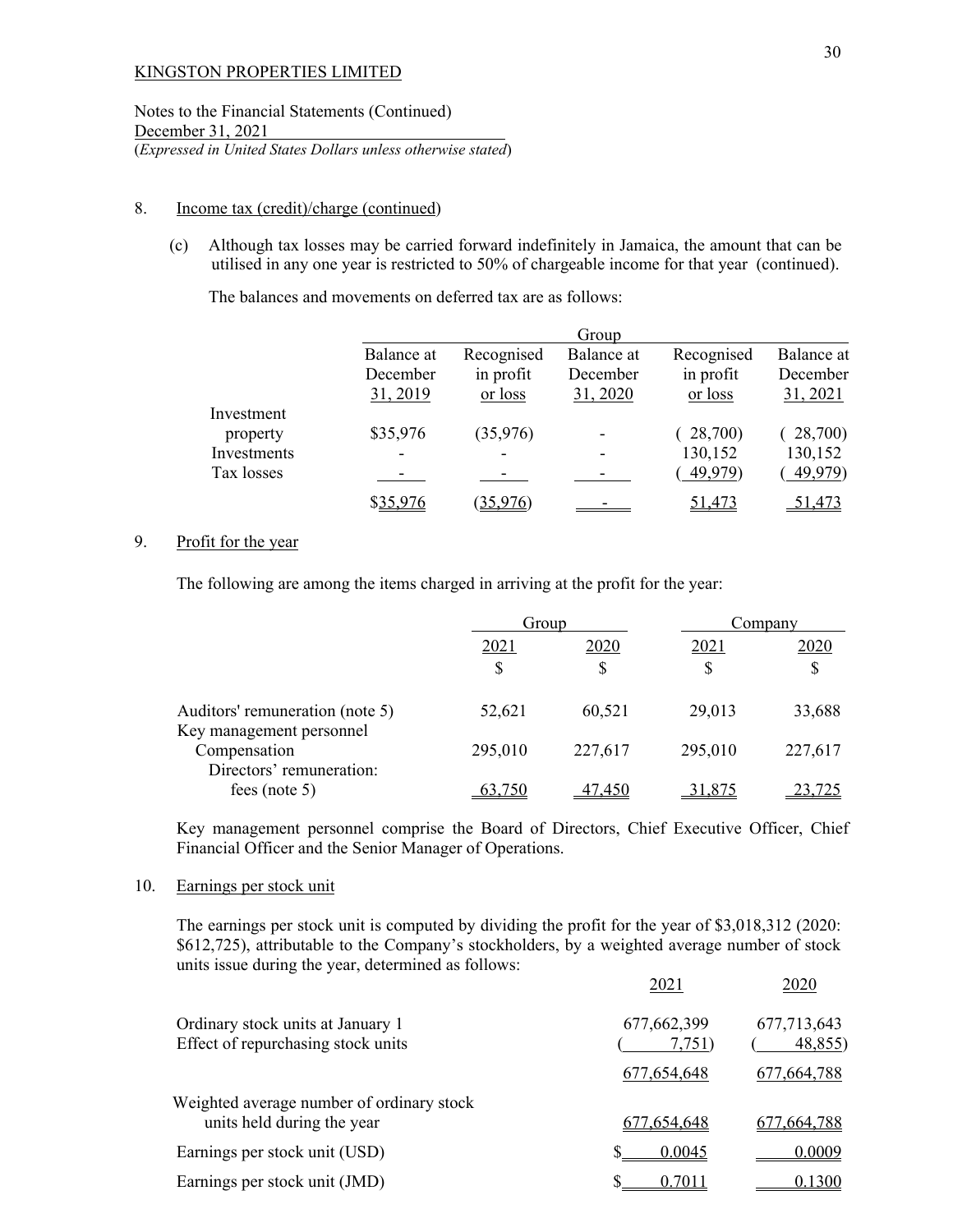Notes to the Financial Statements (Continued) December 31, 2021 (*Expressed in United States Dollars unless otherwise stated*)

# 11. Investment property

(a) Investment properties held by the Group are as follows:

|                                | Group        |            | Company      |            |
|--------------------------------|--------------|------------|--------------|------------|
|                                | 2021         | 2020       | 2021         | 2020       |
| Loft II, Miami condominiums    |              | 945,087    |              |            |
| W. Ft. Lauderdale condominiums | 1,572,814    | 1,785,000  |              |            |
| Opera Tower Miami condominiums | 347,412      | 337,592    |              |            |
| Red Hills Road Commercial      |              |            |              |            |
| Complex                        | 5,596,770    | 5,520,000  | 5,596,770    | 5,520,000  |
| Spanish Road Commercial        |              |            |              |            |
| Complex                        | 3,200,000    | 3,300,000  | 3,200,000    | 3,300,000  |
| East Ashenheim Road            | 5,314,252    | 4,820,472  | 5,314,252    | 4,820,472  |
| Tropic Centre                  | 3,163,182    | 3,142,000  |              |            |
| Grenada Crescent               | 6,300,000    | 5,403,093  |              |            |
| Rosedale Warehouses            | 2,217,000    | 2,106,562  |              |            |
| Harbour Centre                 | 10,770,614   | 10,770,614 |              |            |
| Dumfries Road                  | 1,246,816    |            |              |            |
| Rosseau Road                   | 525,663      |            | 525,663      |            |
| Spanish Town Road              | 1,524,909    |            | 1,524,909    |            |
|                                | \$41,779,432 | 38,130,420 | 16, 161, 594 | 13,640,472 |

(b) (i) The carrying amounts of investment property have been determined as follows:

|                            |                     | Group      | Company      |            |
|----------------------------|---------------------|------------|--------------|------------|
|                            | 2021                | 2020       | 2021         | 2020       |
| Balance as at beginning    |                     |            |              |            |
| of year                    | 38,130,420          | 23,939,643 | 13,640,472   | 8,404,077  |
| Additions during the year  | 4,253,348           | 15,613,817 | 2,632,817    | 4,820,472  |
| Disposals during the year  | 945,087)            | 1,490,579) |              |            |
| Transfers to held-for-sale |                     |            |              |            |
| [see note $11(g)$ ]        | 497,250)            | 240,000)   |              |            |
| Fair value gains           | 838,001             | 307,539    | 111,695)     | 415,923    |
| Balance at end of year     | <u>\$41,779,432</u> | 38,130,420 | 16, 161, 594 | 13,640,472 |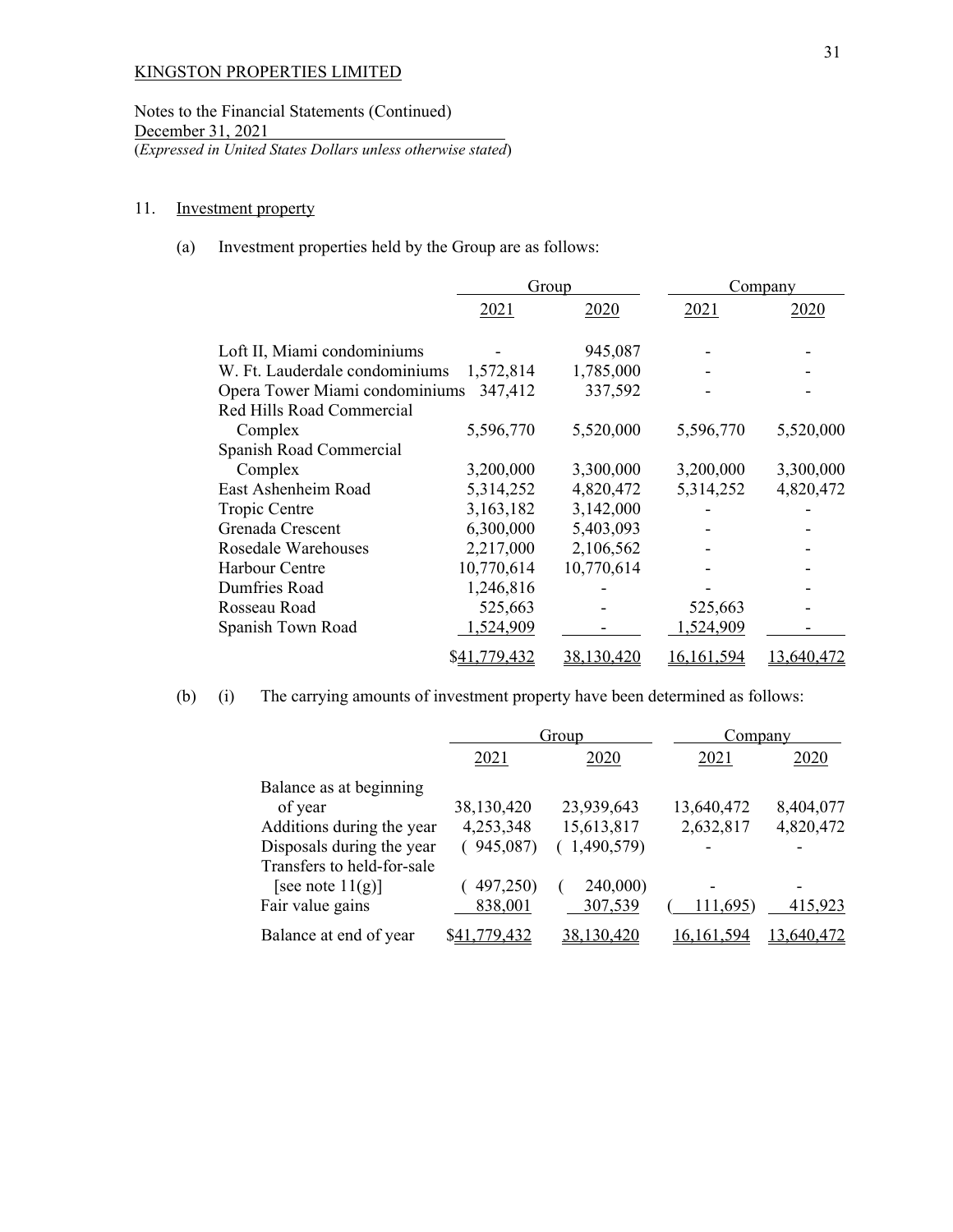Notes to the Financial Statements (Continued) December 31, 2021 (*Expressed in United States Dollars unless otherwise stated*)

## 11. Investment property (continued)

- (b) The carrying amounts of investment property have been determined as follows (continued):
	- (ii) The fair value measurement for investment properties is classified as Level 3.

Valuation techniques and significant unobservable inputs:

The following table shows the valuation techniques used in measuring the fair value of investment property, as well as the significant unobservable inputs used.

| <b>Valuation techniques</b>                                                                                                                                                                                                                                                                                                                                                                                                               | Significant<br>unobservable inputs                                                                   | <b>Inter-relationship between</b><br>key unobservable inputs and<br>fair value measurement                                                                                         |
|-------------------------------------------------------------------------------------------------------------------------------------------------------------------------------------------------------------------------------------------------------------------------------------------------------------------------------------------------------------------------------------------------------------------------------------------|------------------------------------------------------------------------------------------------------|------------------------------------------------------------------------------------------------------------------------------------------------------------------------------------|
| Investment approach: The<br>valuation model examines<br>the price an investor would<br>be prepared to pay for the<br>right to receive a certain<br>income stream.                                                                                                                                                                                                                                                                         | Expected<br>market<br>$\bullet$<br>rental growth<br>Yields<br>$\bullet$<br>Rental rates<br>$\bullet$ | The estimated fair value would<br>increase/(decrease) if:<br>Expected market rental<br>$\bullet$<br>higher<br>growth<br>were<br>(lower); The occupancy<br>rate were higher (lower) |
| The model considers the<br>present value of net cash<br>flows to be generated from<br>the property, taking into<br>account expected rental<br>growth rate, and current<br>rental rates. The estimated<br>cash<br>flows<br>net<br>are<br>discounted using current<br>Among<br>yields.<br>other<br>factors, the yield estimation<br>considers the quality of a<br>building and its location,<br>tenants' credit quality and<br>lease terms. |                                                                                                      | Rent-free<br>periods<br>$\bullet$<br>were<br>shorter (longer); or<br>Yields were lower (higher)                                                                                    |
| Sales comparison approach:<br>The approach relies heavily<br>the<br>principle<br>upon<br>οf<br>substitution. Recent sales of<br>similar<br>properties<br>are<br>gathered and a meaningful<br>unit of comparison<br>is<br>developed.<br>A comparative analysis of<br>subject<br>is<br>done,<br>the<br>involving consideration for<br>differences in location,<br>time, terms of sales and<br>physical characteristics.                     | Sales of similar<br>properties                                                                       | The estimated fair value would<br>increase/(decrease) if:<br>Sales prices of similar<br>$\bullet$<br>properties<br>were<br>higher/(lower)                                          |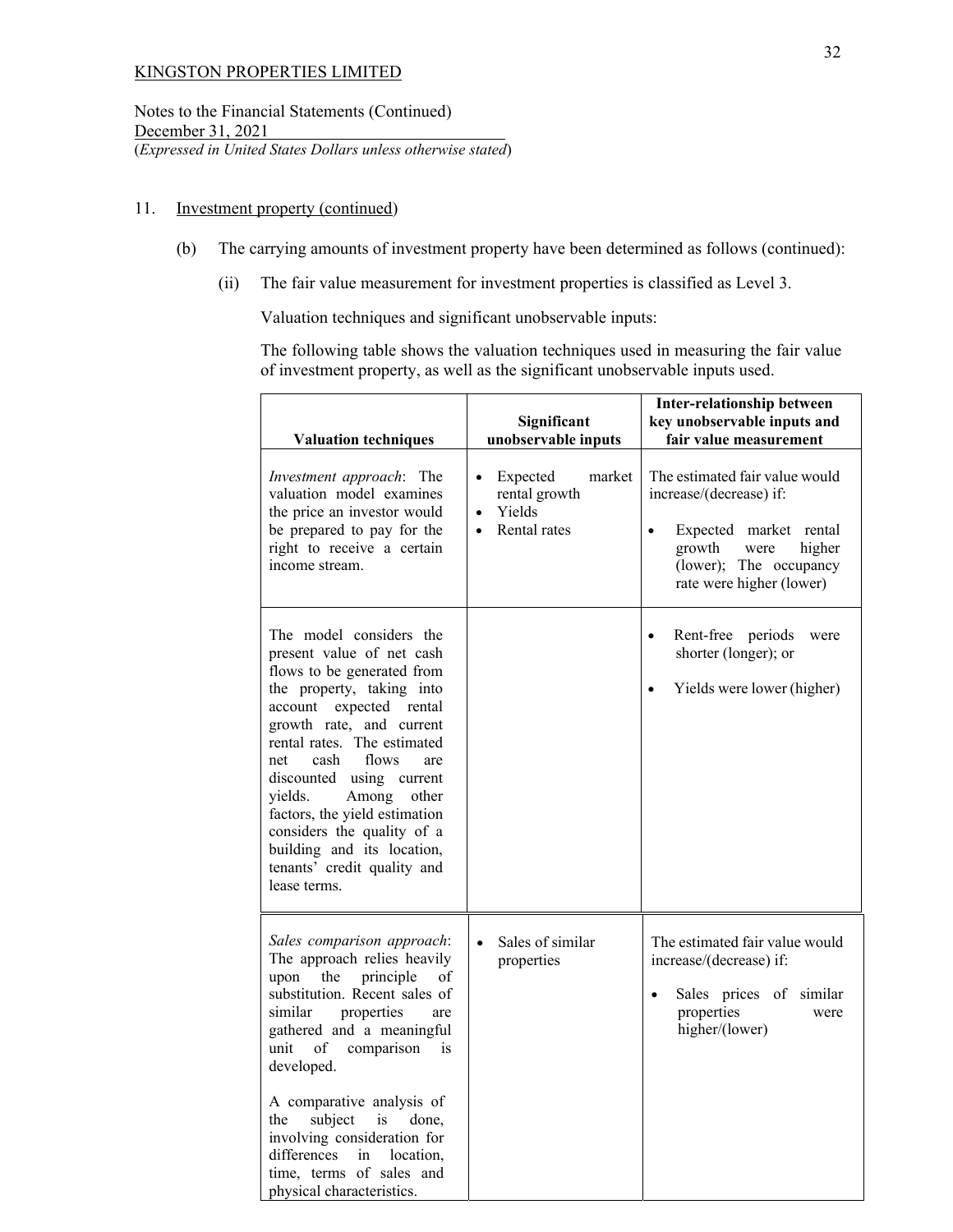Notes to the Financial Statements (Continued) December 31, 2021 (*Expressed in United States Dollars unless otherwise stated*)

## 11. Investment properties (continued)

- (b) The carrying amounts of investment property have been determined as follows (continued):
	- (ii) The fair value measurement for investment properties is classified as Level 3 (continued).

|                                                                                                                                                                                                                                                                                                                                                       | Significant         | Inter-relationship between key<br>unobservable inputs and fair                                                                                                |
|-------------------------------------------------------------------------------------------------------------------------------------------------------------------------------------------------------------------------------------------------------------------------------------------------------------------------------------------------------|---------------------|---------------------------------------------------------------------------------------------------------------------------------------------------------------|
| <b>Valuation techniques</b>                                                                                                                                                                                                                                                                                                                           | unobservable inputs | value measurement                                                                                                                                             |
| This<br>Income approach:<br>approach<br>converts<br>anticipated annual<br>net<br>income into an indication of<br>value. This process is called<br>capitalisation, and involves<br>multiplying the annual net<br>income by a factor or<br>dividing it by a rate that<br>weighs such considerations<br>such as risk, time, and return<br>on investment. | Annual net income   | The estimated fair value would<br>increase/(decrease) if:<br>Annual net income<br>was<br>higher/(lower)<br>Capitalisation multiple was<br>٠<br>higher/(lower) |

- (c) (i) The fair value of investment property as at the reporting date is based on estimates of open market value, which may be defined as the best price at which an interest in a property might reasonably be expected to be sold by private treaty at the date of valuation, assuming:
	- a willing seller;
	- a willing buyer;
	- a reasonable period in which to negotiate a sale, taking into account the nature of the property and state of the market;
	- values are expected to remain stable throughout the period of market exposure and disposal by way of sale;
	- the property will be freely exposed to the market;
	- that no account has been taken of any possible additional bid(s) reflecting any premium in price which might be forth-coming from a potential purchaser with a special interest in acquiring the premises; and
	- that the subject premises, in its current zoned use class, can be sold, exchanged, transferred, let, mortgaged or used for any other economic activity, within its land use class, in the open market.
	- (ii) The Spanish Town Road Commercial Complex and the property located at Grenada Crescent were revalued as at December 31, 2021, by independent valuators, NAI Jamaica: Langford and Brown.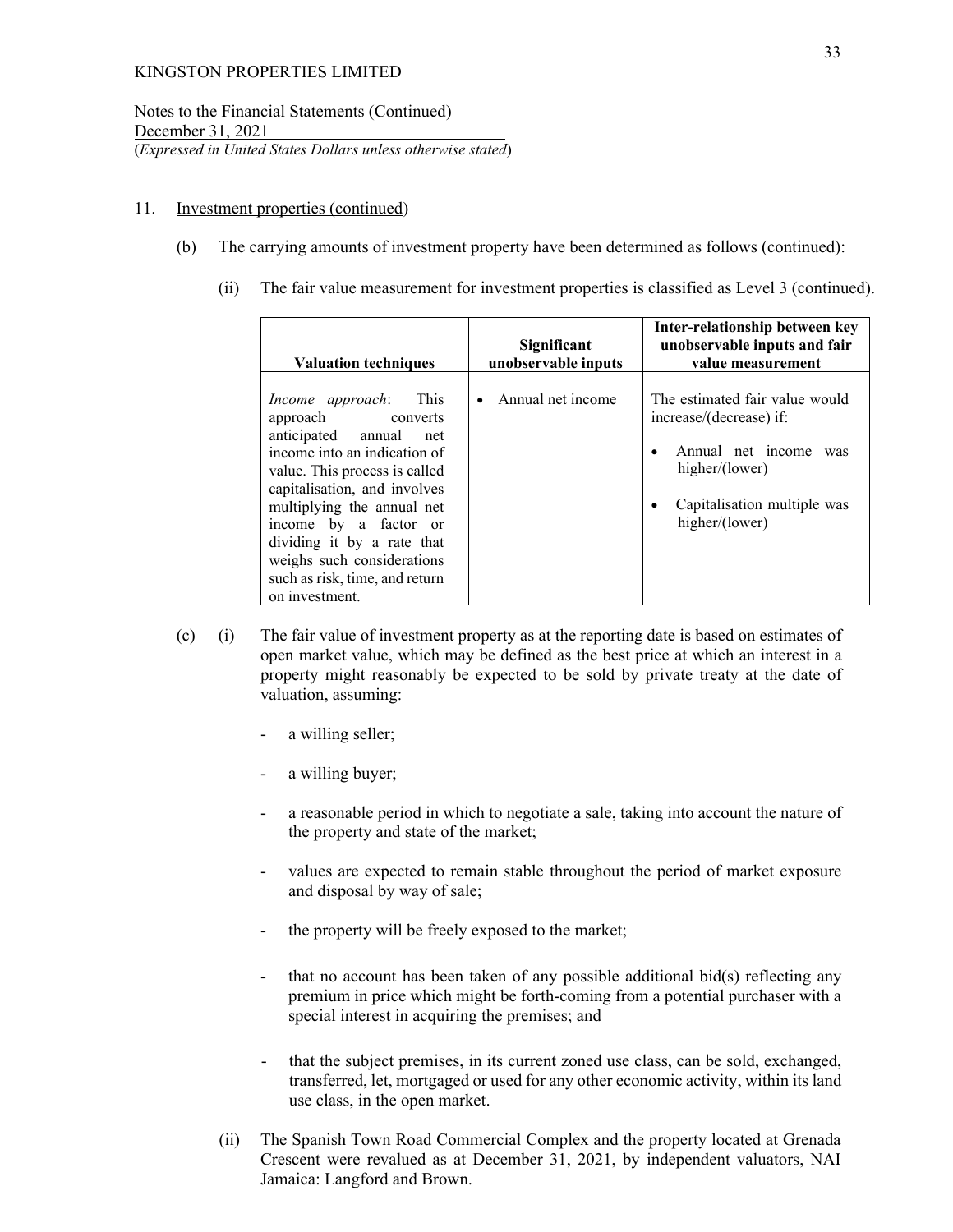Notes to the Financial Statements (Continued) December 31, 2021 (*Expressed in United States Dollars unless otherwise stated*)

#### 11. Investment properties (continued)

- (c) (Continued)
	- (iii) The Red Hills Road Commercial Complex was revalued as at December 31, 2020, by independent valuators, NAI Jamaica: Langford and Brown, of Kingston, Jamaica.
	- (iv) The condominiums located W. Ft. Lauderdale and Opera Towers were revalued by management as at December 31, 2021 while the W. Ft. Lauderdale was revalued by Laroucca Appraisals Inc. on December 30, 2020.
	- (v) The Rosedale Warehouses and Tropic Centre were revalued by independent valuators, DDL Studio Limited, of the Cayman Islands as at December 15, 2021 and December 15, 2020 respectively.
	- (vi) The Harbour Centre and East Ashenhiem Road properties were purchased less than two years and their purchase cost is assumed to approximate the fair values as at December 31, 2021.
- (d) Gross rental income from investment properties are as disclosed in note 4.
- (e) Property operating expenses are as follows:

|                              | Group     |         | Company |        |
|------------------------------|-----------|---------|---------|--------|
|                              | 2021      | 2020    | 2021    | 2020   |
| Homeowners' association fees | 93,171    | 177,702 |         |        |
| Insurance premiums           | 124,476   | 86,179  | 82,185  | 42,889 |
| Property taxes               | 52,594    | 108,302 | 8,199   | 6,074  |
| Professional fees            | 60,559    | 34,358  | 22,392  | 19,547 |
| Repairs and maintenance      | 44,387    | 28,352  | 7,895   |        |
| Security                     | 3,700     |         | 3,700   |        |
| Management fees              | 20,707    | 19,276  |         |        |
|                              | \$399.594 | 454.169 | 124,37  |        |

- (f) A total of 6 residential condominiums located in Miami and Fort Lauderdale, Florida were sold during the year (2020: 6 units). Of the number of properties sold in 2021, one was classified as held for sale in 2020.
- (g) At the end of the year the following properties were held-for-sale:

|                                | froup   |  |
|--------------------------------|---------|--|
|                                |         |  |
|                                |         |  |
| W. Ft. Lauderdale condominiums | 497,250 |  |
| Opera Tower Miami condominium  |         |  |

These were subsequently sold in January 2022 and January 2021 respectively. This is included under United States of America in note 24.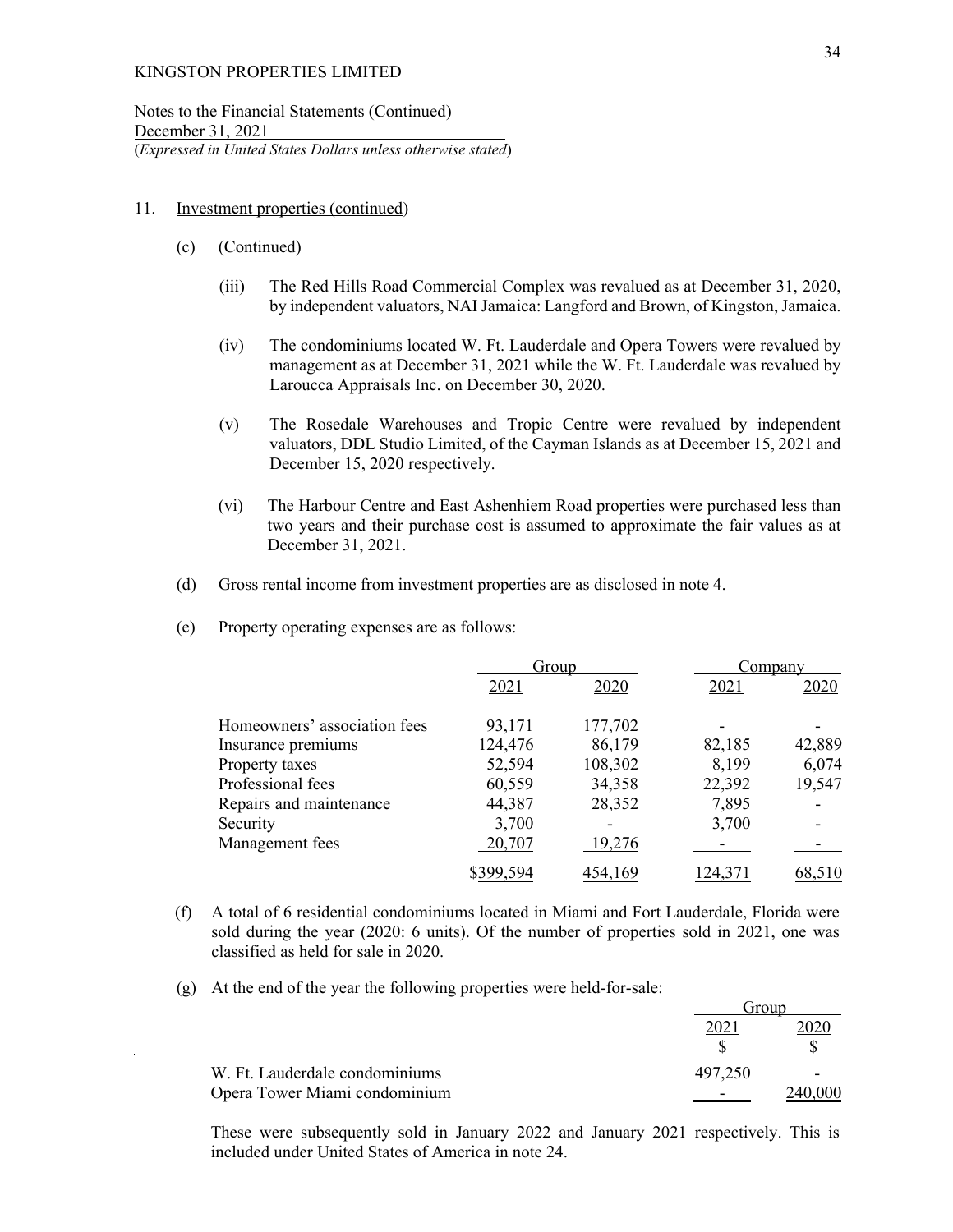Notes to the Financial Statements (Continued) December 31, 2021 (*Expressed in United States Dollars unless otherwise stated*)

## 12. Investments at fair value through profit or loss

|                                                   |                        | Group                                |  |  |
|---------------------------------------------------|------------------------|--------------------------------------|--|--|
|                                                   | 2021                   | 2020                                 |  |  |
| $CGI$ Fund $(a)$<br>Polaris at Camp Creek LLC (b) | 1,206,504<br>2,244,659 | 1,085,219                            |  |  |
|                                                   | 3,451,163              | $\overline{\phantom{0}}$<br>,085,219 |  |  |

(a) During the prior year the Miami subsidiary invested in 1,000,000 units in CGI Fund I. The fund is managed by CGI Investment Management LLC and the investment is measured at fair value and categorised as Level 3 in the fair value hierarchy.

The following table shows the valuation techniques and significant unobservable inputs used. Fair value gain of \$121,288 (2020: \$85,219) was recognised during the year. Further, the Company received dividend of \$68,622 in respect of this investment.

| <b>Valuation technique</b>           | Significant unobservable inputs                                                                     | Range of input                                                              |
|--------------------------------------|-----------------------------------------------------------------------------------------------------|-----------------------------------------------------------------------------|
| capitalisation<br>Income<br>approach | Overall capitalization rate<br>Discount rate<br>Term<br>Terminal capitalisation rate<br>Growth rate | 5-7.75%<br>$7.25 - 7.75\%$<br>up to 10 years<br>5.25-6.25%<br>$1.0 - 3.0\%$ |

### (b) Subscription fund units

During the year the Company acquired 1,831,391 units in Polaris at Camp Creek LLC, a Delaware limited liability company (Polaris). Polaris was formed to acquire and develop a multi-family property in Atlanta, USA thereby providing members with commercial real estate opportunities via subscription for units in the company. The investment is measured at fair value.

The fair value measurement of the units is categorised as Level 3 and the following table shows the valuation techniques and significant unobservable inputs used.

|                                 | Significant unobservable                  | <b>Range of input</b> |
|---------------------------------|-------------------------------------------|-----------------------|
| <b>Valuation technique</b>      | inputs                                    |                       |
| capitalisation<br><i>Income</i> | Overall capitalization rate               | 5.03%                 |
| approach                        | Discount rate<br>$\bullet$                | 10.89%                |
|                                 | Term<br>$\bullet$                         | up to 5 years         |
|                                 | Terminal capitalisation rate<br>$\bullet$ | 6.07%                 |
|                                 | Growth rate                               | 2.8%                  |
|                                 |                                           |                       |

During the year fair value gain of \$413,265 was recognised in respect of this investment and the Company received dividend of \$7,000.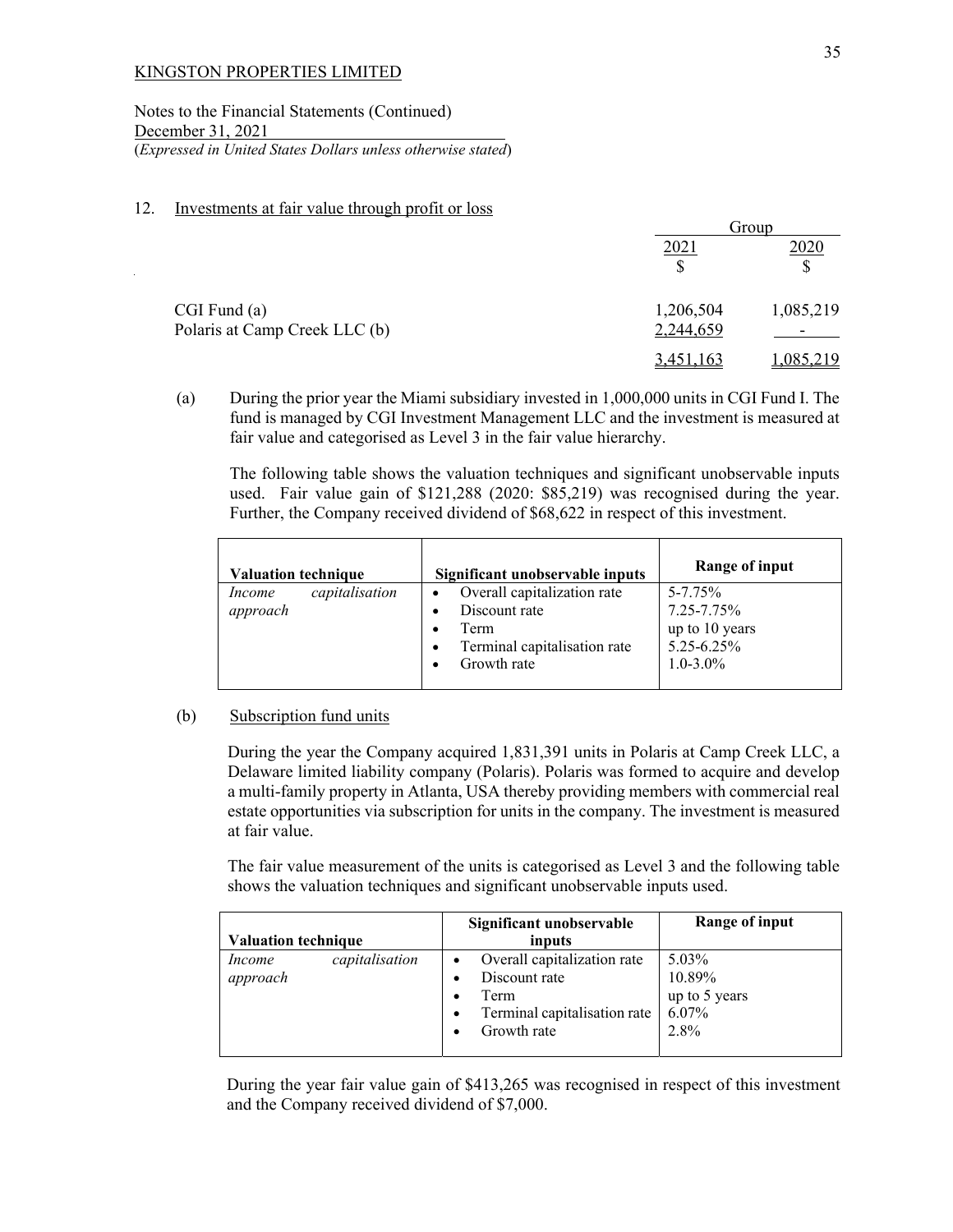Notes to the Financial Statements (Continued) December 31, 2021 (*Expressed in United States Dollars unless otherwise stated*)

## 13. Furniture, software and equipment

|                   |                                    | Group                |         |                                    | Company              |         |
|-------------------|------------------------------------|----------------------|---------|------------------------------------|----------------------|---------|
|                   | Office<br>furniture &<br>equipment | Computer<br>software | Total   | Office<br>furniture &<br>equipment | Computer<br>software | Total   |
| Cost              |                                    |                      |         |                                    |                      |         |
| December 31, 2019 | 81,239                             | 4,977                | 86,216  | 68,987                             | 1,777                | 70,764  |
| <b>Additions</b>  | 55,805                             | 74,380               | 130,185 | 28,355                             | 74,380               | 102,735 |
| Disposals         | 1,652)                             |                      | 1,652   |                                    |                      |         |
| December 31, 2020 | 135,392                            | 79,357               | 214,749 | 97,342                             | 76,157               | 173,499 |
| <b>Additions</b>  | 23,992                             | 37,669               | 61,661  | 13,355                             | 37,669               | 51,024  |
| Disposals         | 4,050                              |                      | 4,050   |                                    |                      |         |
| December 31, 2021 | 155,334                            | 117,026              | 272,360 | 110,697                            | 113,826              | 224,523 |
| Depreciation      |                                    |                      |         |                                    |                      |         |
| December 31, 2019 | 28,329                             | 3,965                | 32,294  | 26,398                             | 765                  | 27,163  |
| Charge for year   | 12,439                             | 680                  | 13,119  | 8,657                              | 680                  | 9,337   |
| Disposals         | 151)                               |                      | 151)    |                                    |                      |         |
| December 31, 2020 | 40,617                             | 4,645                | 45,262  | 35,055                             | 1,445                | 36,500  |
| Charge for year   | 17,833                             | 2,245                | 20,078  | 12,926                             | 2,245                | 15,171  |
| Disposals         | 1,079                              |                      | 1,079   |                                    |                      |         |
| December 31, 2021 | 57,371                             | 6,890                | 64,261  | 47,981                             | 3,690                | 51,671  |
| Net book value    |                                    |                      |         |                                    |                      |         |
| December 31, 2021 | \$97,963                           | 110,136              | 208,099 | 62,716                             | 110,136              | 172,852 |
| December 31, 2020 | \$ 94,775                          | 74,712               | 169,487 | 62,287                             | 74,712               | 136,999 |
| December 31, 2019 | \$ 52,910                          | 1,012                | 53,922  | 42,589                             | 1,012                | 43,601  |

#### 14. Investment in subsidiaries

|                                                 |              | Company    |  |
|-------------------------------------------------|--------------|------------|--|
|                                                 | 2021         | 2020       |  |
| Kingston Properties (St. Lucia) Limited         |              |            |  |
| Amount paid for shares                          | 2,209,246    | 2,209,246  |  |
| Additional investment capital [see (i) below]   | 8,101,065    | 8,101,065  |  |
| Funds borrowed [see (ii) below]                 | 2,444,043    | 2,444,043  |  |
|                                                 | 7,866,268    | 7,866,268  |  |
| Kingston Properties Miami LLC [see (iii) below] | 3,102,985    | 3,102,985  |  |
| KP (Reit) Jamaica Limited [see (iv) below]      | 3,616,142    | 3,616,142  |  |
| KPREIT (St. Lucia) Limited [see (v) below]      | 5,616,365    |            |  |
|                                                 | \$20,201,760 | 14.585.395 |  |

(i) During 2020, the Company invested \$8,101,065 in Kingston Properties (St. Lucia) Limited for the purpose of acquiring investment properties in the region.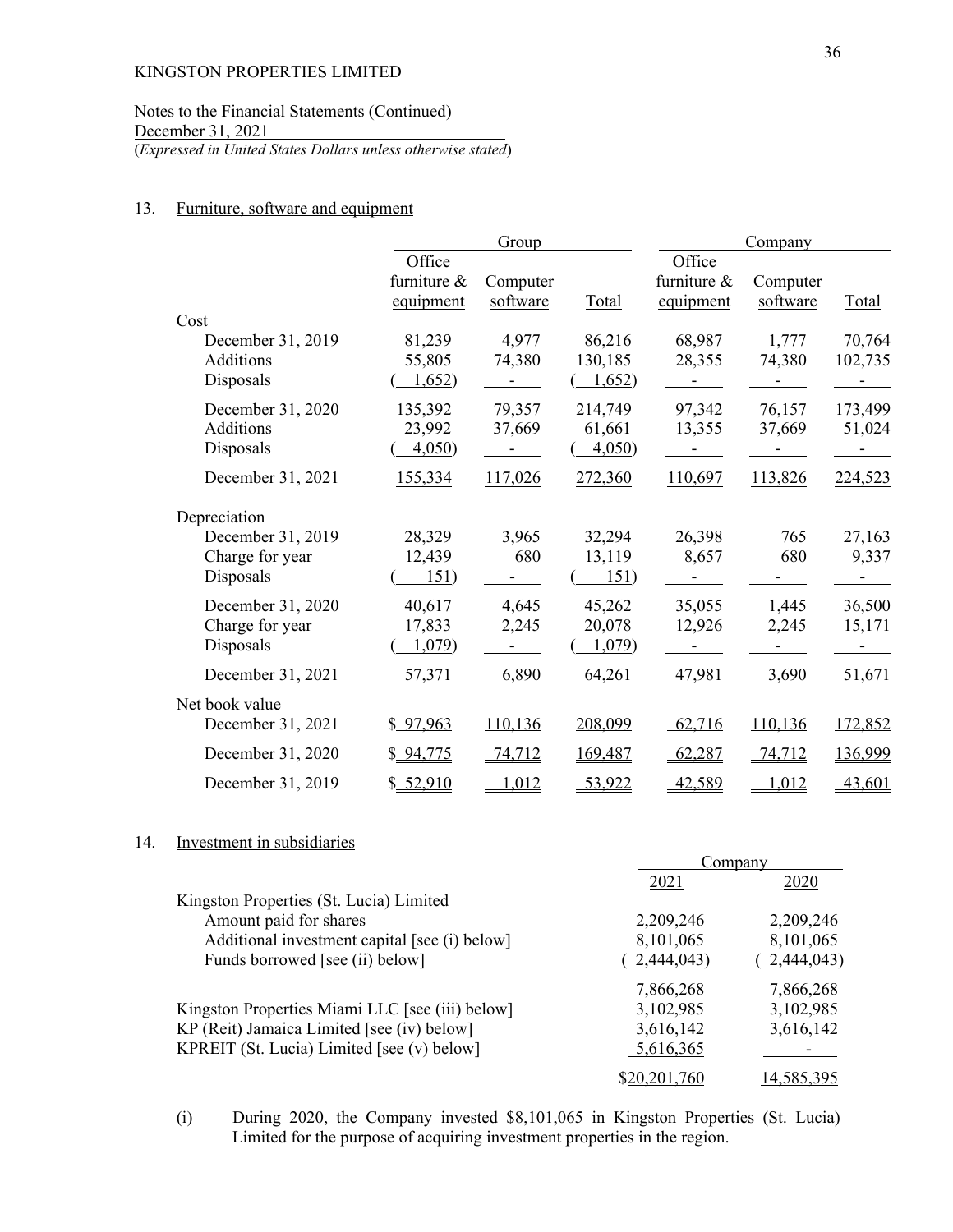Notes to the Financial Statements (Continued) December 31, 2021 (*Expressed in United States Dollars unless otherwise stated*)

## 14. Investment in subsidiaries (continued)

- (ii) The funds borrowed is the portion of an amount that the Company borrowed from Kingston Properties (St. Lucia) Limited (previously Carlton Savannah Reit (St. Lucia), which it on-lent to Kingston Properties Miami LLC for the purpose of acquiring condominiums in Miami in 2010.
- (iii) Kingston Properties Miami LLC has no share capital; the parent's sole ownership and control of by virtue of the intermediate parent (note 1) being its sole member. The loan to this subsidiary constitutes the parent's investment in this subsidiary.
- (iv) KP (Reit) Jamaica Limited was formed in 2018; this represents the amount paid for shares in KP (Reit) Jamaica Limited.
- (v) This represents the amount to be payable for shares in KPREIT (St. Lucia) Limited. KPREIT (St. Lucia) Limited was formed in 2021 [See note  $16(a)(v)$ ].

## 15. Deposit on investment properties

 The Group's subsidiary, Kingston Properties (St Lucia) Limited entered into an agreement to purchase a warehouse property in Cayman Islands for a value of CI\$2,585,000. This deposit represents 40% of the purchase price paid and the remaining 60% will be paid over the next year on the successful completion of the construction of the property.

## 16. Related party transactions

(a) The statement of financial position includes balances with related parties, arising in the normal course of business as follows:

|                                              | Company     |         |
|----------------------------------------------|-------------|---------|
|                                              | 2021        | 2020    |
| Owed by subsidiaries:                        |             |         |
| Kingston Properties Miami LLC (i)            | 1,585,658   |         |
| Kingston Properties Dumfries Limited (ii)    | 1,218,328   |         |
|                                              | \$2,803,986 |         |
| Owed to subsidiaries:                        |             |         |
| KP (Reit) Jamaica Limited (iii)              | 163,706     | 218,139 |
| Kingston Properties (St. Lucia) Limited (iv) | 2,351,979   |         |
| KPREIT (St. Lucia) Limited (v)               | 5,616,365   |         |
|                                              |             |         |

- (i) This represents amounts advanced by the Company to Kingston Properties Miami LLC for investment purposes. The advance is interest free with no repayment date.
- (ii) This represents amounts advanced to Kingston Properties Dumfries Limited to assist in the purchase of an investment property, net of operating income collected by the Company on behalf Kingston Properties Dumfries Limited.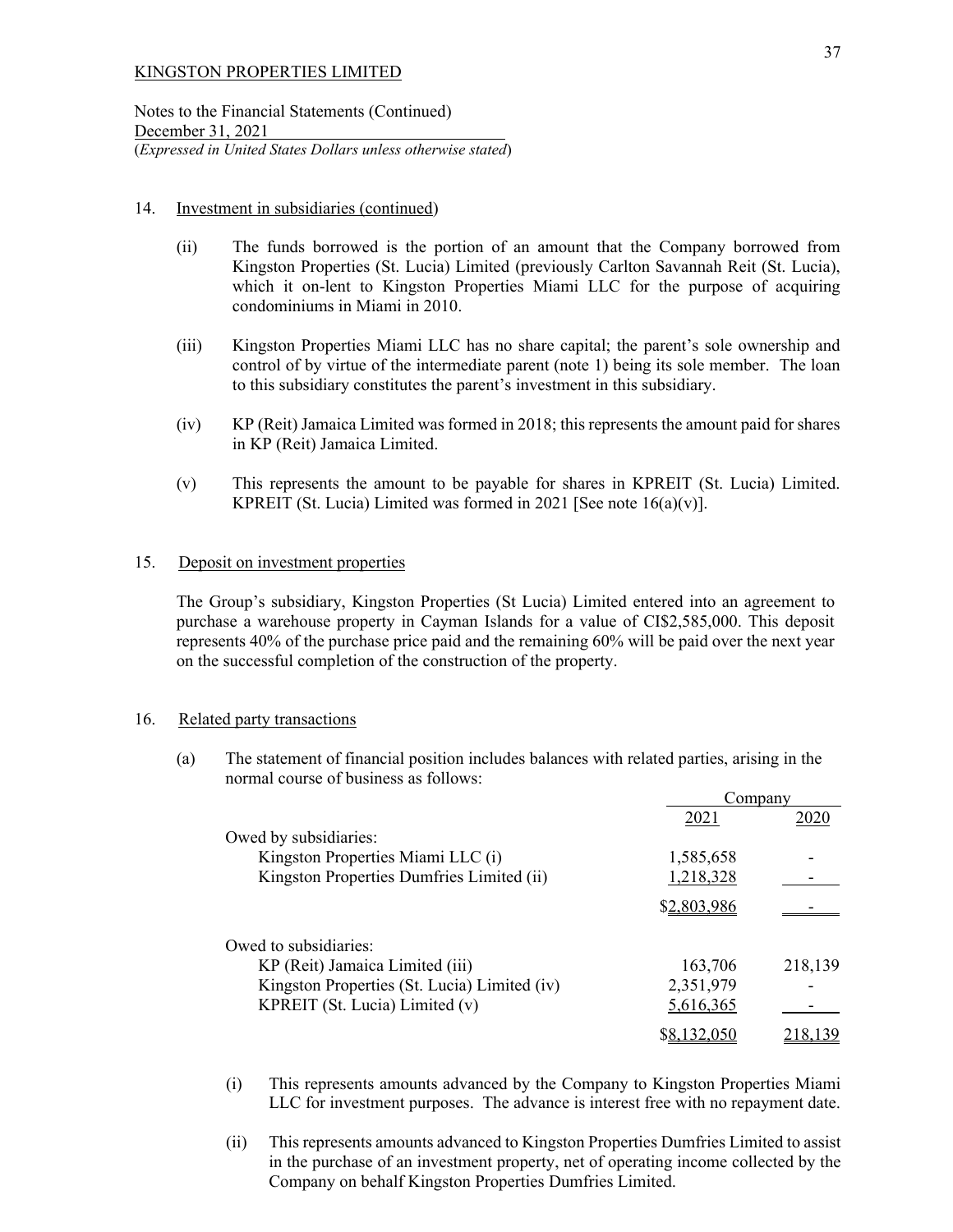Notes to the Financial Statements (Continued) December 31, 2021 (*Expressed in United States Dollars unless otherwise stated*)

#### 16. Related party transactions (continued)

- (a) The statement of financial position includes balances with related parties, arising in the normal course of business as follows (continued):
	- (iii) This represents rental income collected by the Company on behalf KP (Reit) Jamaica Limited.
	- (iv) This represents advances to the Company by Kingston Properties (St. Lucia) Limited, which the Company invested in Jamaican assets. The advance is interest free with no repayment date.
	- (v) This represents invested capital committed to the new subsidiary, KPREIT (St. Lucia) Limited. As at year end the amount was not paid to the subsidiary [See note  $14(v)$ ].
- (b) The statement of profit or loss and other comprehensive income includes expenditures incurred with related parties arising in the normal course of business as follows:

|                           | Group  |       | Company |       |
|---------------------------|--------|-------|---------|-------|
|                           | 202    | 2020  | $202$ . | 2020  |
|                           |        |       |         |       |
| Legal fees and other      |        |       |         |       |
| expenses (See note below) | 42,502 | 3,706 | 33,432  | 3,706 |
| Directors' fees (note 5)  |        |       |         |       |

Legal fees and other expenses were incurred on acquisition of certain properties and these have been capitalized under the cost of the respective investment property.

(c) The movement in the allowance of ECL during the year is as follows:

|                                       |                          | Company    |  |
|---------------------------------------|--------------------------|------------|--|
|                                       |                          |            |  |
| Balance as at January 1               | $\overline{\phantom{0}}$ | 210,606    |  |
| Net remeasurement of allowance of ECL |                          | (210, 606) |  |
| Balance as at December 31             |                          |            |  |

Amount due from the related parties are considered low credit risk as these parties have intention and ability to settle these balances. No allowance for impairment is recognised.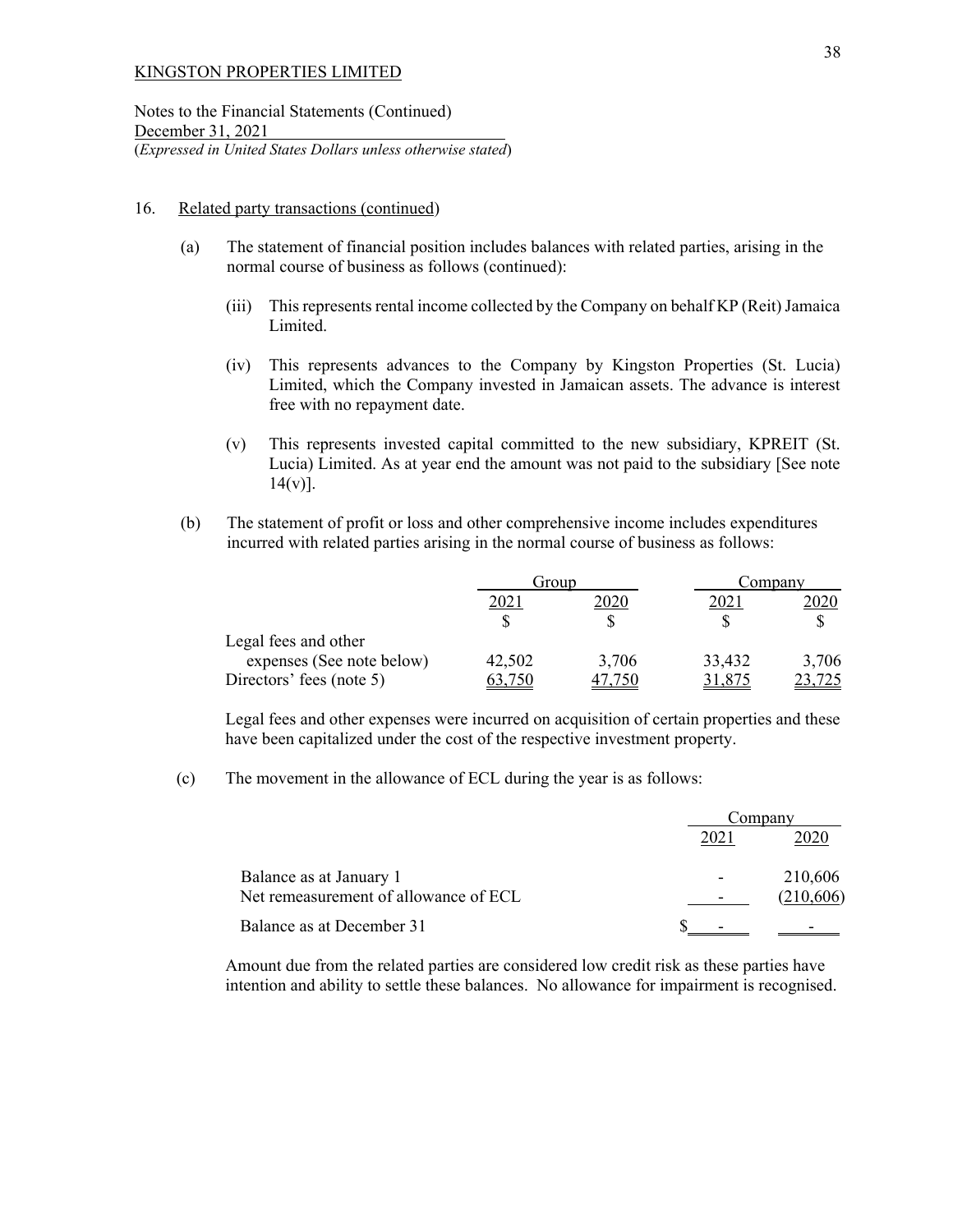## Notes to the Financial Statements (Continued) December 31, 2021 (*Expressed in United States Dollars unless otherwise stated*)

### 17. Receivables

|                             |           | Group          |          | Company |
|-----------------------------|-----------|----------------|----------|---------|
|                             | 2021      | 2020           | 2021     | 2020    |
| Rent receivable             | 241,606   | 104,844        | 132,292  | 69,826  |
| Less impairment loss        | 45,381)   | 30,381)        | (11,992) | 1,992)  |
| Net rent receivable         | 196,225   | 74,463         | 120,300  | 67,834  |
| Withholding tax recoverable | 21,362    | 58,248         | 21,014   | 21,954  |
| Security deposits           | 3,101     | 11,747         | 1,176    | 565     |
| Prepayments                 | 23,417    | 29,264         | 7,305    | 3,636   |
| Other receivables           | 337,331   | 421,501        | 307,096  | 252,327 |
|                             | \$581,436 | <u>595,223</u> | 456,891  | 346,316 |

The movement in the allowance for ECL during the year is as follows:

|                                              |        | Group  |                  | Company |  |
|----------------------------------------------|--------|--------|------------------|---------|--|
|                                              | 2021   | 2020   | 202 <sub>1</sub> | 2020    |  |
| Balance at January 1<br>Net remeasurement of | 30,381 | 27,390 | 1,992            | 3,317   |  |
| allowance for ECL                            | 15,000 | 2.991  | 10,000           | ,325    |  |
| Balance at December 31                       |        | 30,381 |                  |         |  |

## 18. Cash and cash equivalents

|                                                |                     | Group                 |                   | Company           |
|------------------------------------------------|---------------------|-----------------------|-------------------|-------------------|
|                                                | 2021                | 2020                  | 2021              | 2020              |
| Current accounts<br>Securities purchased under | 581,866             | 1,785,665             | 283,076           | 686,173           |
| resale agreements                              | 2,127,142           | 3,568,206             | 644,779           |                   |
| Less: Restricted cash                          | 2,709,008<br>1,969) | 5,353,871<br>482,134) | 927,855<br>1,969) | 686,173<br>2,134) |
|                                                | \$2,707,039         | <u>4,871,737</u>      | 925,886           | 684,039           |

 As at December 31, 2021 and 2020 the fair value of the underlying securities purchased under resale agreements approximated the carrying values. Restricted cash represents funds being held in reserve under conditions of the loan agreements with National Commercial Bank Jamaica Limited, Terra Bank N.A. and RBC Royal Bank (note 21).

### 19. Share capital and reserves

A. Share capital

Authorised capital:

2,000,000,000 (2020: 1,000,000,000) ordinary stock units of no-par value.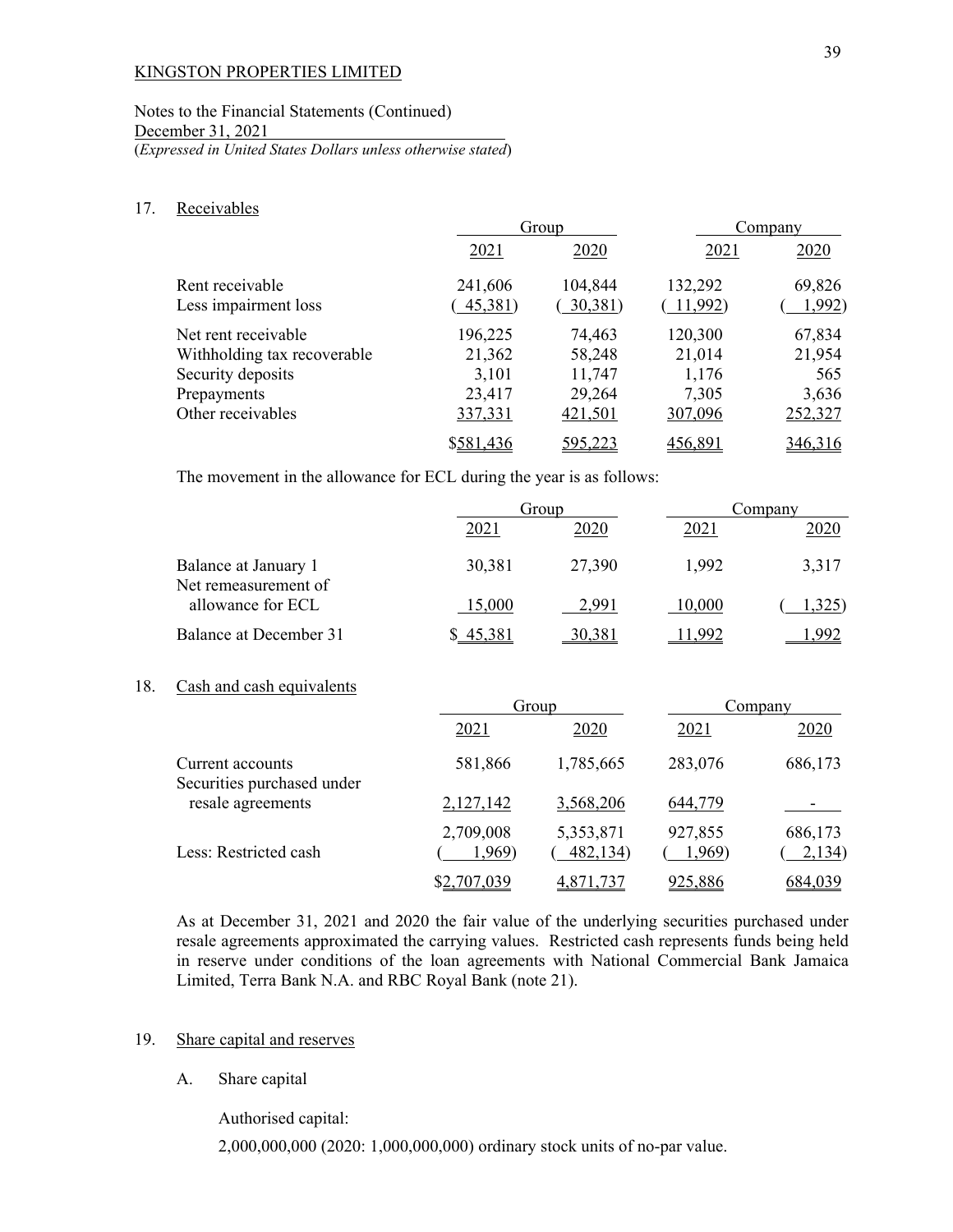Notes to the Financial Statements (Continued) December 31, 2021 (*Expressed in United States Dollars unless otherwise stated*)

| 19. |    | Share capital and reserves (continued)                                                |              |            |
|-----|----|---------------------------------------------------------------------------------------|--------------|------------|
|     | А. | Share capital (continued)                                                             | 2021         | 2020       |
|     |    | Issued and fully paid:<br>677, 652, 928 (2020: 677, 662, 399) ordinary<br>stock units | \$25,316,337 | 25,316,779 |

 During the year, the capital was reduced to reflect cancellation of 9,471 stock units, which were bought back. Holders of ordinary shares are entitled to dividends as declared from time to time and are entitled to one vote per share at general meetings of the Company.

At an Extra-ordinary General Meeting held on February 23, 2021, the Company's ordinary shareholders approved a resolution to increase the number of authorised ordinary shares from 1,000,000,000 to 2,000,000,000.

B. Currency translation reserve

The Group and the Company changed its' functional currency effective from December 31, 2019. All resulting exchange differences in this transition were recognised through other comprehensive income and reflected in the currency translation reserve.

## 20. Treasury shares

The repurchase of the Company's stock units is conducted on the open market through the Company's stockbrokers, consequent on a decision of the Board of Directors. During the year, the Company repurchased 9,471 (2020: 50,000) stock units at a cost of \$442 (2020: \$2,231). At December 31, 2021 the Company held Nil (2020: Nil) of its stock units.

## 21. Loans payable

|                                                                      |                          | Group                  |                          | Company               |
|----------------------------------------------------------------------|--------------------------|------------------------|--------------------------|-----------------------|
|                                                                      | 2021                     | 2020                   | 2021                     | 2020                  |
| Terra Bank N.A. (i)                                                  |                          | 56,231                 |                          |                       |
| RBC Royal Bank (ii)                                                  | 8,600,564                | 9,092,222              |                          |                       |
| First Caribbean International Bank<br>(Jamaica) Limited (FCIB) (iii) | 4,172,979                | 4,576,027              | 4,172,979                | 4,576,027             |
| Victoria Mutual Investments Limited (iv) 4,470,410                   |                          |                        | 4,470,410                |                       |
| Total bank loans at year end<br>Less current portion                 | 17,243,953<br>5,374,156) | 13,724,480<br>935,885) | 8,643,389<br>(4,850,410) | 4,576,027<br>373,332) |
| Non-current portion                                                  | \$11,869,797             | 12,788,595             | 3,792,979                | 4,202,695             |

(i) This represented a loan of \$2,200,000 from Terra Bank N.A., a financial institution in Florida, payable by Kingston Properties Miami LLC. The loan was for a duration of ten (10) years at an interest rate of 4%.

 The loan was secured by a first mortgage on ten (10) condominium units, being one (1) residential unit located at 3250 NE 1<sup>st</sup> Avenue in Miami, Florida and nine (9) residential condominiums at The Loft located at 135 NE 2<sup>nd</sup> Avenue, Miami, Florida. The loan balance was fully paid in January 2021.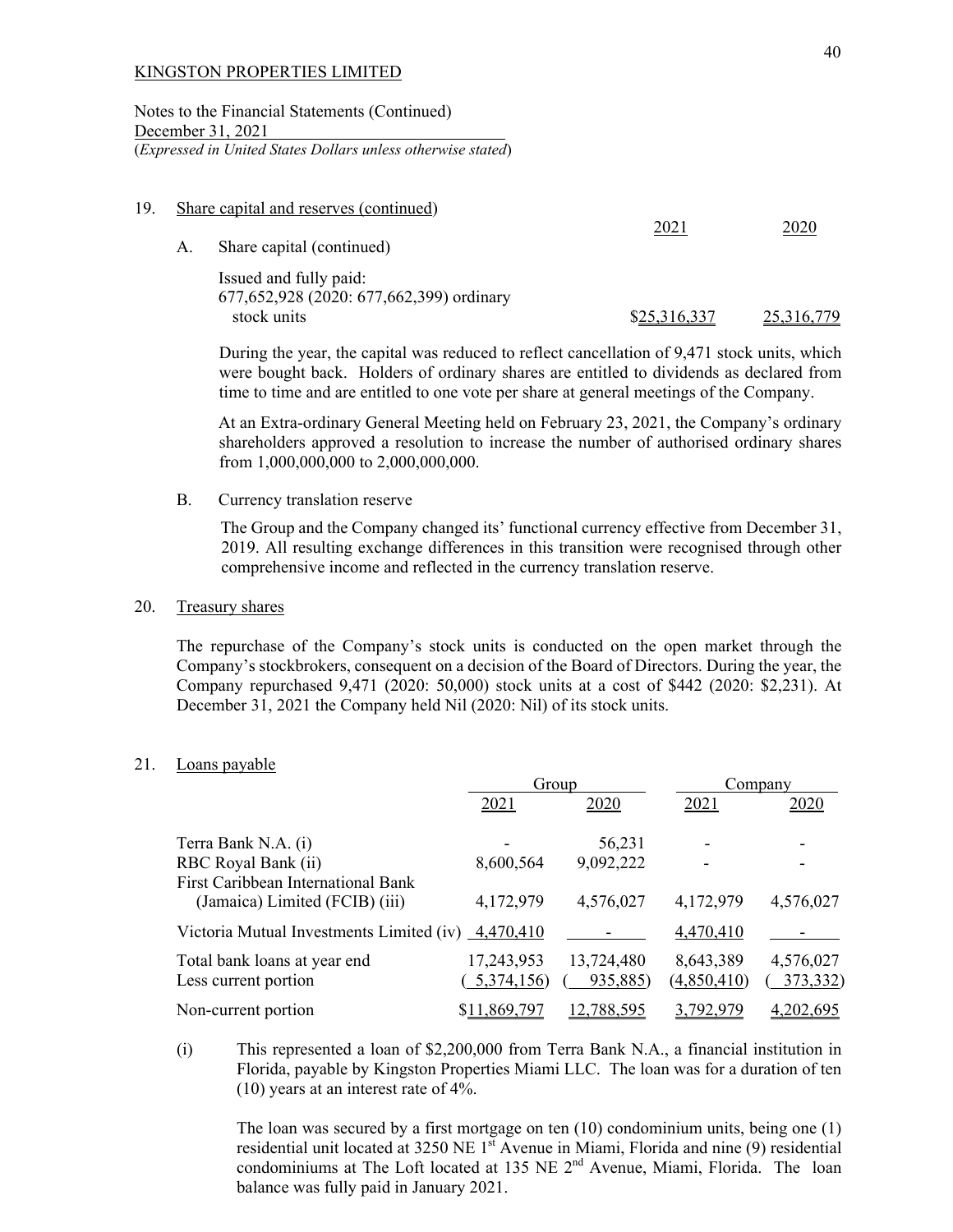Notes to the Financial Statements (Continued) December 31, 2021 (*Expressed in United States Dollars unless otherwise stated*)

#### 21. Loans payable (continued)

(ii) This represents three loans of \$6,000,000, \$1,900,000 and \$1,550,000 from RBC Royal Bank in the Cayman Islands, payable by Kingston Properties (St. Lucia) Limited.

The loan of \$1,900,000 is for the refinancing of the previous loan of \$1,500,000 and the loans of \$6,000,000 and \$1,550,000 is to finance the purchase of a new commercial property.

The loans are for a duration of fifteen (15) years at interest rates of 3 % and 3.5%.

The loans are secured by a debenture over the properties of Kingston Properties (St. Lucia) Limited located at West Bay Beach South, Block 12C, Parcel 198 H1-H12, Tropic Centre and Strata Plan 755, West Bay Beach South, Block 19A, Parcel 50 H5-H12, Rosedale Warehouses.

- (iii) This represents loans of \$2,160,000 and \$2,900,000 payable by Kingston Properties Limited. Interest rates are 5.5% and 5.25% respectively, fixed for two years and thereafter at 3 month LIBOR plus 3.75%.
- (iv) The loan of \$2,160,000 was used to refinance the National Commercial Bank Jamaica Limited loan. The loan is for a duration of 7 years and is secured by a first legal mortgage over commercial property located at 36-38 Red Hills Road, Kingston.

The loan of \$2,900,000 was used to purchase commercial property at 52-60 Grenada Crescent, Kingston 5. Jamaica. The loan is for a duration of 10 years and is secured by commercial property located at 52-60 Grenada Crescent.

The company requested and was granted a moratorium on principal and interest payments on two loans from April 24, 2020 until September 24, 2020. At the end of the moratorium period, accrued interest was capitalised and added to the outstanding principal balance. The maturity dates on the loan was extended by six months to February 24, 2026 and April 30, 2029 respectively, and the outstanding balance was re-amortized over the remaining term.

(v) This represents a senior secured bridge loan obtained from Victoria Mutual Investments Limited in the amount of JMD700,000,000 at an interest rate of 6.4%. The loan is for a duration of 13 months and was used to finance the acquisition of 232A Spanish Town Road and Rousseau Road properties as well as other capital projects and working capital support during the year.

 Transaction costs of approximately \$73,794 and \$84,188 were incurred in obtaining loans (i) and (ii) respectively, while transactions costs of approximately \$12,582 and \$16,893 were incurred in obtaining the FCIB loans. During the year there was an additional transaction cost associated with the FCIB loans for annual review of \$25,194. Transaction costs of \$85,195 were incurred in obtaining the loan from Victoria Mutual Investments Limited.

 These costs are deducted from the loan balances and are being amortised over the lives of the loans using the effective interest method.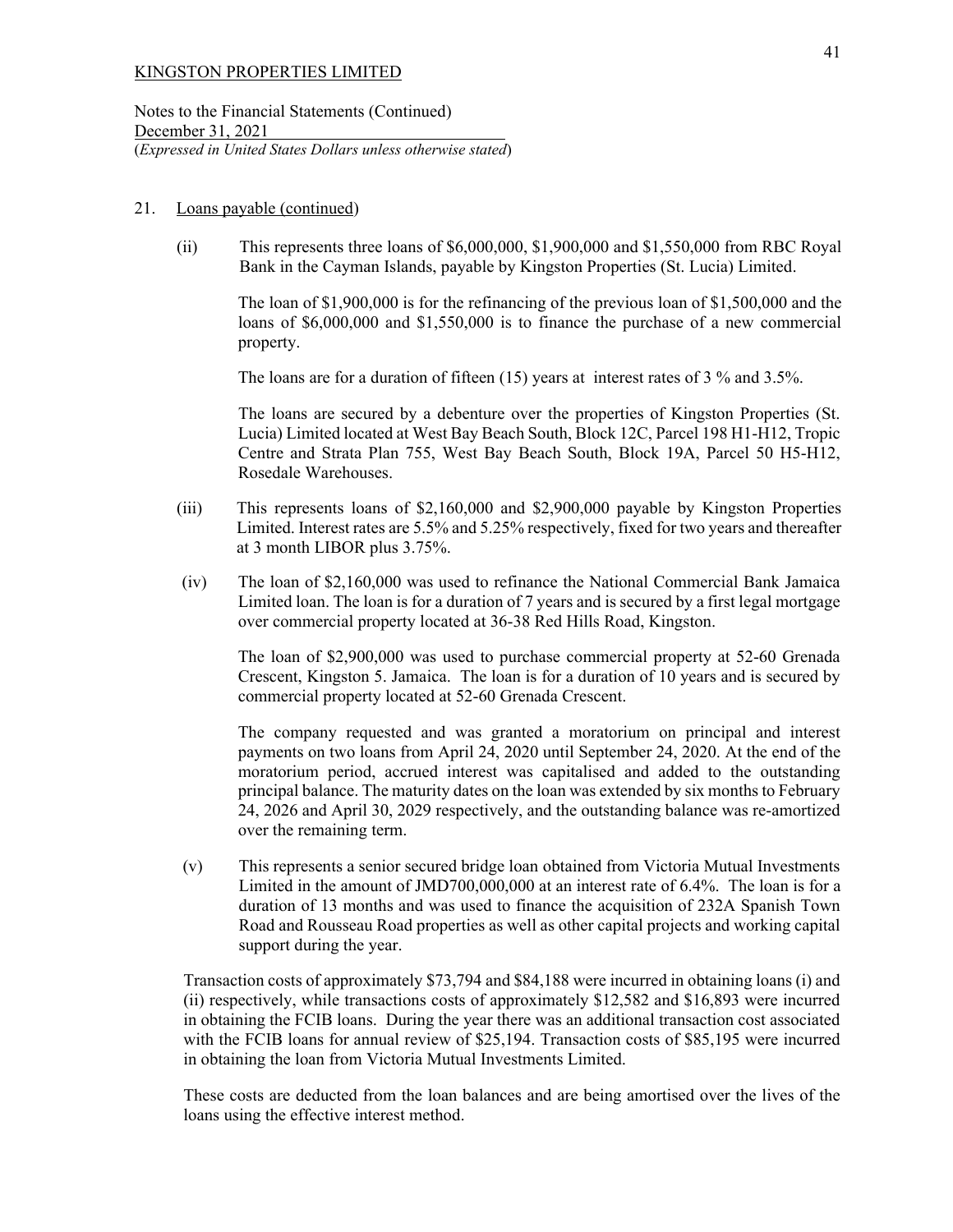Notes to the Financial Statements (Continued) December 31, 2021 (*Expressed in United States Dollars unless otherwise stated*)

### 22. Accounts payable and accrued charges

|                                    |           | Group     |         | Company |
|------------------------------------|-----------|-----------|---------|---------|
|                                    | 2021      | 2020      | 2021    | 2020    |
| Accounts payable                   | 80,338    | 4,103     | 80,238  | 2,679   |
| Accounting and audit fees          | 41,509    | 60,931    | 29,181  | 31,983  |
| Dividends payable                  | 25,897    | 14,120    | 25,897  | 14,120  |
| Subscription [see $(i)$ ]          |           | 1,000,000 |         |         |
| Other payables and accrued charges | 227,051   | 121,358   | 117,384 | 34,867  |
| Security deposits held             | 154,588   | 153,520   | 74,216  | 34,649  |
|                                    | \$529,383 | 1,354,032 | 326,916 | 118,298 |

(i) The Group subscribed for units in a real estate fund operating in the USA during 2020. The obligation was settled in January 2021 [(see note 12(a)].

## 23. Dividends

|                                      |           | Group and Company |
|--------------------------------------|-----------|-------------------|
|                                      | 2021      | 2020              |
| $$0.0007 (2020: $0.00059)$ per share | \$899,929 | 399,851           |

The Company paid a dividend of \$0.0007 (2020: \$0.00059) per share unit on March 11, 2021 as the first interim dividend for 2021 and a second interim dividend for 2021 of \$0.0007 on July 23, 2021 (2020: \$ Nil) per unit.

### 24. Segment reporting

The Group has three operating segments. Internal management reports are reviewed monthly by the Board. Performance is measured based on segment profit before income tax, as included in the internal management reports that are reviewed by the Board. Segment reports are used to measure performance, as management believes that such information is the most relevant in evaluating the results of each segment compared to other entities that operate within these industries. Information regarding the reportable segments is as follows:

|                                                                                                        |           |                                    | 2021              |             |            |
|--------------------------------------------------------------------------------------------------------|-----------|------------------------------------|-------------------|-------------|------------|
|                                                                                                        | Jamaica   | <b>United States</b><br>of America | Cayman<br>Islands | Elimination | Group      |
|                                                                                                        | \$        | \$                                 | \$                | \$          |            |
| External revenue                                                                                       | 1,442,432 | 201,319                            | 1,337,666         |             | 2,981,417  |
| Operating expenses                                                                                     | 906,303)  | 200,657)                           | 176,048)          |             | 1,283,008) |
| Results of operating activities<br>before other income<br>Other income/expenses:<br>Fair value gain on | 536,129   | 662                                | 1,161,618         |             | 1,698,409  |
| revaluation of investment<br>property                                                                  | 432,679   | 294,885                            | 110.437           |             | 838,001    |
| Balance brought forward                                                                                | 968,808   | 295,547                            | .272,055          |             | 2,536,410  |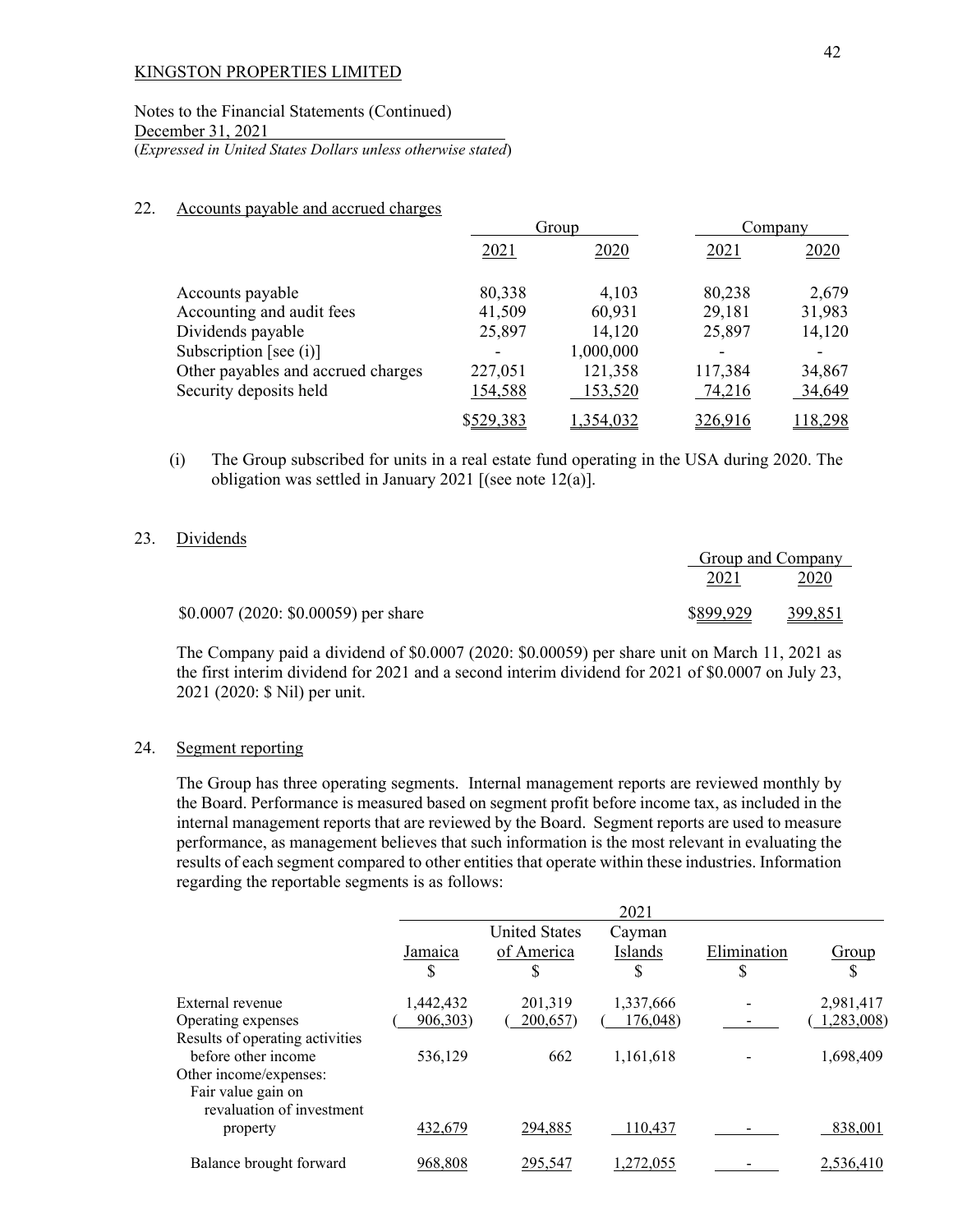Notes to the Financial Statements (Continued) December 31, 2021 (*Expressed in United States Dollars unless otherwise stated*)

# 24. Segment reporting (continued)

|                                                     | 2021        |                      |               |              |                   |  |
|-----------------------------------------------------|-------------|----------------------|---------------|--------------|-------------------|--|
|                                                     |             | <b>United States</b> | Cayman        |              |                   |  |
|                                                     | Jamaica     | of America           | Islands       | Elimination  | Group             |  |
|                                                     | \$          |                      | \$            | \$           | \$                |  |
| Balance carried forward                             | 968,808     | 295,547              | 1,272,055     |              | 2,536,410         |  |
| Gain on disposal of                                 |             |                      |               |              |                   |  |
| investment property                                 |             | 246,386              |               |              | 246,386           |  |
| Management fees                                     | 76,117      |                      |               |              | 76,117            |  |
| Impairment reversal/(loss) on                       |             |                      |               |              |                   |  |
| financial assets<br>Gain on investment              | 10,000<br>€ | 5,000                |               |              | 15,000<br>€       |  |
| Dividend income                                     |             | 534,553<br>75,622    |               |              | 534,553<br>75,622 |  |
| Loss on disposal of furniture                       |             |                      |               |              |                   |  |
| and equipment                                       |             | 2,971)<br>€          |               |              | 2,971)<br>€       |  |
| Miscellaneous income                                | 37,559      | 33,759               |               |              | 71,318            |  |
| Interest income                                     | 11,585      |                      | 49,265        |              | 60,850            |  |
| Interest expense and                                |             |                      |               |              |                   |  |
| commitment fees                                     | 312,615)    | 10,174)<br>(         | 251,754)<br>€ |              | 574,543)          |  |
| Net loss on translation                             |             |                      |               |              |                   |  |
| of foreign currency                                 |             |                      |               |              |                   |  |
| balances                                            | 105,307     |                      | 17,171)       |              | 88,136            |  |
| Profit before tax                                   | 876,761     | 1,167,722            | 1,052,395     |              | 3,096,878         |  |
| Income tax charge                                   | 22,213      | 51,473)              | 4,880)        |              | 78,566            |  |
| Profit after tax                                    | 854,548     | 1,116,249            | 1,047,515     |              | 3,018,312         |  |
| Segment assets                                      | 50,192,199  | 4,935,848            | 21,362,096    | (26,019,795) | 50,470,348        |  |
|                                                     |             |                      |               |              |                   |  |
| Segment liabilities<br>Other segment items:         | 14,383,030  | 4,195,072            | 9,093,045     | (9,835,296)  | 17,835,851        |  |
| Capital expenditure                                 | 4,283,190   |                      | 31,819        |              | 4,315,009         |  |
| Depreciation                                        | 15,171      | 1,803                | 3,104         |              | 20,078            |  |
|                                                     |             |                      | 2020          |              |                   |  |
|                                                     |             | <b>United States</b> | Cayman        |              |                   |  |
|                                                     | Jamaica     | of America           | Islands       | Elimination  | Group             |  |
|                                                     | \$          | \$                   | \$            | \$           | \$                |  |
|                                                     |             |                      |               |              |                   |  |
| External revenue                                    | 969,710     | 326,038              | 834,979       |              | 2,130,727         |  |
| Operating expenses                                  | 600,402     | 351,692)             | (148, 388)    |              | 1,100,482         |  |
| Results of operating activities                     |             |                      |               |              |                   |  |
| before other income                                 | 369,308     | 25,654)              | 686,591       |              | 1,030,245         |  |
| Other income/expenses:<br>Fair value gain/(loss) on |             |                      |               |              |                   |  |
| revaluation of investment                           |             |                      |               |              |                   |  |
| property                                            | 415,923     | 98,384)              | (10,000)      |              | 307,539           |  |
| Loss on disposal of                                 |             |                      |               |              |                   |  |
| investment property                                 |             | 78,392)              |               |              | 78,392)           |  |
| Balance brought forward                             | 785,231     | 202,430)             | 676,591       |              | 1,259,392         |  |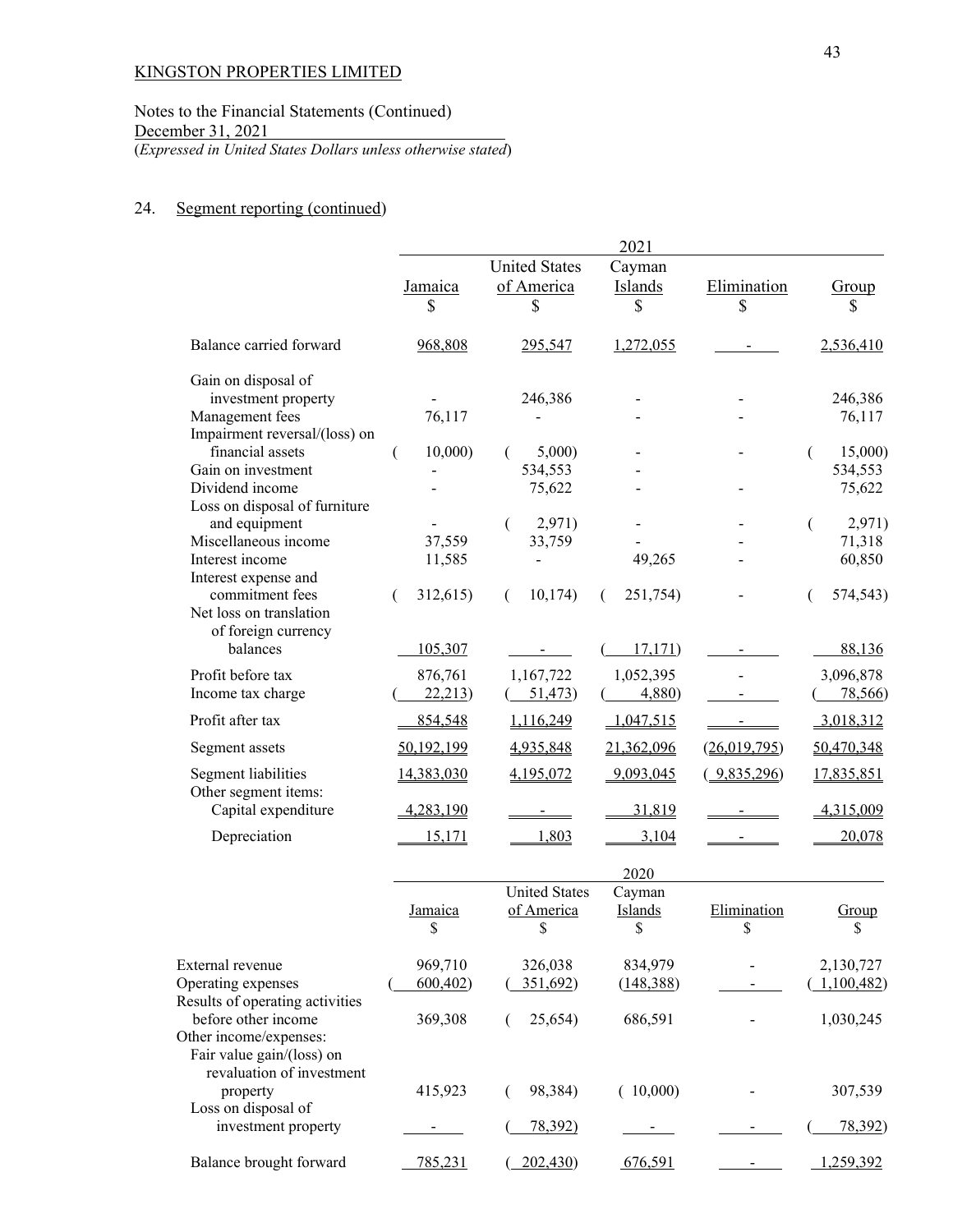## Notes to the Financial Statements (Continued) December 31, 2021 (*Expressed in United States Dollars unless otherwise stated*)

#### 24. Segment reporting (continued)

|                                                                                           | 2020              |                                    |                   |                   |                   |  |
|-------------------------------------------------------------------------------------------|-------------------|------------------------------------|-------------------|-------------------|-------------------|--|
|                                                                                           | Jamaica<br>S      | <b>United States</b><br>of America | Cayman<br>Islands | Elimination<br>\$ | Group<br>\$       |  |
| Balance carried forward                                                                   | 785,231           | 202,430                            | 676,591           |                   | 1,259,392         |  |
| Fair value gain on investment                                                             |                   | 85,219                             |                   |                   | 85,219            |  |
| Management fees<br>Impairment reversal/(loss) on                                          | 69,673            |                                    |                   |                   | 69,673            |  |
| financial assets                                                                          | 213,802           | 6,241)                             |                   | 210,552)          | 2,991)            |  |
| Miscellaneous income                                                                      | 2,573             | 563                                |                   |                   | 3,136             |  |
| Interest income                                                                           | 190,402           |                                    | 22,435            |                   | 212,837           |  |
| Interest expense and<br>commitment fees<br>Net loss on translation<br>of foreign currency | 255,780)          | 80,709)                            | 170,677)          |                   | 507,166)          |  |
| balances                                                                                  | 522,753)          |                                    |                   |                   | 522,753)          |  |
| Profit/(loss) before tax<br>Income tax (credit)/charge                                    | 483,148<br>15,522 | 203,598)<br>35,976                 | 528,349<br>5,076  | 210,552)          | 597,347<br>15,378 |  |
| Profit/(loss) after tax                                                                   | 467,626           | 167,622                            | 523,273           | 210,552           | 612,725           |  |
| Segment assets                                                                            | 35,206,375        | 4,841,159                          | 23,795,111        | (18, 247, 577)    | 45,595,068        |  |
| Segment liabilities<br>Other segment items:                                               | 4,967,745)        | (5,216,631)                        | (18, 230, 627)    | 13,336,491        | (15,078,512)      |  |
| Capital expenditure                                                                       | 4,719,855         | 11,201                             | 10,786,863        |                   | 15,517,919        |  |
| Depreciation                                                                              | 9,337             | 1,771                              | 2,011             |                   | 13,119            |  |

During the year, revenue from two (2020: two) customers of the Group represented approximately \$515,838 or 17% (2020: \$401,517 or 18%) of the Group's total revenue.

## 25. Financial instruments and financial risk management

The Group has exposure to credit, liquidity, and market risks, which arise in the ordinary course of its business. This note presents information about the Group's exposure to each of the above-listed risks and the Group's objectives, policies and processes for measuring and managing risk.

The risk management policies are established and implemented by the directors to identify and analyse the risks faced by the Group, to set appropriate risk limits and controls, and to monitor risks and adherence to limits. Risk management policies and systems are reviewed regularly to reflect changes in market conditions, products and services offered.

No derivative instruments are presently used by the Group to mitigate, manage or eliminate exposure to financial instrument risks.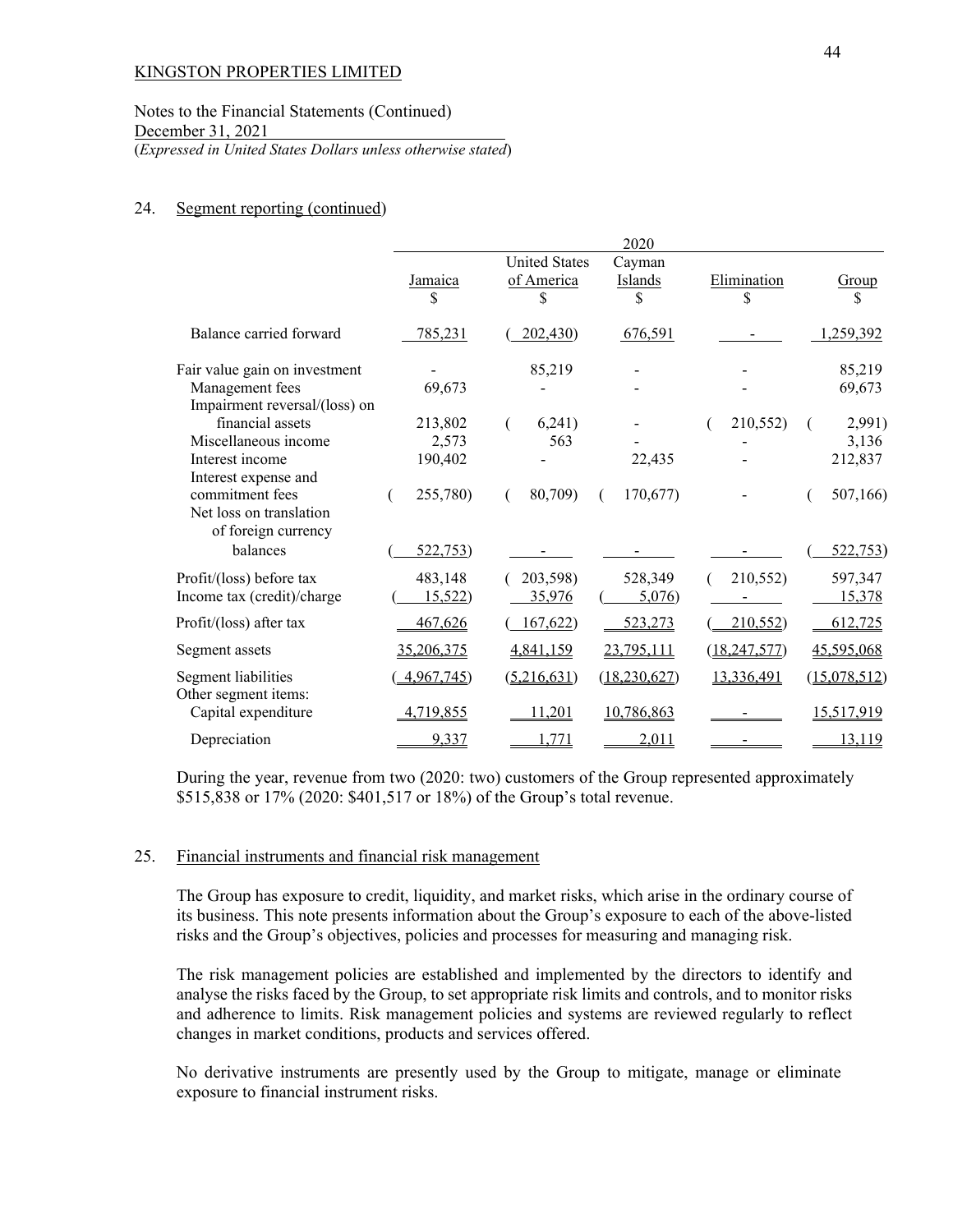Notes to the Financial Statements (Continued) December 31, 2021 (*Expressed in United States Dollars unless otherwise stated*)

## 25. Financial instruments and financial risk management (continued)

(a) Credit risk

Credit risk is the risk of a financial loss arising from a counter party to a financial contract failing to discharge its obligations. The Group manages this risk by establishing policies for granting credit and entering into financial contracts. The Group's credit risk is concentrated, primarily in investment in real estate funds, cash and cash equivalents, receivables and reverse repurchase agreements.

## *Exposure to credit risks*

The maximum credit exposure, the total amount of loss that the Group would suffer if every counterparty to its financial assets were to default at once, is represented by the carrying amount of the financial assets shown on the statement of financial position at the reporting date, as there is no off-balance-sheet exposure to credit risk.

- (i) Cash and cash equivalents are held with financial institutions and collateral is not required for such accounts, as management regards the institutions as strong.
- (ii) The Group manages credit risk related to receivables by limiting exposure to specific counterparties and by monitoring settlements.
- (iii) Securities purchased under resale agreements expose the Group to credit losses as there is a risk that the counterparty will fail to fulfill its contractual obligations. The Group manages this risk by contracting only with counterparties that management considers to be financially sound.
- (iv) Investment in real estate fund expose the Group to credit losses as there is a risk that the counterparty will fail to fulfill its contractual obligations. The Group manages this risk by contracting only with counterparty that management considers to be financially sound.

## *Expected credit loss assessment*

## Trade receivables:

The Group uses a provision matrix to measure ECLs of trade receivables. The provision matrix is based on its historical observed default rates over the expected life of the trade receivables and is adjusted for forward looking estimates, determined by a probability weighted approach.

Loss rates are calculated based on the probability of a receivable balance progressing through successive stages of delinquency to write-off, the economic conditions over the expected lives of the receivables and other macro-economic factors such as foreign currency exchange rates, interest rates and Gross Domestic Product (GDP).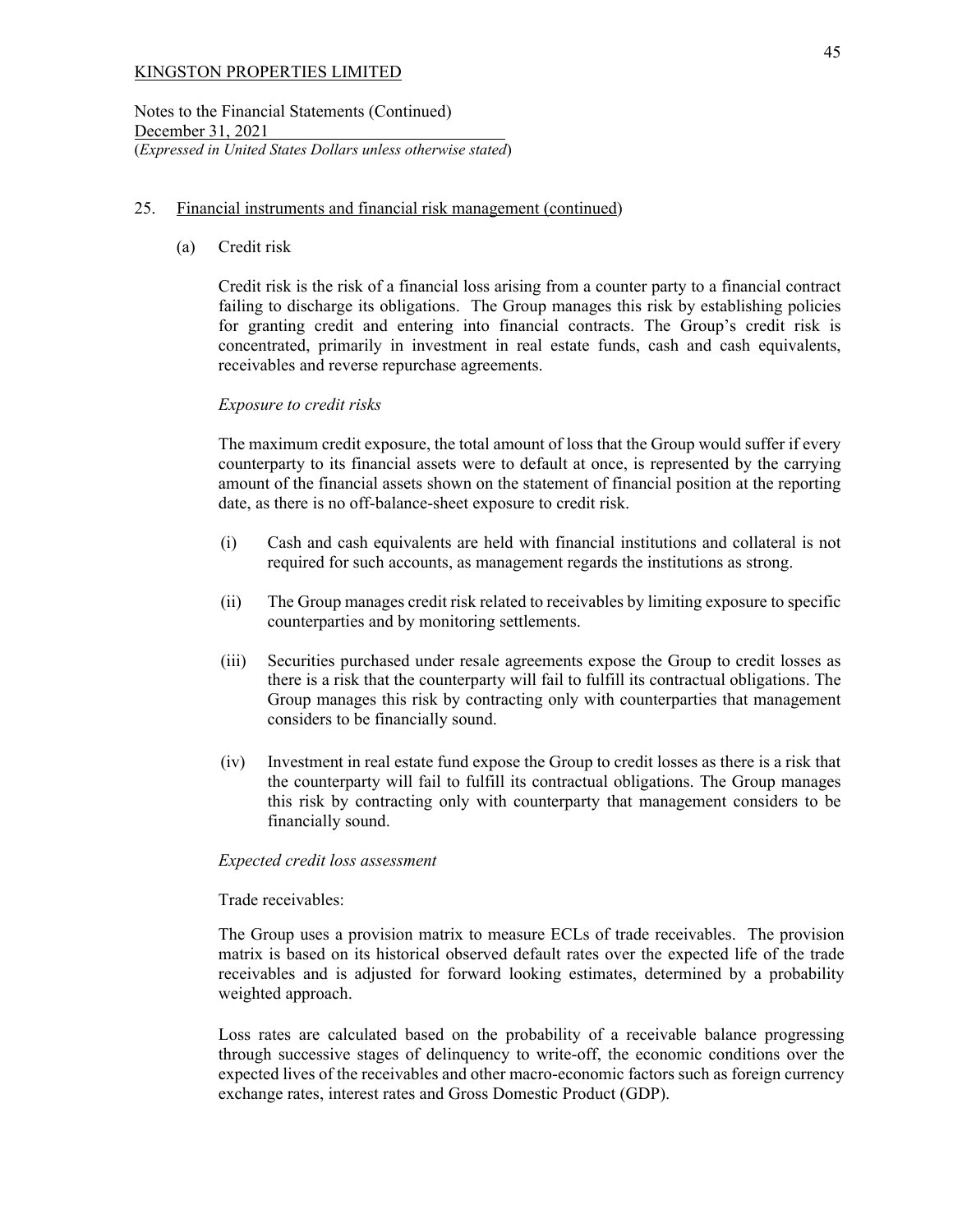Notes to the Financial Statements (Continued) December 31, 2021 (*Expressed in United States Dollars unless otherwise stated*)

## 25. Financial instruments and financial risk management (continued)

(a) Credit risk (continued)

# *Expected credit loss assessment (continued)*

Trade receivables (continued):

The following table provides information about the exposure to credit risk and ECLs for rent receivable as at December 31.

|                            | 2021      |              |                 |                |  |  |
|----------------------------|-----------|--------------|-----------------|----------------|--|--|
|                            | Group     |              |                 |                |  |  |
|                            | Weighted  | Gross        |                 |                |  |  |
|                            | average   | carrying     | Loss            | Credit         |  |  |
|                            | loss rate | amount       | allowance       | impaired       |  |  |
|                            |           | \$           | \$              |                |  |  |
| Current (not past due)     | $0.00\%$  | 88,199       |                 | No             |  |  |
| 31-60 days past due        | $0.00\%$  | 27,310       |                 | No             |  |  |
| More than 60 days past due | 100.00%   | 125,287      | 45,381          | Yes            |  |  |
|                            |           | 240,796      | 45,381          |                |  |  |
|                            |           |              | 2020            |                |  |  |
|                            |           |              | Group           |                |  |  |
|                            | Weighted  | Gross        |                 |                |  |  |
|                            | average   | carrying     | Loss            | Credit         |  |  |
|                            | loss rate | amount       | allowance       | impaired       |  |  |
|                            |           | \$           | \$              |                |  |  |
| Current (not past due)     | $00.00\%$ | 73,145       |                 | No             |  |  |
| 31-60 days past due        | 24.25%    | 1,740        | 422             | N <sub>o</sub> |  |  |
| More than 60 days past due | 100.00%   | 29,959       | 29,959          | Yes            |  |  |
|                            |           | 104,844      | 30,381          |                |  |  |
|                            | 2021      |              |                 |                |  |  |
|                            |           |              | <b>Company</b>  |                |  |  |
|                            | Weighted  | Gross        |                 |                |  |  |
|                            | average   | carrying     | Loss            | Credit         |  |  |
|                            | loss rate | amount<br>\$ | allowance<br>\$ | impaired       |  |  |
|                            |           |              |                 |                |  |  |
| Current (not past due)     | $0.00\%$  | 58,907       |                 | No             |  |  |
| 31-60 days past due        | $0.00\%$  | 35,318       |                 | No             |  |  |
| More than 60 days past due | 100.00%   | 38,067       | 11,992          | Yes            |  |  |
|                            |           | 132,292      | 11,992          |                |  |  |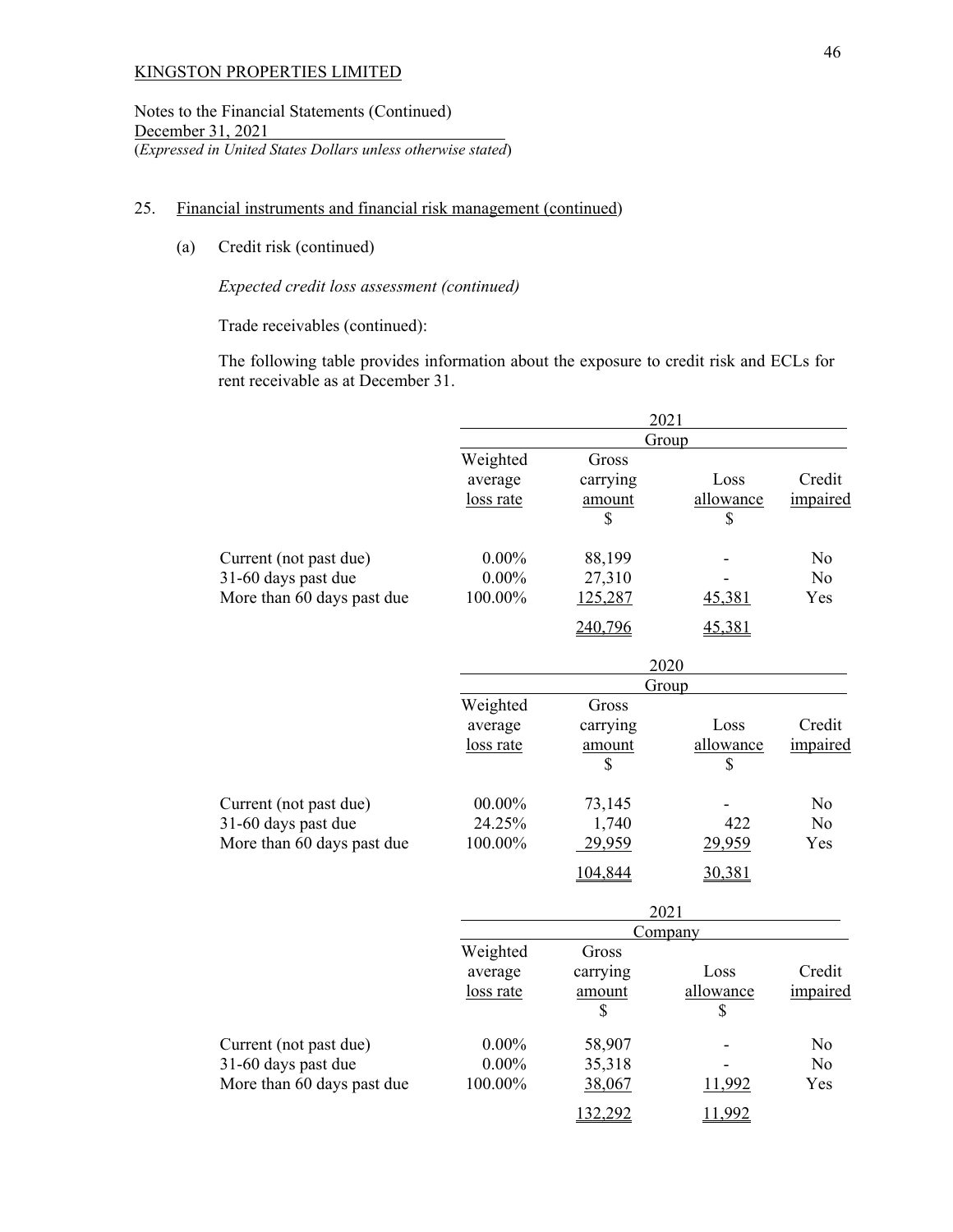Notes to the Financial Statements (Continued) December 31, 2021 (*Expressed in United States Dollars unless otherwise stated*)

#### 25. Financial instruments and financial risk management (continued)

(a) Credit risk (continued)

#### *Expected credit loss assessment (continued)*

Trade receivables (continued):

|                                                      | 2020                             |                                   |                         |                    |  |  |
|------------------------------------------------------|----------------------------------|-----------------------------------|-------------------------|--------------------|--|--|
|                                                      | Company                          |                                   |                         |                    |  |  |
|                                                      | Weighted<br>average<br>loss rate | Gross<br>carrying<br>amount<br>\$ | Loss<br>allowance<br>\$ | Credit<br>impaired |  |  |
| Current (not past due)<br>More than 60 days past due | $0.00\%$<br>100.00%              | 67,834<br>1,992                   | 1,992                   | No<br>Yes          |  |  |
|                                                      |                                  | 69,826                            | -992                    |                    |  |  |

Cash and cash equivalents and securities purchased under resale agreements:

Risks relating to cash and bank balances and securities purchased under resale agreements are limited because the counterparties are banks and financial institutions with high credit rating. Accordingly, management does not expect any counterparty to fail to meet its obligations.

Impairment on cash and cash equivalents and securities purchased under resale agreements has been measured at 12- month expected loss basis and reflects the short maturities of the exposures. The Group considered that cash and resale agreements have low credit risk.

 Allowance for ECL was not recognised as the computed ECL was considered immaterial, at the transition date and the reporting date.

Related party balances:

 The Group assesses each subsidiary's ability to pay if payment is demanded at the reporting date. Management reviews recovery scenarios considering given economic conditions and the borrowers' liquidity over the expected life of the recoverable. The expected credit losses are calculated on this basis.

### (b) Liquidity risk

Liquidity risk is the risk that the Group will encounter difficulty in raising funds to meet commitments associated with financial instruments. Liquidity risk may result from an inability to sell a financial asset quickly at, or close to, its fair value. Prudent liquidity risk management requires the Group to maintain sufficient cash and marketable securities, monitor future cash flows and liquidity on a daily basis and have funding available through an adequate amount of committed facilities.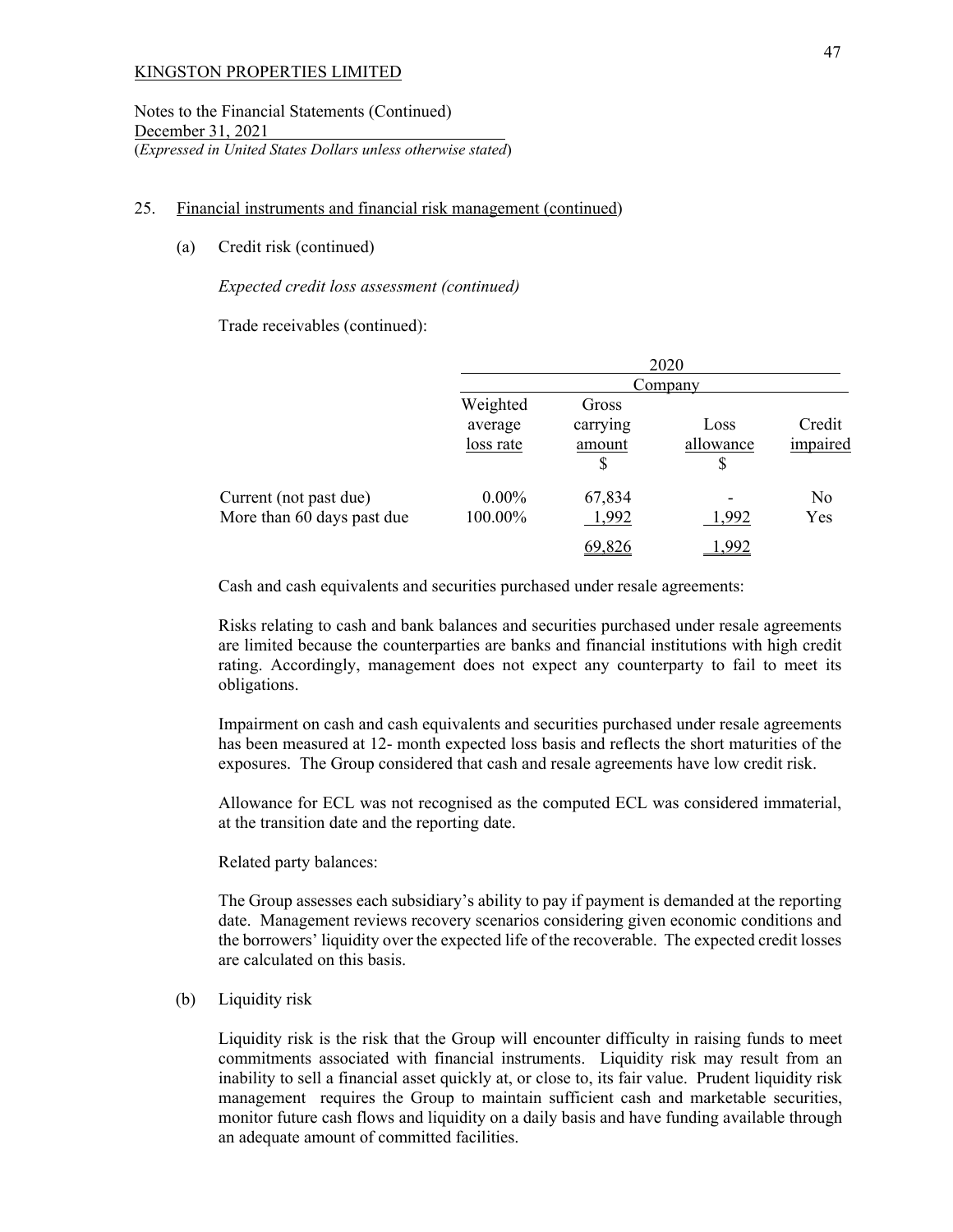Notes to the Financial Statements (Continued) December 31, 2021 (*Expressed in United States Dollars unless otherwise stated*)

### 25. Financial instruments and financial risk management (continued)

(b) Liquidity risk (continued)

The Group is not subject to any externally imposed liquidity requirements and there has been no change in the Group's approach to managing its liquidity risk during the year.

The following table presents the contractual maturities of financial liabilities, including interest payments, on the basis of their earliest possible contractual maturity.

|                                         |                        |                                                    | Group<br>2021              |                   |                   |  |  |  |
|-----------------------------------------|------------------------|----------------------------------------------------|----------------------------|-------------------|-------------------|--|--|--|
|                                         | Carrying<br>value      | Contractual<br>cash flows                          | Within 3<br>months         | 3 to 12<br>months | Over 12<br>months |  |  |  |
| Loans payable                           | 17,243,953             | 20,551,094                                         | 418,305                    | 1,248,278         | 18,884,511        |  |  |  |
| Accounts payable and<br>accrued charges | 529,383                | 529,383                                            |                            | $\sim$            | $\blacksquare$    |  |  |  |
|                                         | \$17,773,336           | 21,080,477                                         |                            | 1,248,278         | 17,046,594        |  |  |  |
|                                         |                        | Group                                              |                            |                   |                   |  |  |  |
|                                         | Carrying<br>value      | Contractual<br>cash flows                          | 2020<br>Within 3<br>months | 3 to 12<br>months | Over12<br>months  |  |  |  |
| Loans payable                           | 13,724,480             | 15,357,371                                         | 435,832                    | 1,042,032         | 13,879,507        |  |  |  |
| Accounts payable and<br>accrued charges | 1,354,032              | 1,354,032                                          | 1,354,032                  |                   |                   |  |  |  |
|                                         | \$15,078,512           | 16,711,403<br>1,789,864<br>1,042,032<br>13,879,507 |                            |                   |                   |  |  |  |
|                                         |                        | Company<br>2021                                    |                            |                   |                   |  |  |  |
|                                         | Carrying<br>value      | Contractual<br>cash flows                          | Within 3<br>months         | 3 to 12<br>months | Over 12<br>months |  |  |  |
| Loans payable<br>Owed to subsidiaries   | 8,643,389<br>8,132,050 | 9,777,422<br>8,132,050                             | 220,009<br>8,132,050       | 5,166,965         | 4,390,448         |  |  |  |
| Accounts payable and<br>accrued charges | 326,916                | 326,916                                            | 326,916;                   |                   |                   |  |  |  |
|                                         | \$17,102,355           | 18,236,388                                         | 8,678,975                  | 5,166,965         | 4,390,448         |  |  |  |
|                                         |                        |                                                    | 2020                       |                   |                   |  |  |  |
|                                         | Carrying<br>value      | Contractual<br>cash flows                          | Within 3<br>months         | 3 to 12<br>months | Over12<br>months  |  |  |  |
| Loans payable<br>Owed to subsidiaries   | 4,576,027<br>218,139   | 3,704,198<br>218,139                               | 151,208<br>218,139         | 447,148           | 3,105,836         |  |  |  |
| Accounts payable and<br>accrued charges | 118,298                | 118,298                                            | 118,298                    |                   |                   |  |  |  |
|                                         | \$4,912,464            | 4,040,635                                          | 487,645                    | 447,148           | 3,105,836         |  |  |  |

There has been no change in the Group's exposure to liquidity risk or the manner in which it measures and manages risk.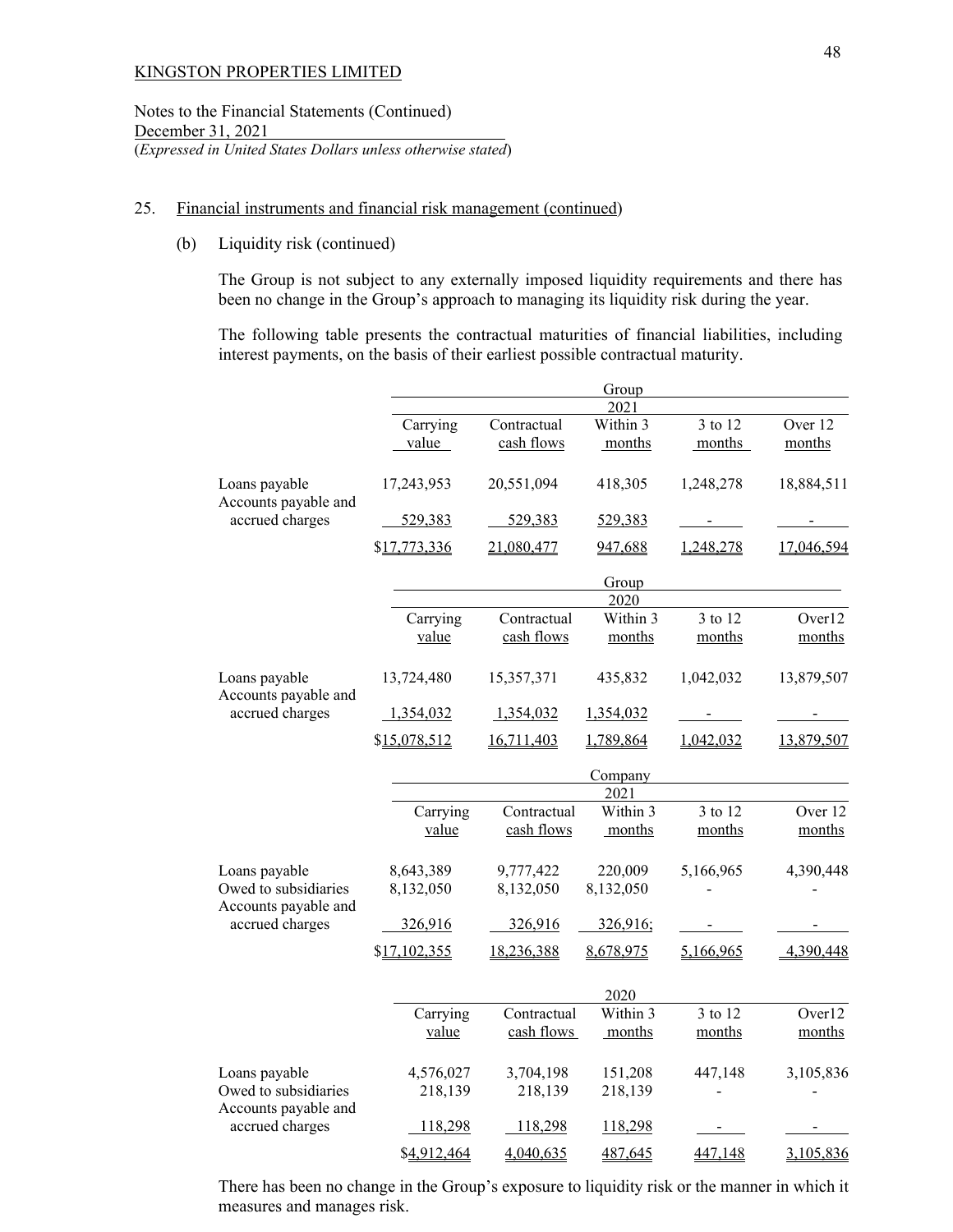Notes to the Financial Statements (Continued) December 31, 2021 (*Expressed in United States Dollars unless otherwise stated*)

## 25. Financial instruments and financial risk management (continued)

(c) Market risk

Market risk is the risk that the value of a financial instrument will fluctuate as a result of changes in market prices, whether those changes are caused by factors specific to the individual security or its issuer, or factors affecting all securities traded in the market.

Such risks arise from open positions in interest rate, currency and equity products, all of which are exposed to general and specific market movements and changes in the level of volatility of market rates or prices, such as foreign exchange and interest rates. The elements of market risk that affect the Group are as follows:

(i) Foreign currency risk

Foreign currency risk is the risk that the fair value of, or the cash flows from, financial instruments will vary because of exchange rate fluctuations. The Group is exposed to foreign currency risk on transactions that it undertakes in foreign currencies. The main foreign currency giving rise to this risk is the Jamaican dollar (JMD). The Group ensures that the risk is kept to an acceptable level by matching Jamaican currency assets with Jamaican currency liabilities, to the extent practicable.

The exposure to foreign currency risk at the reporting date was as follows:

|                               | Group           |              |                 | Company    |  |  |
|-------------------------------|-----------------|--------------|-----------------|------------|--|--|
|                               | 2021            | 2020         | 2021            | 2020       |  |  |
|                               | <b>JMD</b>      | <b>JMD</b>   | <b>JMD</b>      | JMD        |  |  |
| Foreign currency assets:      |                 |              |                 |            |  |  |
| Cash                          | 22,751,436      | 27,290,419   | 10,743,114      | 24,458,451 |  |  |
| Receivables                   | 57,454,577      | 45,328,929   | 46,674,359      | 42,250,673 |  |  |
| Securities purchased          |                 |              |                 |            |  |  |
| under resale agreements       | 100,000,000     |              | 100,000,000     |            |  |  |
|                               | 180,206,013     | 72,619,348   | 157,417,473     | 66,709,124 |  |  |
| Foreign currency liabilities: |                 |              |                 |            |  |  |
| Loans                         | (700,000,000)   |              | (700,000,000)   |            |  |  |
| Payables and accrued          |                 |              |                 |            |  |  |
| charges                       | 26,732,313)     | (17,046,110) | 18,850,751)     | 9,164,547) |  |  |
| Net foreign currency assets   | \$(546,526,300) | 55,573,238   | (561, 433, 278) | 57,544,577 |  |  |

Sensitivity to foreign exchange rate movements

An 8% (2020: 6%) weakening of the Jamaica dollar against the United States dollar at December 31, 2021 would have decrease the profit of the Group and the Company by \$288,366 (2020: \$22,199) and \$296,232 (2020: \$22,986), respectively. The analysis assumes that all other variables, in particular, interest rates, remain constant.

A 2% (2020: 4%) strengthening of the Jamaica dollar against the United States dollar at December 31, 2021 would have increase the profit of the Group and the Company by \$72,092 (2020: \$16,341) and \$74,058 (2020: \$16,920) respectively, on the basis that all other variables remain constant.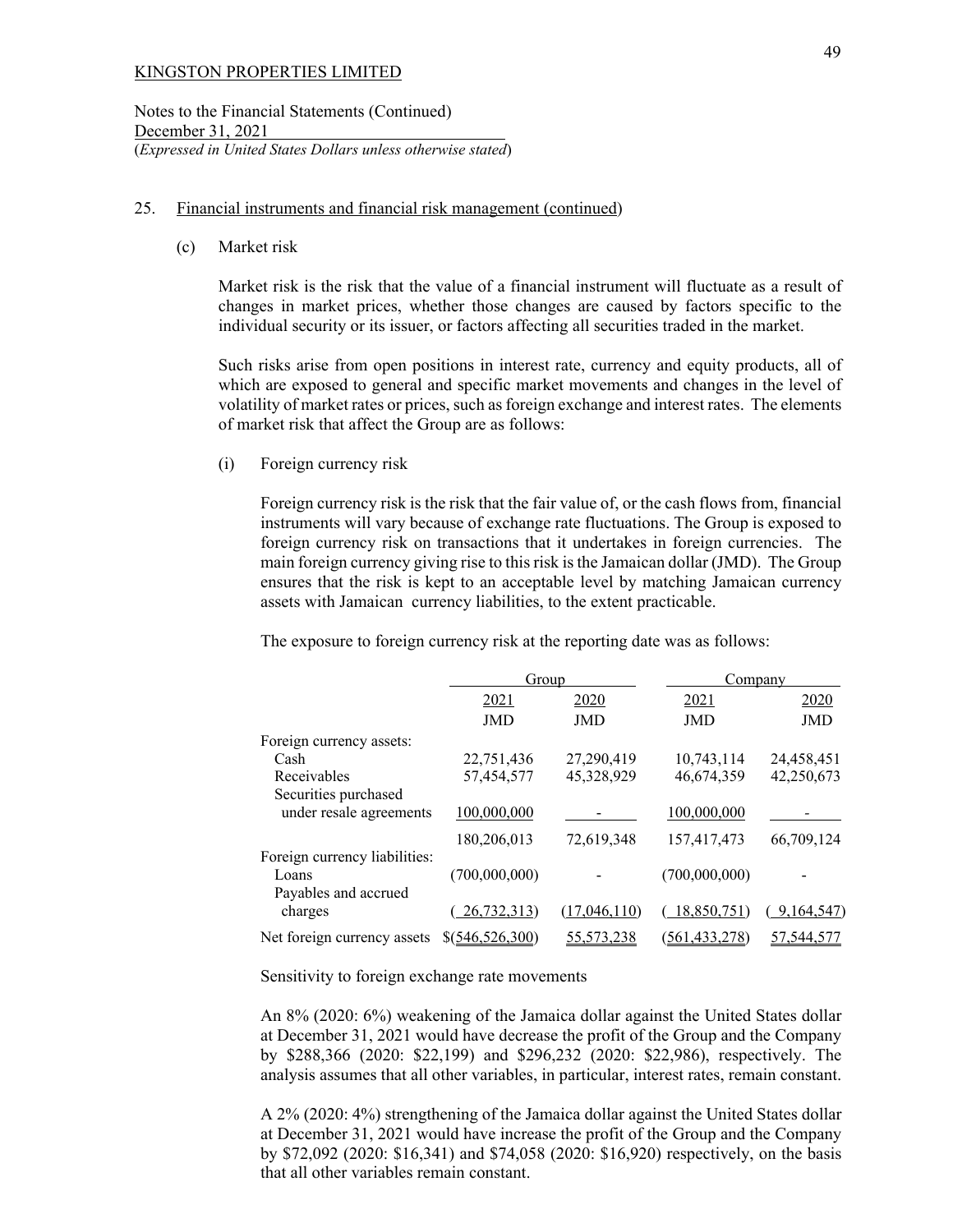Notes to the Financial Statements (Continued) December 31, 2021 (*Expressed in United States Dollars unless otherwise stated*)

#### 25. Financial instruments and financial risk management (continued)

- (c) Market risk (continued)
	- (i) Foreign currency risk (continued)

Sensitivity to foreign exchange rate movements (continued)

The following rates of exchange of JMD for one US\$ applied for the year:

|                                           | Average rate |            |            |            | Reporting date spot rate |         |
|-------------------------------------------|--------------|------------|------------|------------|--------------------------|---------|
|                                           | 2021         | 2020       | 2021       |            | 2020                     |         |
|                                           |              |            | Buying     | Selling    | Buying                   | Selling |
|                                           | <b>JMD</b>   | <b>JMD</b> | <b>JMD</b> | <b>JMD</b> | JMD                      | JMD     |
| United States Dollar (US\$) 151.62 143.27 |              |            | 152.75     | 155.09     | 140.77                   | 142.65  |

(ii) Interest rate risk

Interest rate risk is the risk that the value of a financial instrument will fluctuate or that cashflows will vary due to changes in market interest rates. The Group takes on exposure to the effects of fluctuations in the prevailing levels of market interest rates on its financial position and cash flows. The Group manages this risk by monitoring market interest rates.

Even though there is no formally predetermined gap limits, to the extent judged appropriate, the maturity profile of the Group's financial assets is matched with that of the financial liabilities. Where gaps occur, management expects that its monitoring will, on a timely basis, identify the need to take quick action to close a gap, if it becomes necessary. The Group was not subject to significant interest rate risk, at the reporting date.

Interest-bearing financial assets mainly comprise securities purchased under resale agreements, which have been contracted at fixed interest rates for the duration of their terms. Interest-bearing financial liability comprise loans payable.

Sensitivity to interest rate movements

The Group's exposure to interest rate risk arises from its loan payable with RBC Royal Bank, all other loans are at fixed rates of interest. Any change in interest rate would not have a material impact on profit or loss.

There has been no change in the Groups' exposure to market risk or the manner in which it measures and manages risk.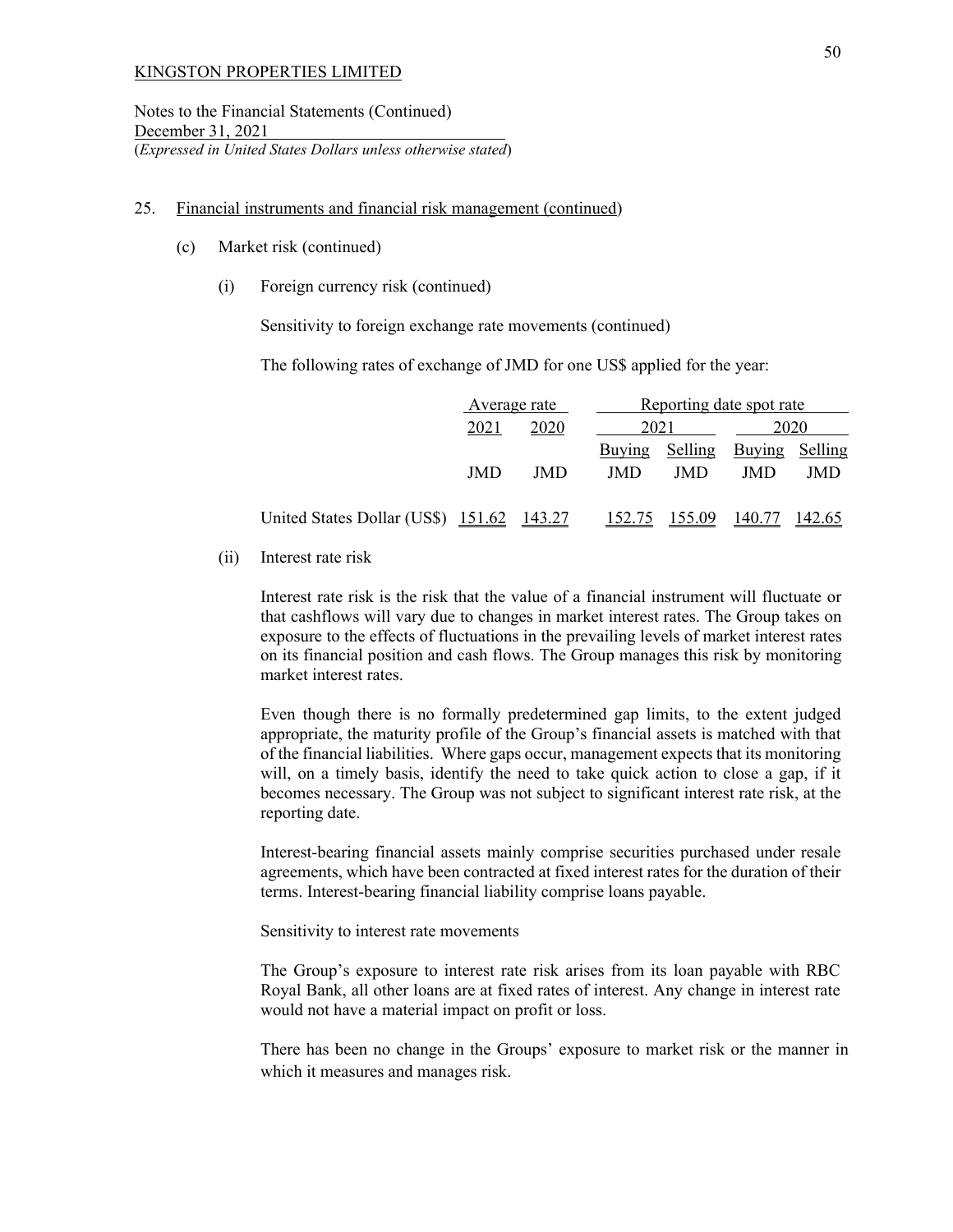Notes to the Financial Statements (Continued) December 31, 2021 (*Expressed in United States Dollars unless otherwise stated*)

#### 26. Fair value

Fair value is the price that would be received to sell an asset or paid to transfer a liability in an orderly transaction between market participants at the measurement date in the principal or, in its absence, the most advantageous market to which the Group has access at that date. The fair value of a liability reflects its non-performance risk.

The fair value of cash and cash equivalents, reverse repurchase agreements, receivables, owed by subsidiary, accounts payable and owed to subsidiary are considered to approximate their carrying values due to their relatively short-term nature.

The carrying value of non-current loan is assumed to approximate fair value, as the terms of the loan reflects normal commercial considerations.

IFRS 13 specifies a hierarchy of valuation techniques based on whether the inputs to those valuation techniques are observable or unobservable. These two types of inputs have created the following fair value hierarchy:

- Level 1: Inputs that are quoted market prices (unadjusted) in active markets for identical instruments.
- Level 2: Inputs other than quoted prices included within Level 1 that are observable either directly (i.e., as prices) or indirectly (i.e., derived from prices). This category includes instruments valued using quoted market prices in active markets that are considered less than active or other valuation techniques in which all significant inputs are directly or indirectly observable from market data.
- Level 3: Inputs that are unobservable. This category includes all instruments for which the valuation technique includes inputs not based on observable data and those inputs have a significant effect on the instrument valuation. This category includes instruments that are valued based on prices for similar instruments for which significant adjustments or assumptions are made to reflect differences between the instruments.

Accounting classification and fair values:

The Company's and the Group's investments measured at fair value are classified at Level 3 in the fair value hierarchy. There were no transfers between levels during the year.

Valuation techniques used in measuring the fair value, as well as the significant unobservable inputs used are disclosed in note 12.

#### 27. Capital management

The Company's capital consists of total equity and long-term loans. The Board's policy is to maintain capital at a level which balances the need for the Group to be financially strong and be able to sustain future development of the business, with the need for dividend payments. The Board of Directors monitors the return on capital, which it defines as profit after tax divided by total stockholders' equity. The Board also seeks to maintain a balance between the higher returns that might be possible with higher levels of borrowings and the security afforded by a sound capital position. The Company is not subject to any externally imposed capital requirements other than the Jamaica Stock Exchange requirement to maintain positive equity.